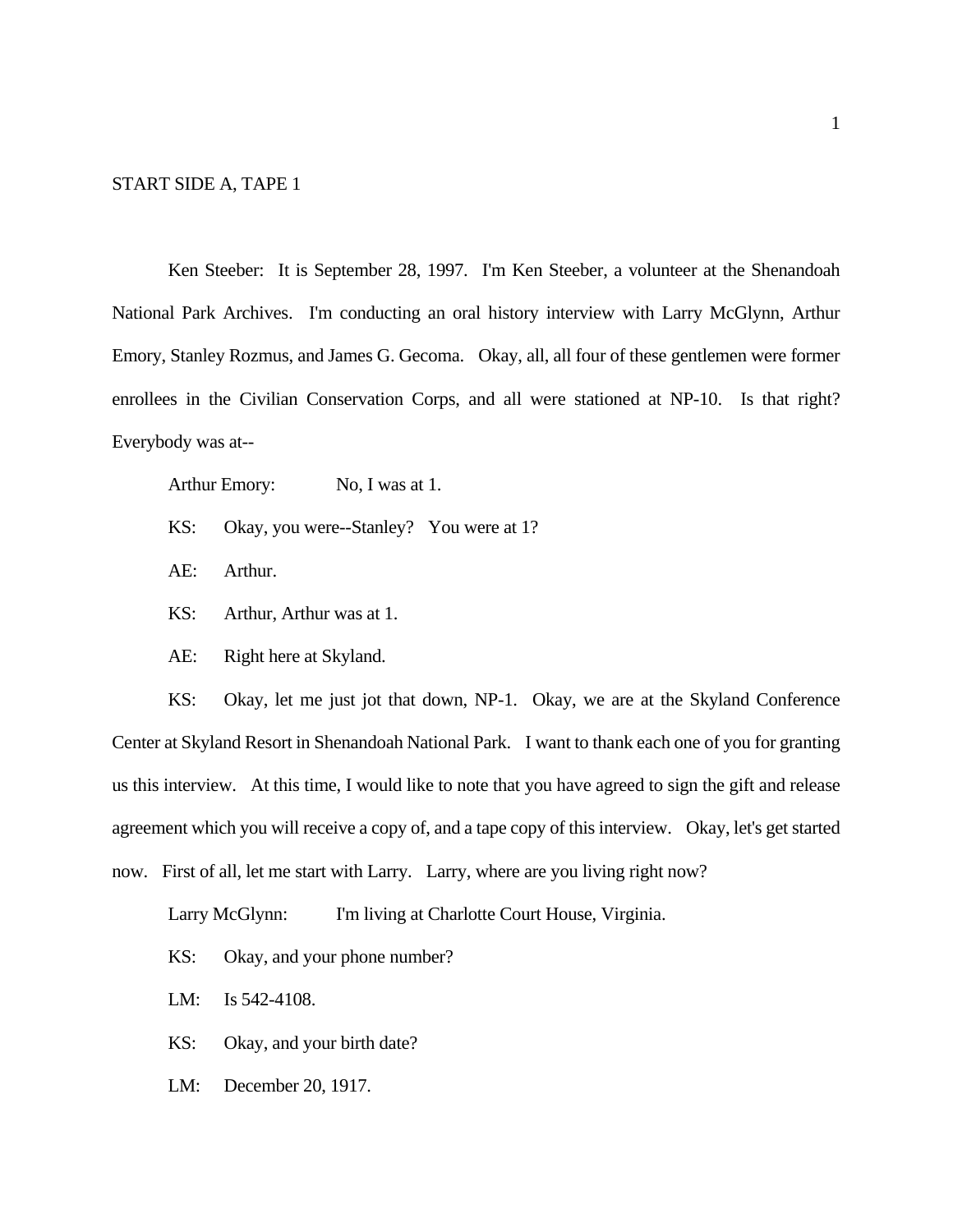- KS: Okay. Where were you living when you signed up for the CCC's?
- LM: I was living in Derringer, Pennsylvania.
- KS: Were you living with your family at that time?
- LM: Living with the family at that time.
- KS: How large was your family?

LM: There was eight of us.

- KS: How did the Depression impact on your family?
- LM: Uh, say again, I didn't quite under--
- KS: How did the Depression--
- LM: Oh, the Depression.
- KS: --affect your family?
- LM: It affected our family very much, because I was the only one doing anything.
- KS: Were you the oldest?

LM: I was the only, I was the oldest, and I was the only one doing anything. I was working for the WPA at that time. And then I signed up for the CCC's.

- KS: How did you find out about the CCC?
- LM: In the newspaper.
- KS: Newspaper. And I take it you joined because, mainly to help out your family?

LM: That's exactly why I joined it, to help the family out, which I helped them for 28 months, sending my money home.

- KS: What year did you join?
- LM: 1936.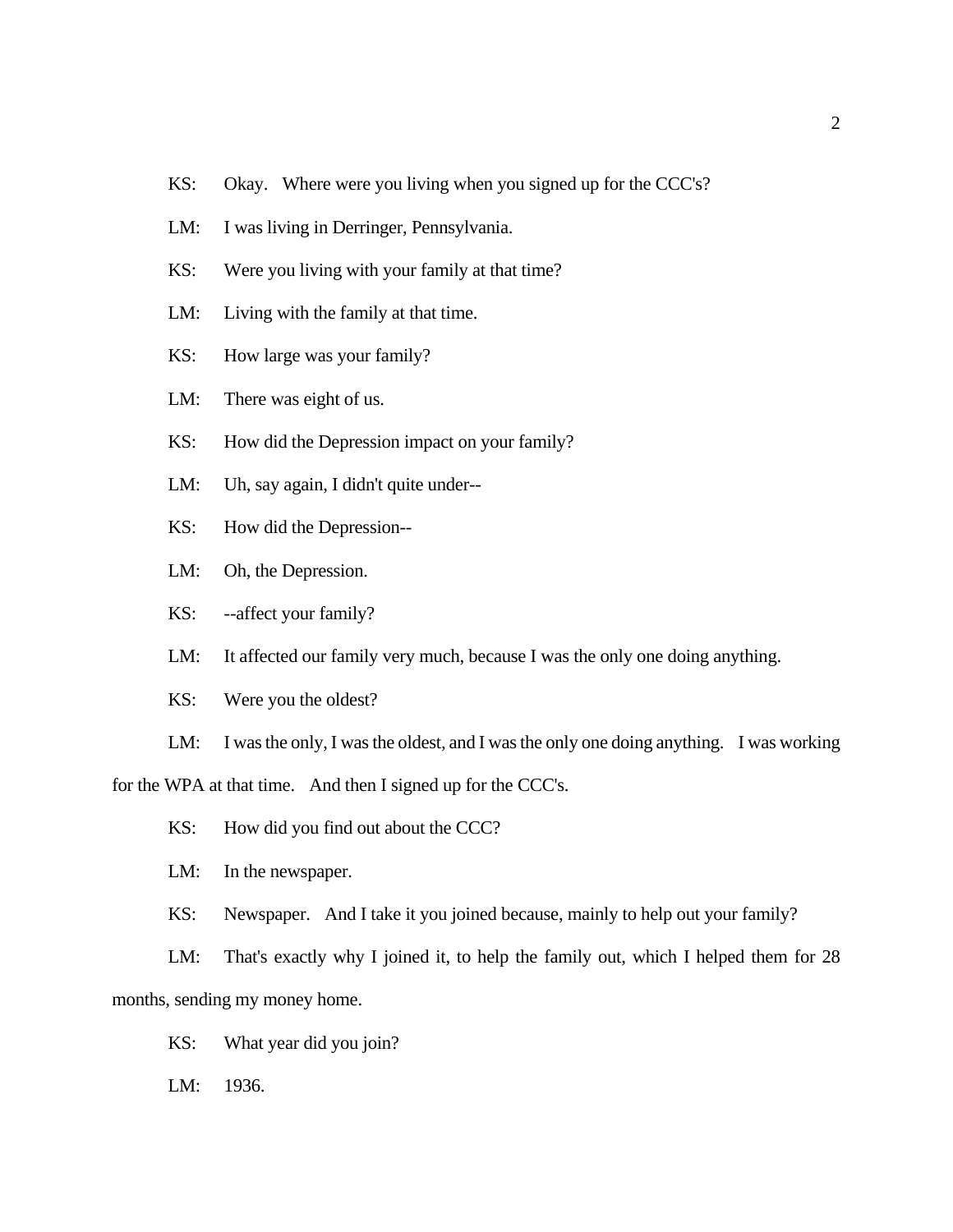KS: And how long did you serve?

LM: I stayed in until late, late '37. I came out, I went to work in the coal mines for a while; I didn't like that. So I resigned up again, and went back in in '39 and stayed 'til late '40.

KS: Okay. And what was the, what was the last of school that you attended?

LM: I attended sixth grade.

KS: Sixth grade. Okay, fine. Thank you.

LM: At that time I, (laughs)--

KS: Well, sixth grade--my dad went to seventh. And so, that, that's par for the course in those days.

LM: Yeah.

KS: Okay, let me go to you, Arthur. The same thing, where, where do you live now?

AE: I live at Claremont, Virginia, 436 River Drive Road. It's, it's halfway between Richmond and Norfolk.

KS: Oh, okay.

AE: On the James River.

KS: Okay, I understand.

AE: And that's the same place I was living when I was, come to this camp.

KS: Well, that, that satisfies that question, doesn't it? (laughs)

AE: I lived, I lived in Maryland 36 years since that time, but I was able to buy the home place and I'm living there now.

KS: Oh, isn't that nice? That's, that's really interesting! I take it you were living with your folks at the time?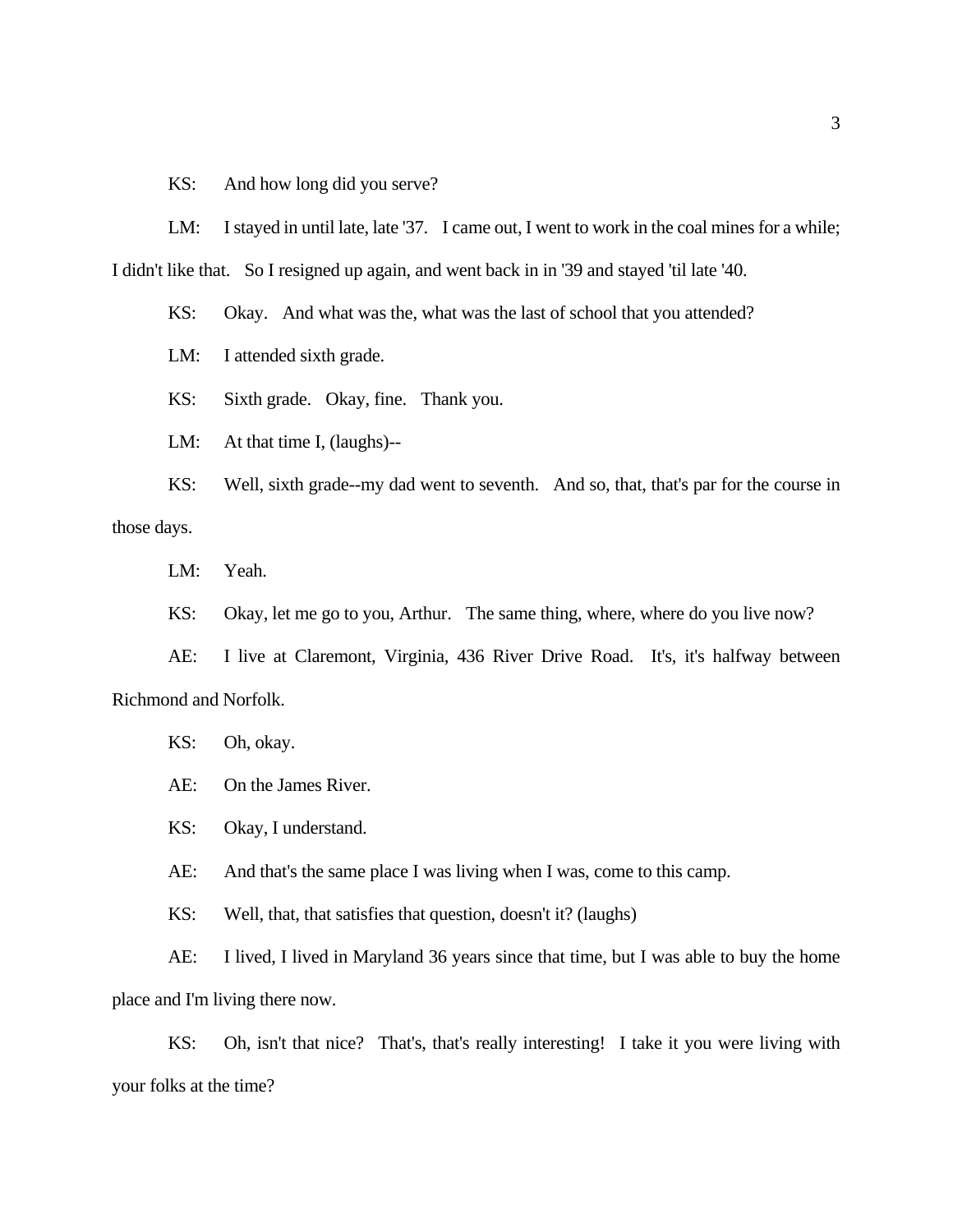AE: Huh?

KS: You were living with your family?

AE: Yes.

KS: Yeah, okay. How many brothers and sisters did you have?

AE: Six.

KS: Were you the oldest or youngest?

AE: No, I was, I was the fourth one down.

KS: Okay. And how did the Depression affect your family?

AE: Oh, it was terrible. We didn't know where the next meal was coming from, a lots of times.

KS: And like a lot of the fellows, you joined the CCC's to take advantage of the employment?

AE: Right. Right. I don't know how I heard about the CC's. But a neighbor took me to Norfolk on a Harley Davidson. My feet was hanging straight out sometimes! (laughing) He took me to Norfolk on a motorcycle and I came up here on the train, to Luray. For

Camp 1.

KS: Right, and where, and where were you, were you inducted at Charlottesville? Or where were you inducted in at?

AE: Right here at the--

KS: At the camp here?

AE: Well, there, there was a little get-together down in Norfolk.

KS: Okay.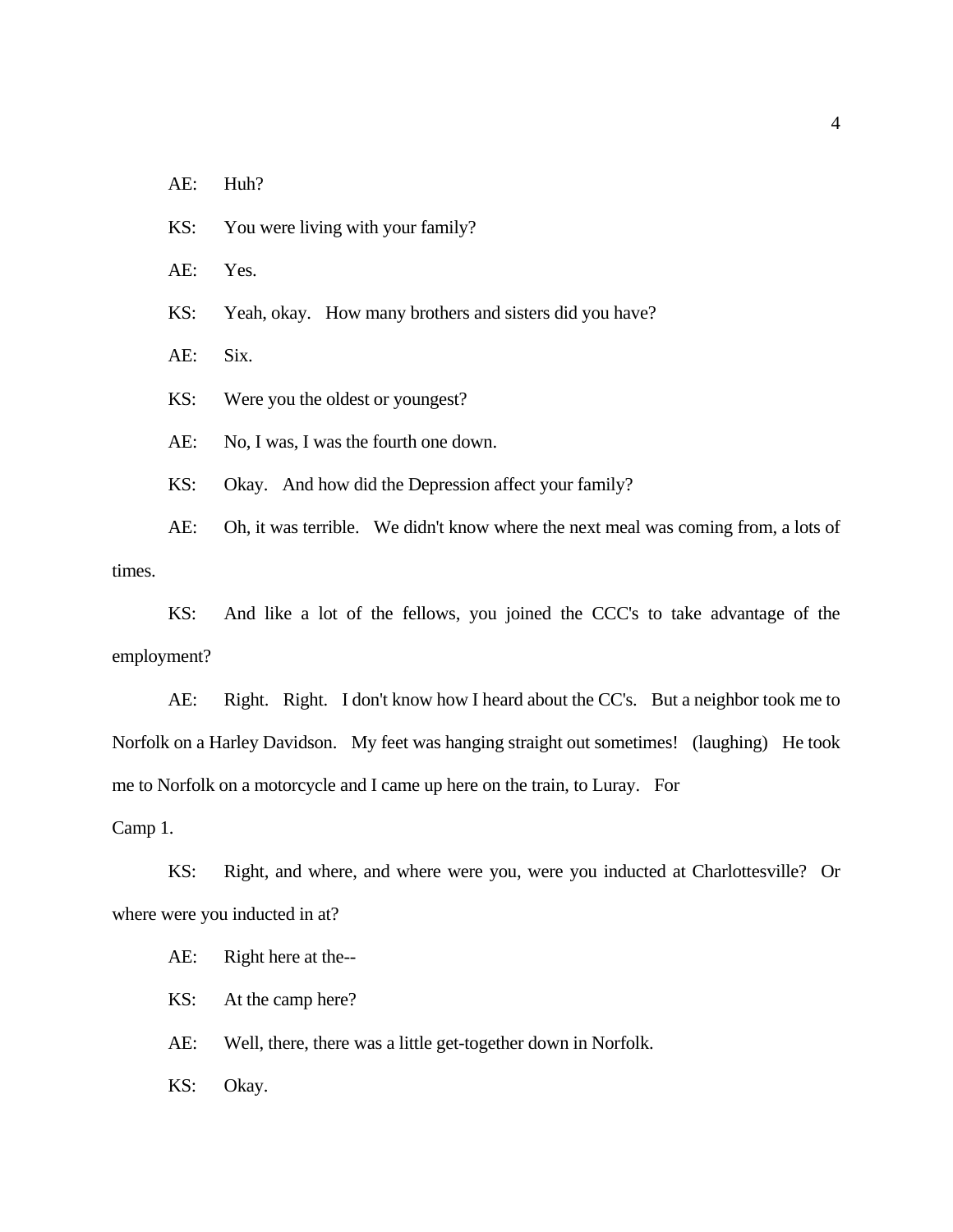AE: But they, we had to come here and get the shots for three weeks. And then, it's kind of like an induction here.

- KS: Oh, I see. Okay.
- AE: Right.
- KS: Well, some, it differs for different people, where they got their medical, you know.
- AE: Yeah, it was, different localities did it different ways.
- KS: Right, okay, that's good. How long did you serve?
- AE: I, I came in in July '36, I mean '35. And left in '36, July.
- KS: Right. And you were NP-1.
- AE: Right.
- KS: Right here at Skyland.
- AE: 334th Company.
- KS: All right. And how long did you serve?

AE: Major Jenkins signed my discharge. No, he was a captain at that time, when he signed the discharge. But several years later he wrote me a letter and asked me to come to his office at Fort Lee, Virginia. He said he had a request for some information on me. What he, he, he didn't have a face to go with the name. So I went to, went down there Sunday morning, and the MP said I couldn't go in. So I told him to call Major Jenkins and tell him that I can't come. He said, "Man, go ahead, go ahead!" (laughter) So I went in and the major said to me, he said, "Oh, hell, now I know what to put in this letter! I got the face to go with it!" Said, "You worked on my car two or three times when I was up at camp." And, so, I went, I, I took his suggestion and went to the Navy at Annapolis and worked for the Navy thirty, thirty-five years.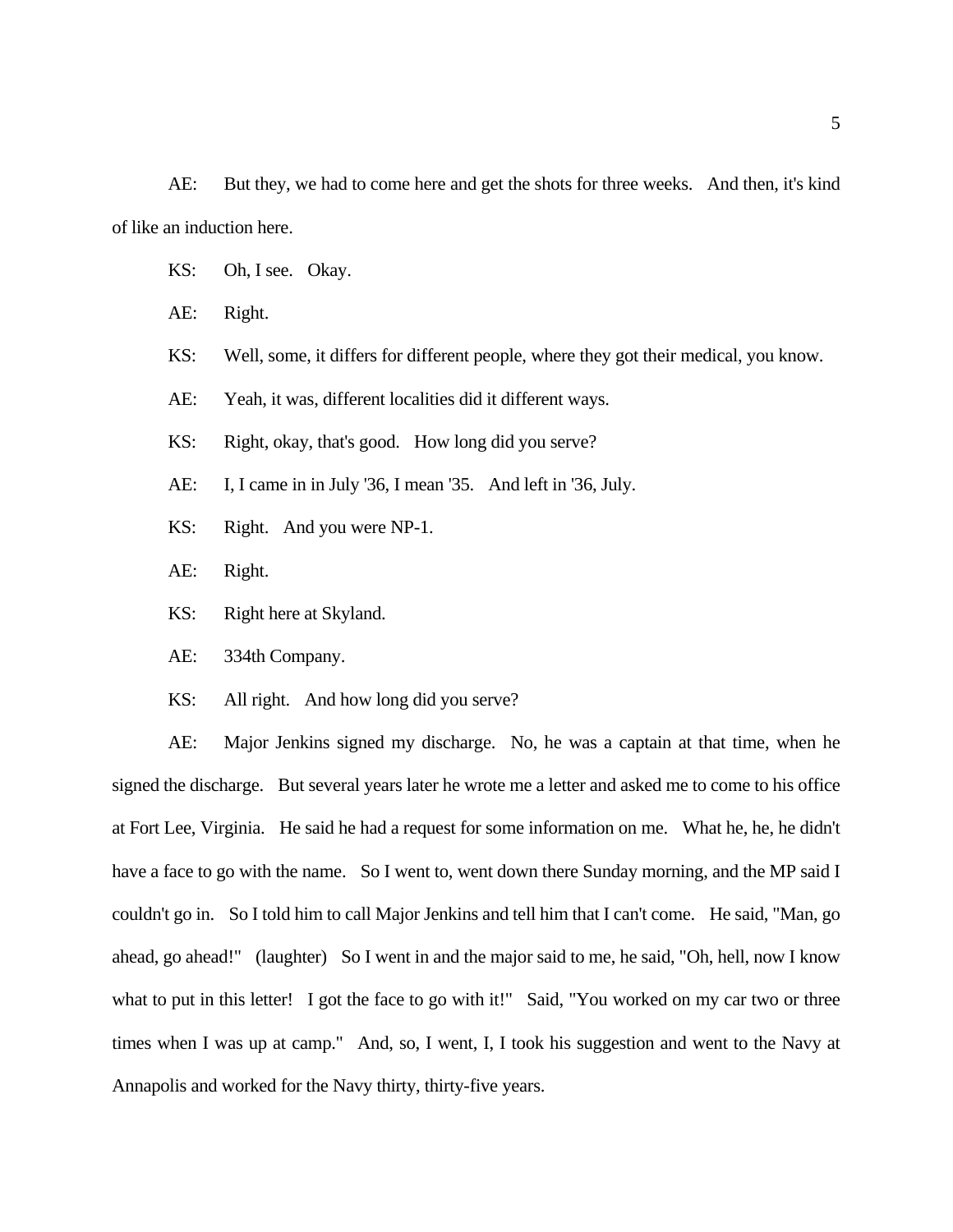KS: Oh, I see. At Annapolis?

AE: Uh huh. So then I moved back down here to the home place.

KS: Well, you're getting a little bit ahead of us. And we'll be covering more of that a little later on in the interview. But what was the last year of school that you attended?

AE: Seventh.

KS: Seventh grade.

AE: I started in the eighth, but I didn't finish the eighth.

KS: Okay, fine. Okay, now we'll go over to Stanley. Stanley, we'll do the same thing. Where are you living now?

Stanley Rozmus: I lived in Slovan, Pennsylvania at the time I was, I signed up for the C's.

KS: Okay, you were there, you were living with your family?

SR: Living with the family.

KS: And how large was your family?

SR: We had eleven children, six girls and five boys.

KS: And where did you sit on the totem pole?

SR: I was in the center. (laughter)

KS: You were in the center. And of course, how did the Depression affect your family?

SR: It was pretty tough, because, well, we had gardens, cows, chickens and so forth, which

helped, but otherwise it, it was pretty tough.

KS: I, I take it also that you went into the CCC to help your family?

SR: Yes, I went in to make it a little easier. They wouldn't have so many mouths to feed.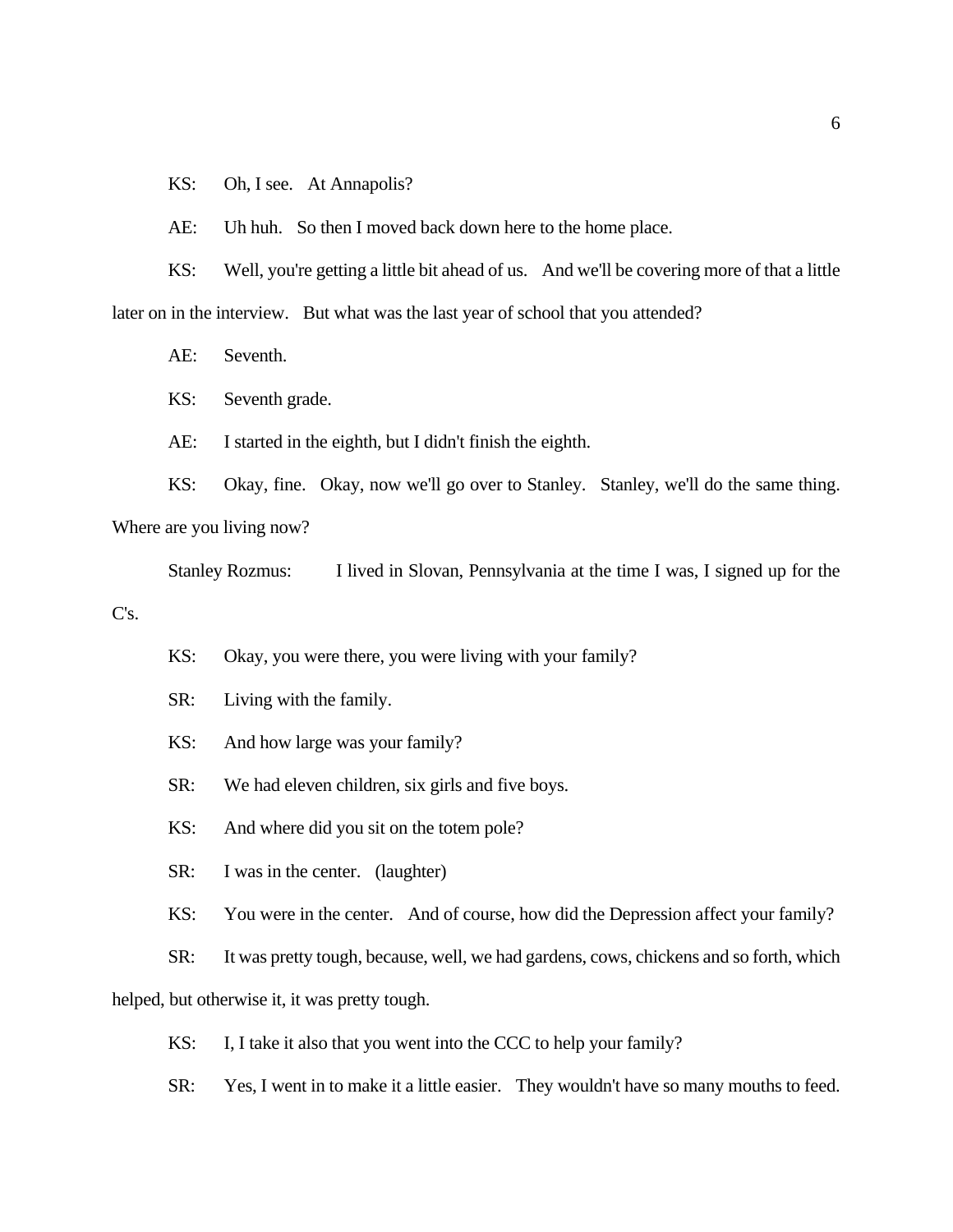KS: Right. And you could send some money home.

SR: It helped a little bit.

KS: Did any of your older brothers or sisters, oh, sisters, of course not! But any of the older brothers go into the CCC's?

SR: Yes, my oldest brother, Frank, was in Danville, Virginia, in a CC camp for one year, in 1935, I think it was.

KS: Okay. Excellent. And how did you find out about the CCC?

SR: Well, my brother was in there, and it seems like everybody in town wanted to go to the CCC's, when I was young. And it sort of grew on you. And I was sort of an outdoor person, and I, I liked to, you know, do things out, plant trees and so forth. I thought that would be a nice life. So I decided to join up. Like I told you before, I joined up early, little bit too early! (laughs)

KS: How old were you?

SR: Sixteen.

KS: Sixteen. This is not uncommon, I, I, I've, all about ten or twelve interviews that I've done on the CCC, I would say, seven or eight of them were underage.

SR: Uh huh.

KS: So that's not uncommon. I had one that was fourteen.

SR: And most of them get away with it, but my superintendent, I guess he didn't like the idea of me being away from school.

KS: Well, I think the problem was, is that the CCC really had problems in bringing the camps up to 200 men strength. I think the average was around 160. So I think they would allow everybody to slide in. And, and what year did you join? I think you mentioned it, but--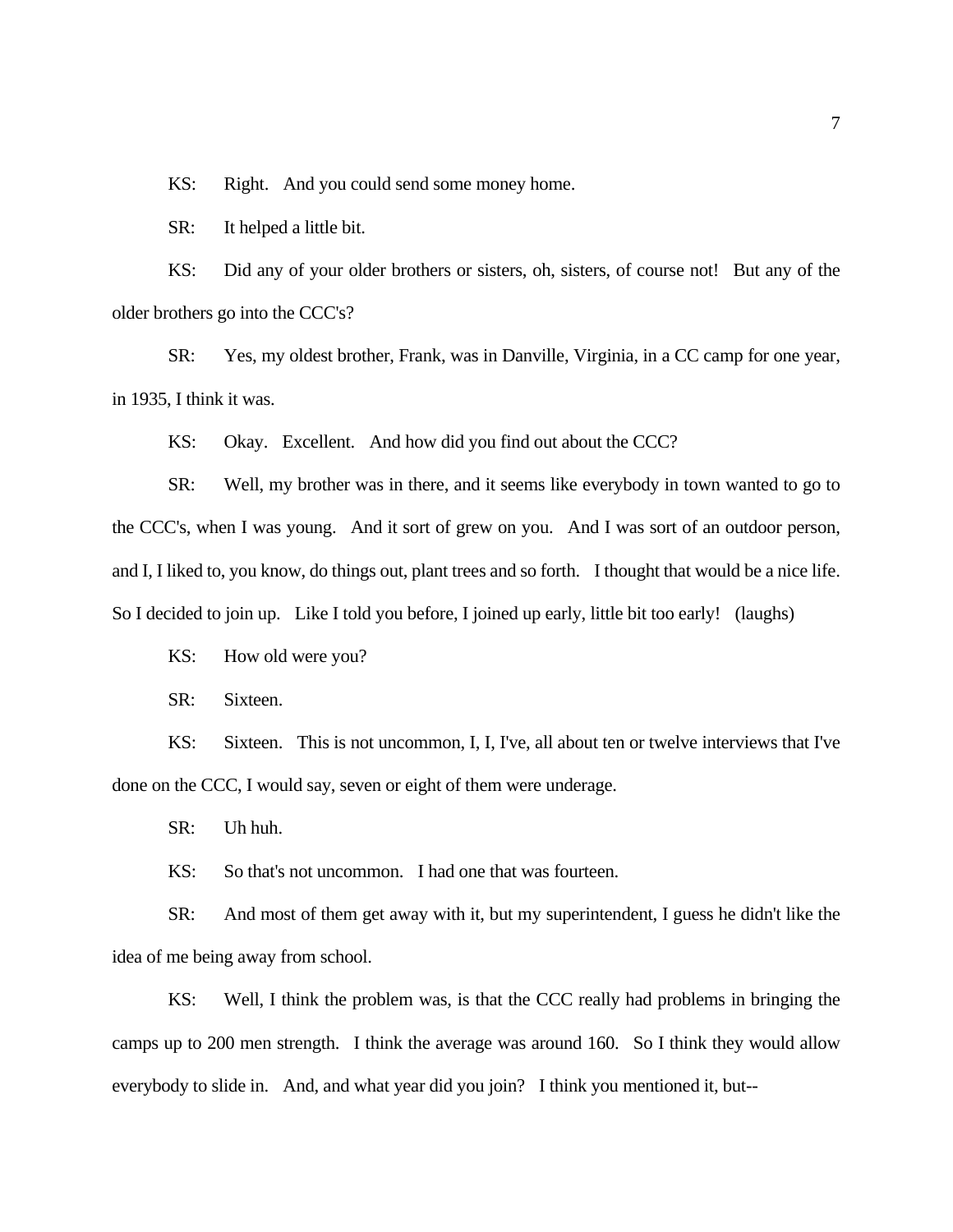SR: Now, here's the way I got into the camps.

KS: Okay.

SR: They used to have, have people sign up for camps, then you'd go to the office in Washington and from there they'd call out your name and you'd get in line and you was one of the fellows that went. Well, when they called the names out, if there was one fellow missing, or two or three, we were there as a replacement. And they said if somebody misses, you guys will get in. There were three or four of us. And so it happened. They missed and they put us in, put us in line.

KS: And how long did you serve?

SR: I served, I'm not sure, I think it was either four months, maybe three or four months, right around that area. I was with Jim here,  $($ ).

James "Jim" Gecoma: It was July and () you're in that picture, they were taken in August. KS: Just a second.

SR: Yeah, I think I was in July, August, and September. I'm not sure about October. [Tape stops and starts again.]

KS: Okay, I think we're back on. Yes, we are. Stanley, what was the last year of school that you attended?

SR: A junior in high school. I finished my junior year.

KS: Okay, fine. Alright, now we go over to James. James, where do you live?

JG: Cherry Valley, Pennsylvania.

KS: Okay, let me adjust this a little bit. [adjusts tape recorder; an echo now becomes apparent as volume is set too high]. Okay, I think we're, okay, go ahead, James. And your phone number?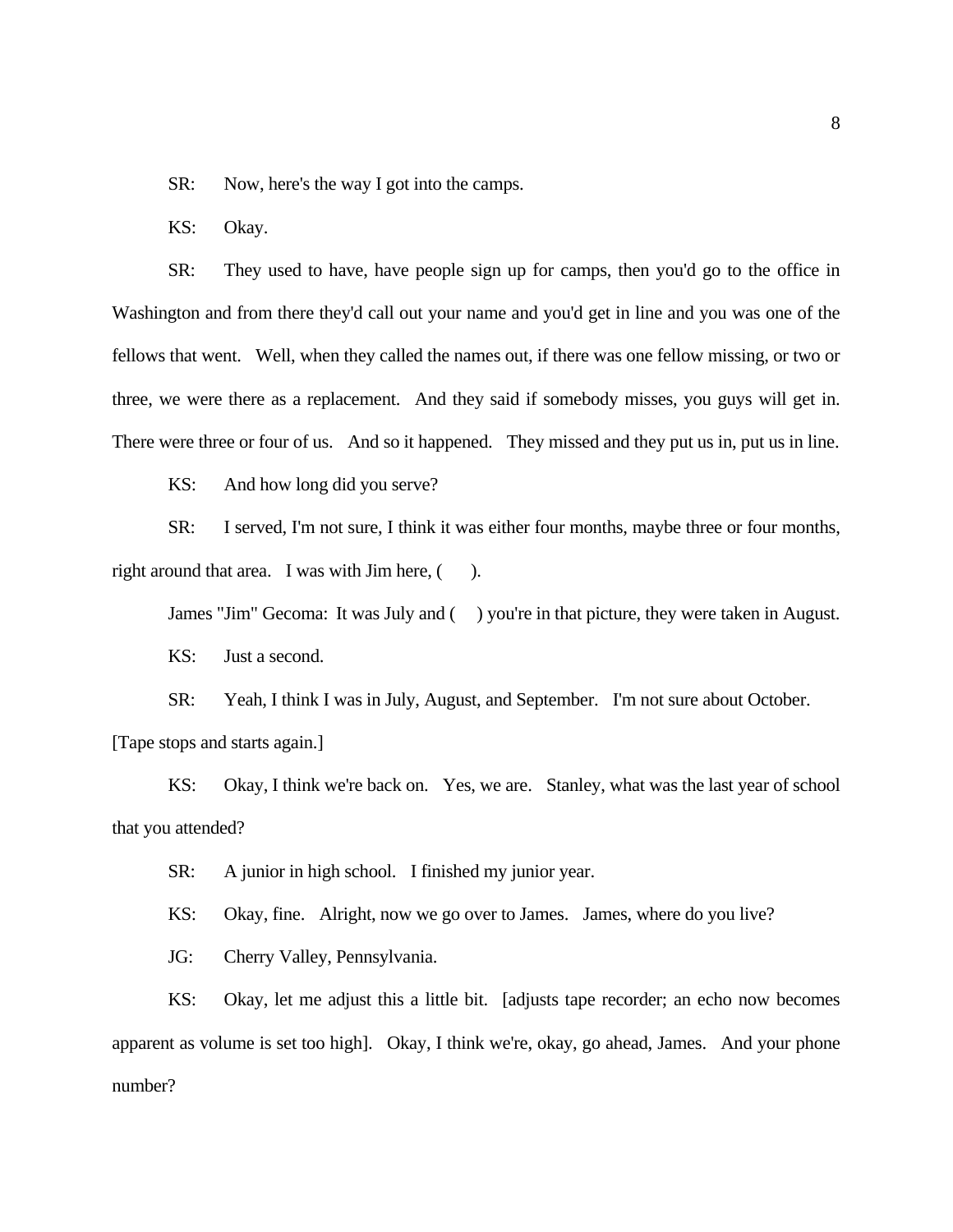- JG: (412) 947-5988.
- KS: And your birth date?
- JG: October the 18th, 1923.
- KS: And where were you living when you signed up for the CCC?
- JG: Right, Cherry Valley.
- KS: Cherry Valley. And of course, you were living with your family?
- JG: Yes.
- KS: And how many children?
- JG: Four.
- KS: Four. And where did you sit on the totem pole with your family?
- JG: I was third.
- KS: You were third? Third youngest?
- JG: Two older sisters, one younger sister.
- KS: Okay, you were the only boy?
- JG: Right.
- KS: Okay. And how did the Depression impact on your family?

JG: Well, it seemed like we, we managed to get by. You know, just like Stanley was saying, everybody had a garden and in them days, people knew how to do things to, you know, to take care of a family, you know. Not like today, they wouldn't be able to do it today.

KS: Right, it just, it's a matter like people who lived here in the mountains, the problem they had was the cash. They had the produce but they didn't have the cash.

JG: Well, we never had no cash, either, in them days, so.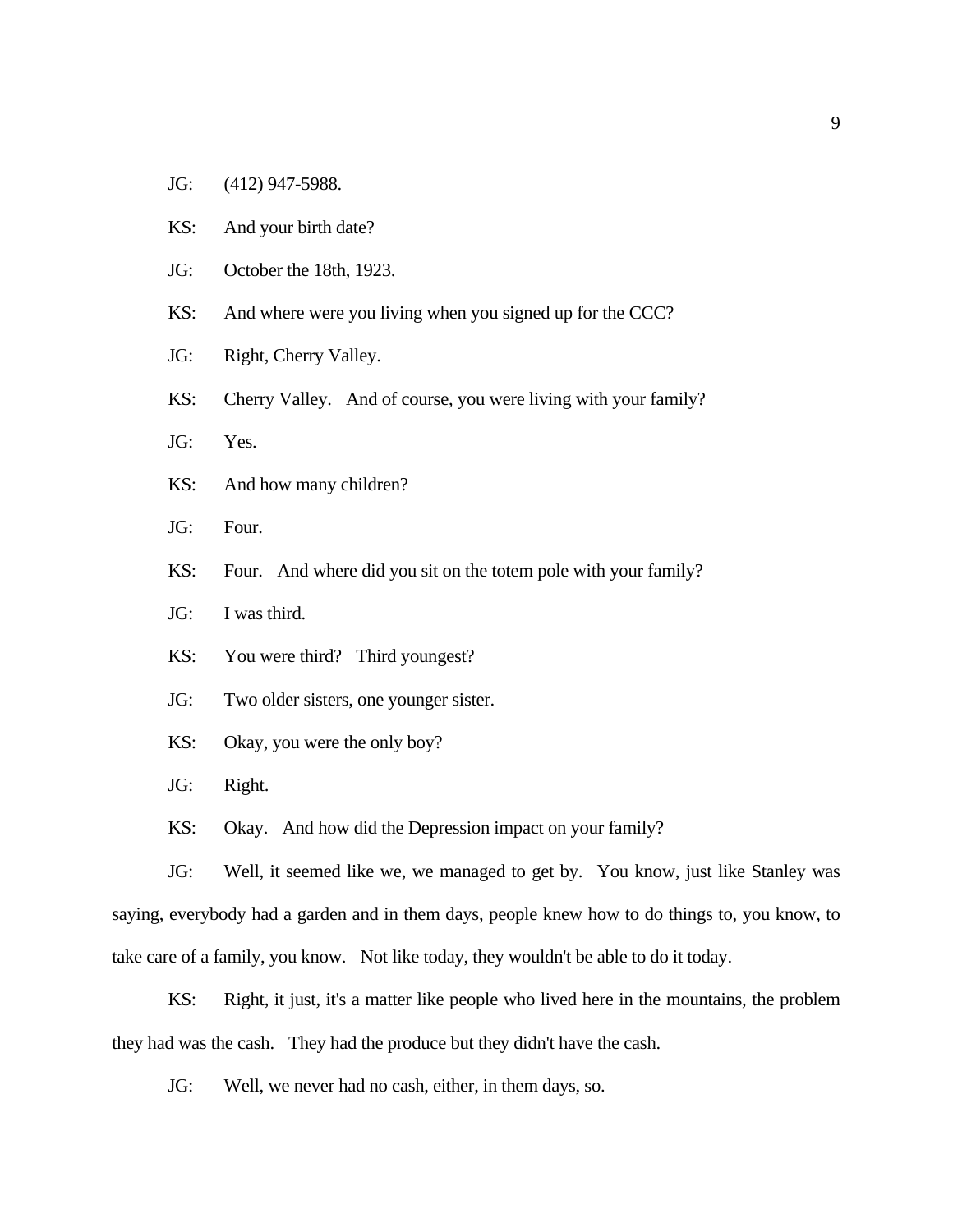KS: And what year did you join?

JG: '41.

KS: And how long did you serve?

JG: Six months.

KS: Six months. And this is at Camp 10?

JG: Right.

KS: Okay. And what was the last year of school that you attended?

JG: Eight years.

KS: Eight years. Okay. Stanley, I didn't get your birth date, or where you lived or when you went in, so, your birth date?

SR: My birthday is April the 25th, 1924.

KS: And I don't know if, did we get your home address, present home address? Let's get that now.

SR: Okay, I think you got it, but I'll give it to you again. (laughs)

KS: Yeah, give it to me again. (laughs) We'll, we'll drive, we'll drive the transcriber nuts,

but we don't care!

- SR: Okay, it's Slovan, Slovan, Pennsylvania.
- KS: That's right. And the phone number, did we get that?
- SR: It's 947-4223.
- KS: Okay, great. At this--

JG: You didn't get my address either, I don't think.

KS: Okay, James, let me get your, let's do it again anyhow, just for the record. What's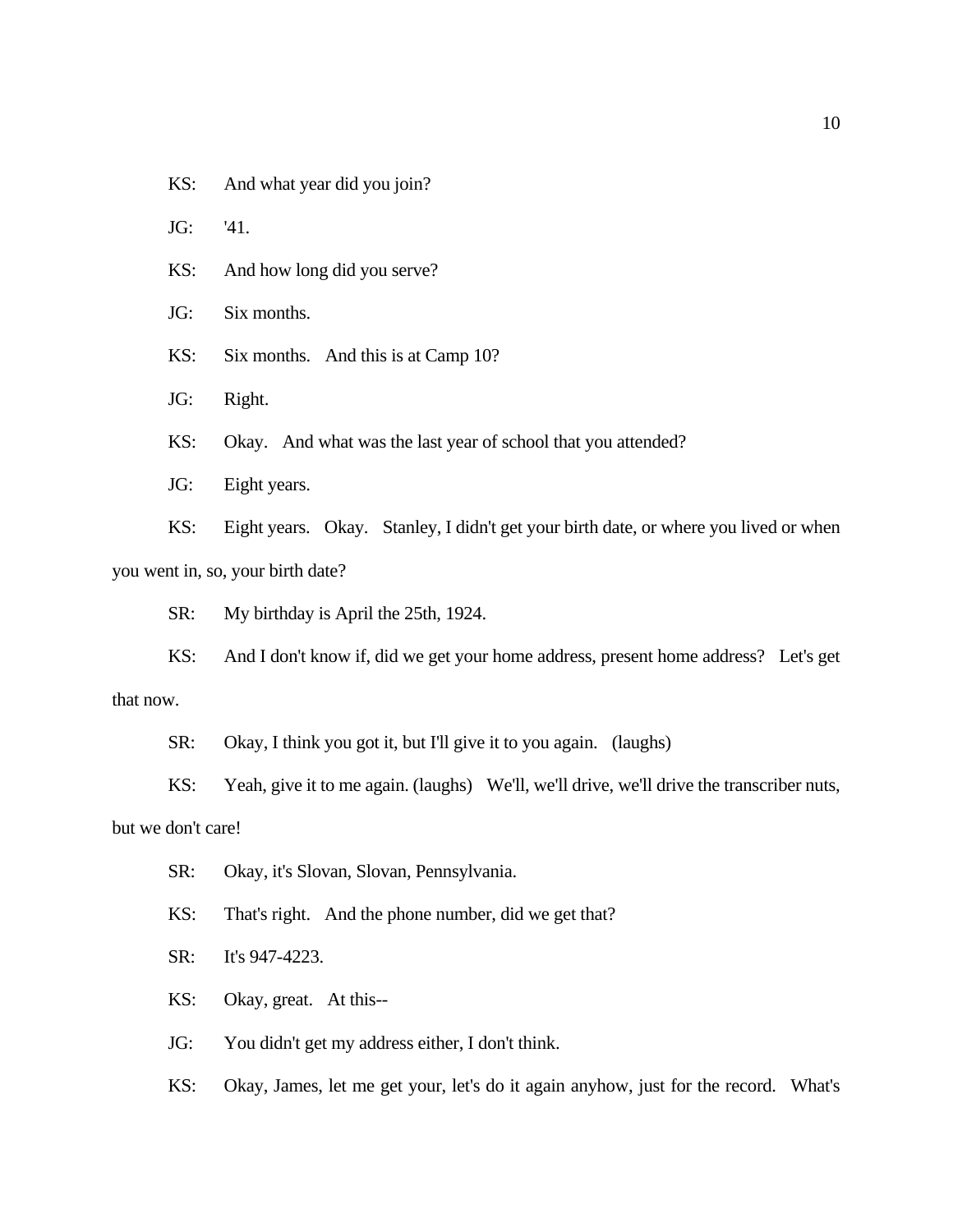### your address?

- JG: Three Cherry Street, Burgettstown, Pennsylvania, 15021
- KS: Okay, fine, thank you. Joining us now is Petro . . . help me out.

Petro Kulynych: Kulynych.

- KS: Kulynych. I got that now. Petro, where do you live right now?
- PK: I live in Wilkesboro, North--
- KS: Pennsylvania?
- PK: North Carolina.
- KS: Oh, North Carolina? Oh, right.
- PK: W-I-L-K-E-S-B-O-R-O.
- SR: I thought he was going to say Pennsylvania.
- KS: I did too! (laughing) Faked me out!
- PK: No, that's, that's Wilkes Barre!
- KS: That's right, that's right.
- PK: This is Wilkesboro, North Carolina.
- KS: And what's your phone number?

PK: I can give you one at the house, I have an office, also, but I'll give you the one at the house: 910-838-8169.

- KS: And your birth date?
- PK: June 23, 1921.
- KS: And where were you living when you signed up for the CCC?
- PK: I was living in a community called Jamesville, Pennsylvania. The post office is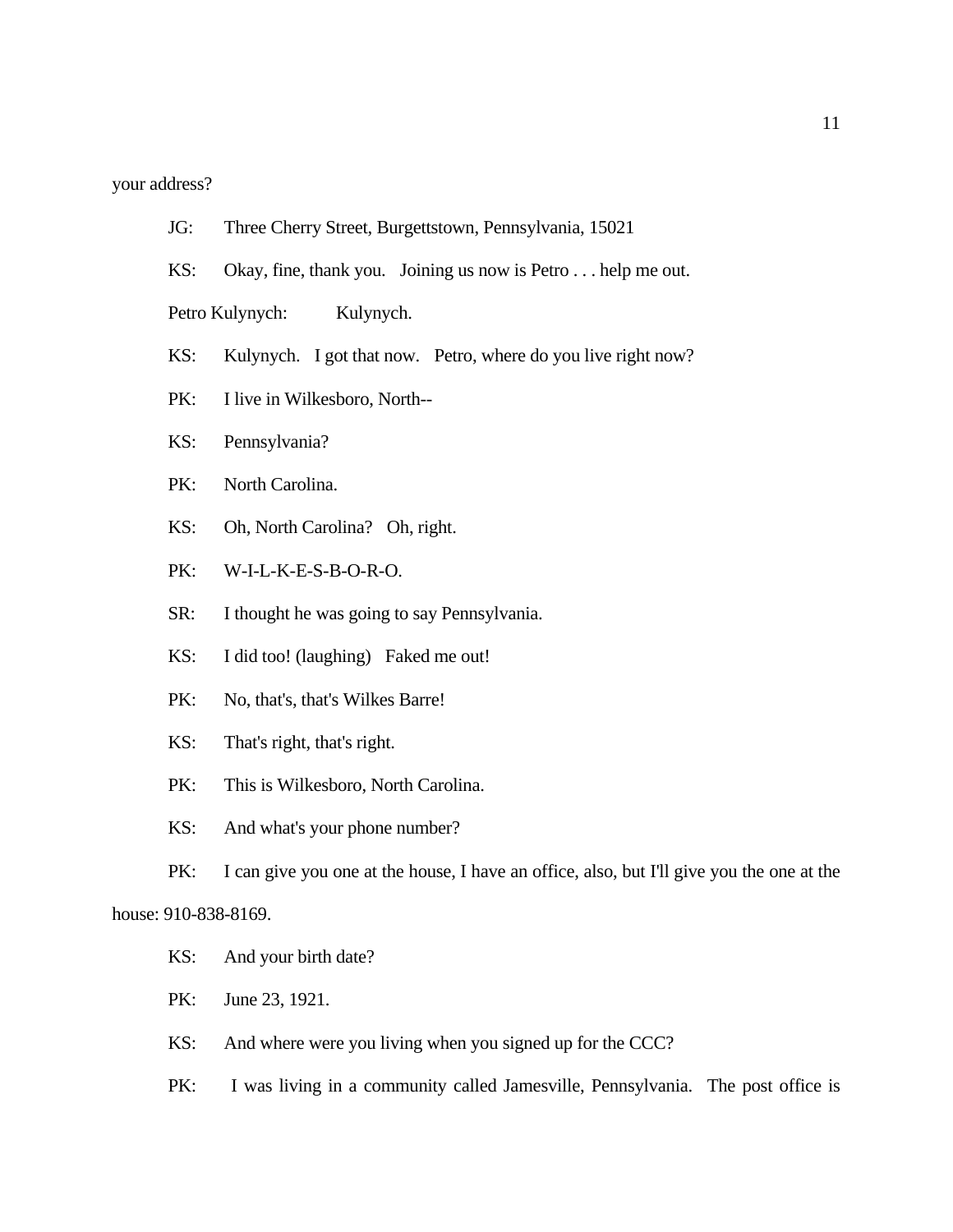Smithmills, Smithmill, M-I-L-L, there's no "S" on it, Pennsylvania. It's 22 miles sort of northeast of Altoona, Pennsylvania, in the soft coal region.

- KS: Okay, and who were you living with at the time?
- PK: My family.
- KS: Your family. And how many were in your family?

PK: Ah, I got to, we had such a big crowd that's the reason I had to go to work. (laughter) Ah, living then, my mother had fourteen children but ten were living. The rest of them died in infancy because you couldn't cure pneumonia in those days.

KS: Yes, I understand that. Where did you stand in relationship to your brothers and sisters?

PK: I was, the nine that, the ten of us that were living, no, nine that were living, I'm number two, uh, three.

- KS: You were on the younger end of it?
- PK: No, no.
- KS: Three from the top? Okay.
- PK: Three from the top.
- KS: Okay, fine. And how did you find out about the CCC?

PK: Well, my daddy was a coal miner and he wouldn't take me in the coal mines because most fathers, you know, remember all the people in our community were of ethnic background. And they all worked in the mines. There was no other work there. And he thought it was too dangerous and I was the first-born son, living, and so he said you're going to finish high school and you can go out and get a job any place you want to, WPA or whatever there is out there, digging ditches. And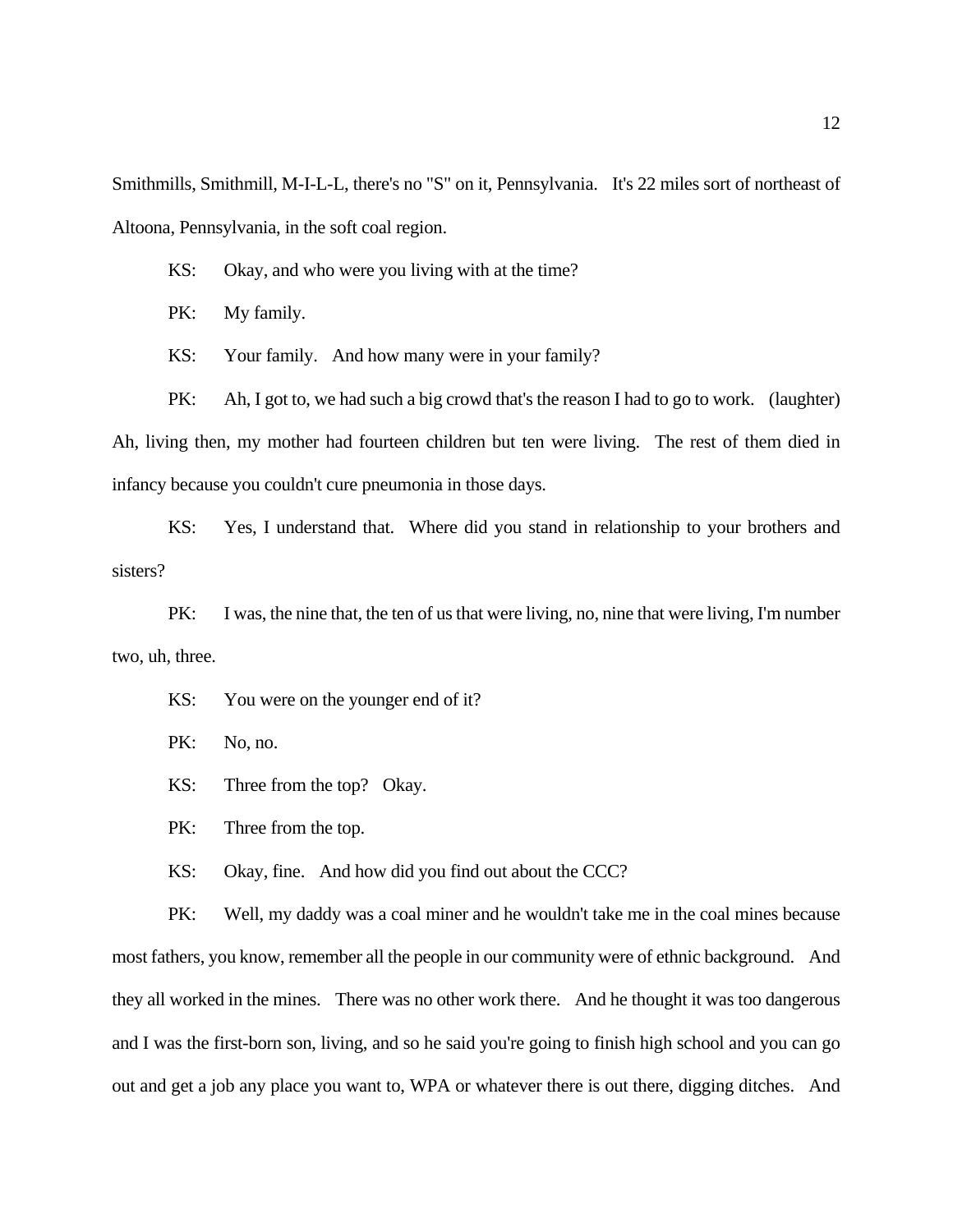so when I finished high school, I went to, you know, there were other people that left for the CCC's and I went to Altoona and set down with them and said, "I want to join." For the better life.

KS: And what year was that?

PK: 1939.

KS: And how long did you serve?

PK: Approximately 18 months.

KS: Eighteen months, okay. And what was the last year of school that you attended? Oh, you, you mentioned that already.

PK: High school.

KS: High school, right. Okay, now we're going to get into the good part. I think we know from each one of you what camps you were assigned to. But, starting with Larry, tell us a little bit about the, the daily routine that you had in camp. And then, as I start this out, just kind of blend in with the conversation, if you would, so that we can cover, you know, among all four, all five of you what daily routine was.

LM: The daily routine was roll out of bed and get some work clothes on, get your breakfast and go to work. They'd take you out to the field and put you to work, either digging ditch or laying telephone line or things like that. And, of course, my job was different from the rest of the fellows because I was driving truck. I had a very easy job. (laughs)

KS: Ah hah! (laughter)

LM: I was taking the other fellows out to work and then going out and getting them in the evening and bringing them back. That was my job. So, I really didn't have it too tough. When I first went in, I was driving a Chevrolet dump truck, a '37. And I was hauling gravel out of the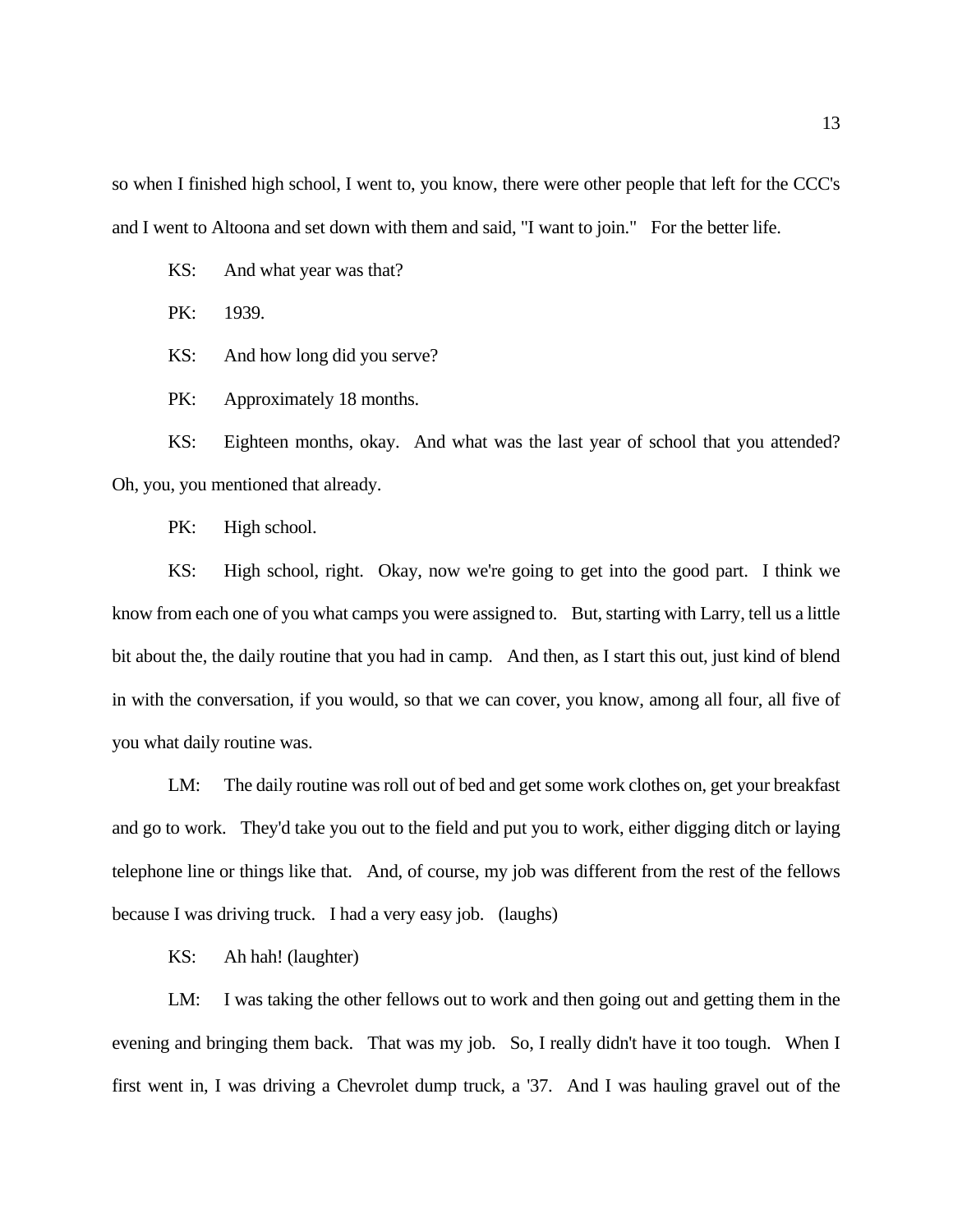Shenandoah River. Back up to the Skyline Drive.

KS: Yeah, that's your work assignment. But what we're talking about, like, camp life right now. We'll get to the work area.

LM: Well, camp, camp life was very good. We had a bunch of nice fellows in that camp and we, we all seemed to like our captain, and our, the doctor, Captain Wong. And everybody got along good together.

KS: Most of you fellows agree to that?

[group]: Yeah, yes, umm hmm. I do.

PK: I, when I came there in '39, I didn't, I didn't even hear of any problem, they said they had some problem in '37.

AE: There were no problems--

- KS: That was a mutiny.
- PK: Huh?
- KS: That was a mutiny.
- PK: Was it?

KS: They called it a mutiny.

JG: Pennsylvania and Virginia people, they were fighting or something, right?

PK: Somebody, somebody, I just learned that here, recently, but no, when I came, I thought it was a good life. But, of course, I, I kind of led a sheltered life, because I was the company clerk. As the company clerk, I had a little room in back of the office. And so I didn't, I spent most of my time in the office doing paperwork.

KS: But basically camp life was, you know, good, as far as, you know, camp life being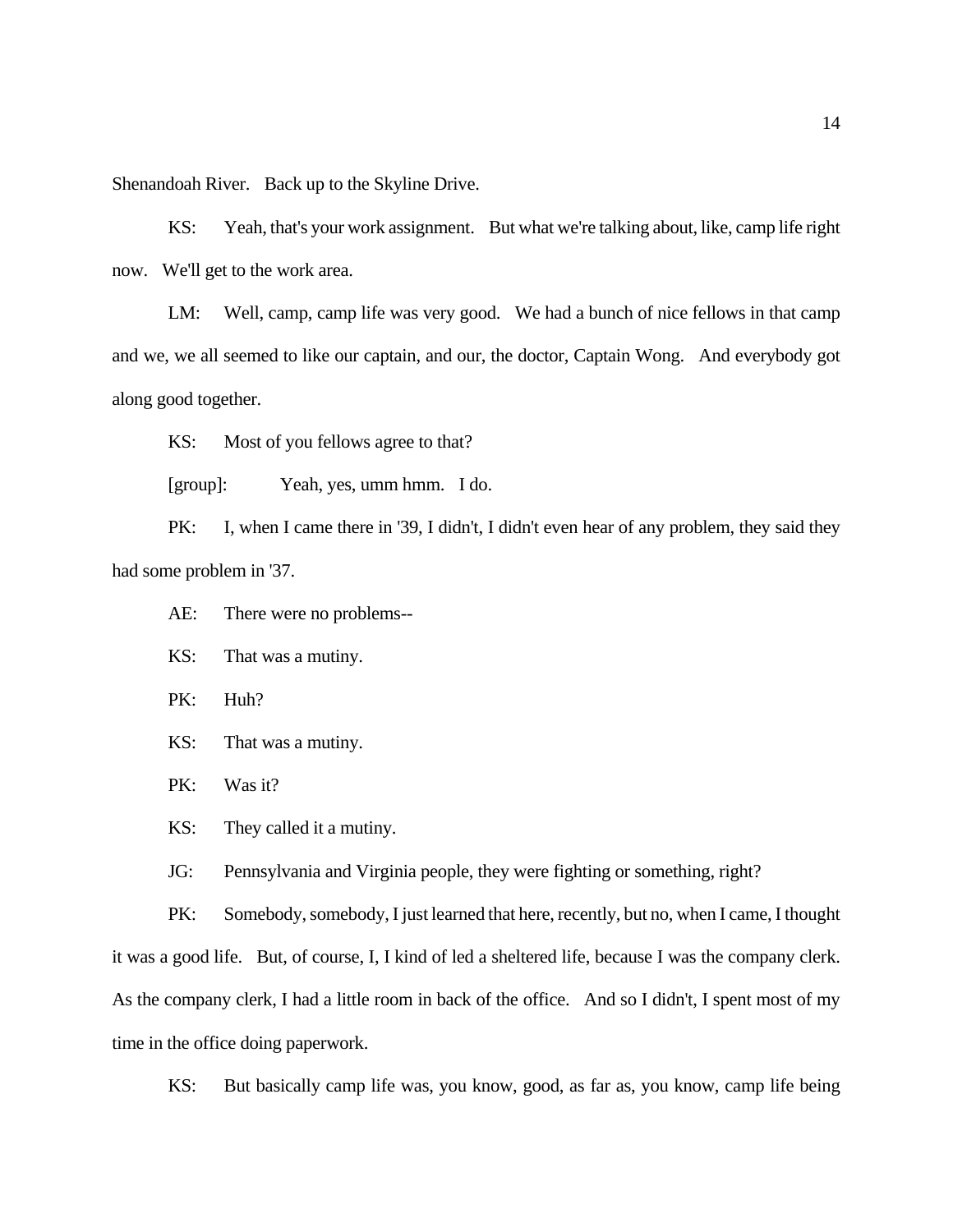defined primarily as, you know, your quarters, getting up, you know, your details that you had to do, take care of the fire. All that type of camp life. Then we'll go over and get into some of the work details a little bit later.

LM: We had a couple of fellows in our company when I was in in '39. They were cousins and they were, they were, they come in out of New York state. I don't know if it was New York City, or where. But anyway, they're the only two troublemakers we had. They stole a bunch of army blankets and they had a car stashed out in the, out in the woods.

KS: Well, how did they handle discipline like that? I mean, I, I take it the military did?

LM: Well, well, we discharged them.

KS: Is that what it was?

LM: Out of the service, because they were stealing government property.

KS: I see. Was there any other, you know, outside of, you know, that's, to me that's a major discipline problem. But were there any minor infractions that, that had to be dealt with?

LM: Not really. Every once in a while you might have somebody that went out on a liberty trip and drink a little bit too much and you had to straighten them out a little bit.

KS: Okay. And that was, that was handled by, what punishment was given out for these minor infractions?

LM: I don't know of any punishment that--

AE: They'd restrict you.

KS: Restrict you?

AE: Yeah, restrict you to the barracks.

KS: Would it be like the military, too, they give you KP or something like that?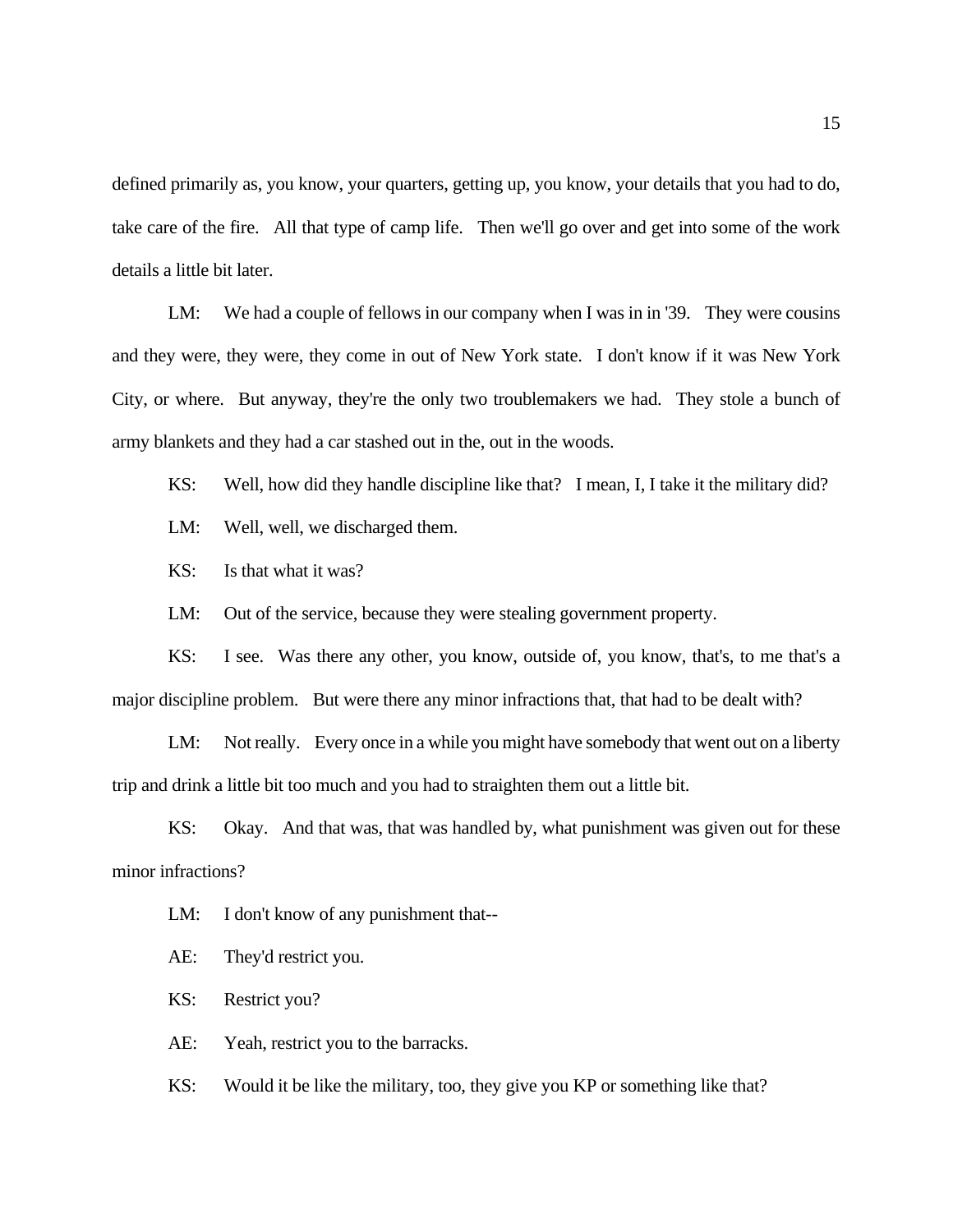- JG: Be a little bit of KP or something like that.
- KS: Okay.
- PK: And they wouldn't, you wouldn't get liberty on Saturday down to Luray.
- [?]: That's right.
- KS: Okay.
- LM: That was the main thing.
- KS: Oh, oh that must (). (laughter)
- PK: Well, it was for us!
- KS: I know it was! (laughter) I know it was.

PK: The other thing, the only other problem that I can remember, there was a tendency sometime, and Dr. Wong had to handle it, was if a guy didn't show up for muster in the morning, you know, when the first sergeant, Funk, read the role--

LM: Sergeant Funk.

PK: The number of people that were going to turn, turn over to the Park Service to work. They, you know, guy would play sick. And then the, but that was minor.

KS: They do that in the army, too, don't they?

PK: Yeah.

KS: It's like a mirror, almost, holding up to army experience to the, you know, camp life in the CCC is almost the same thing.

LM: You know, as far as Sergeant Funk was concerned, I can, I can picture him in my mind, just what he looked like. And Captain--

KS: Still, right now?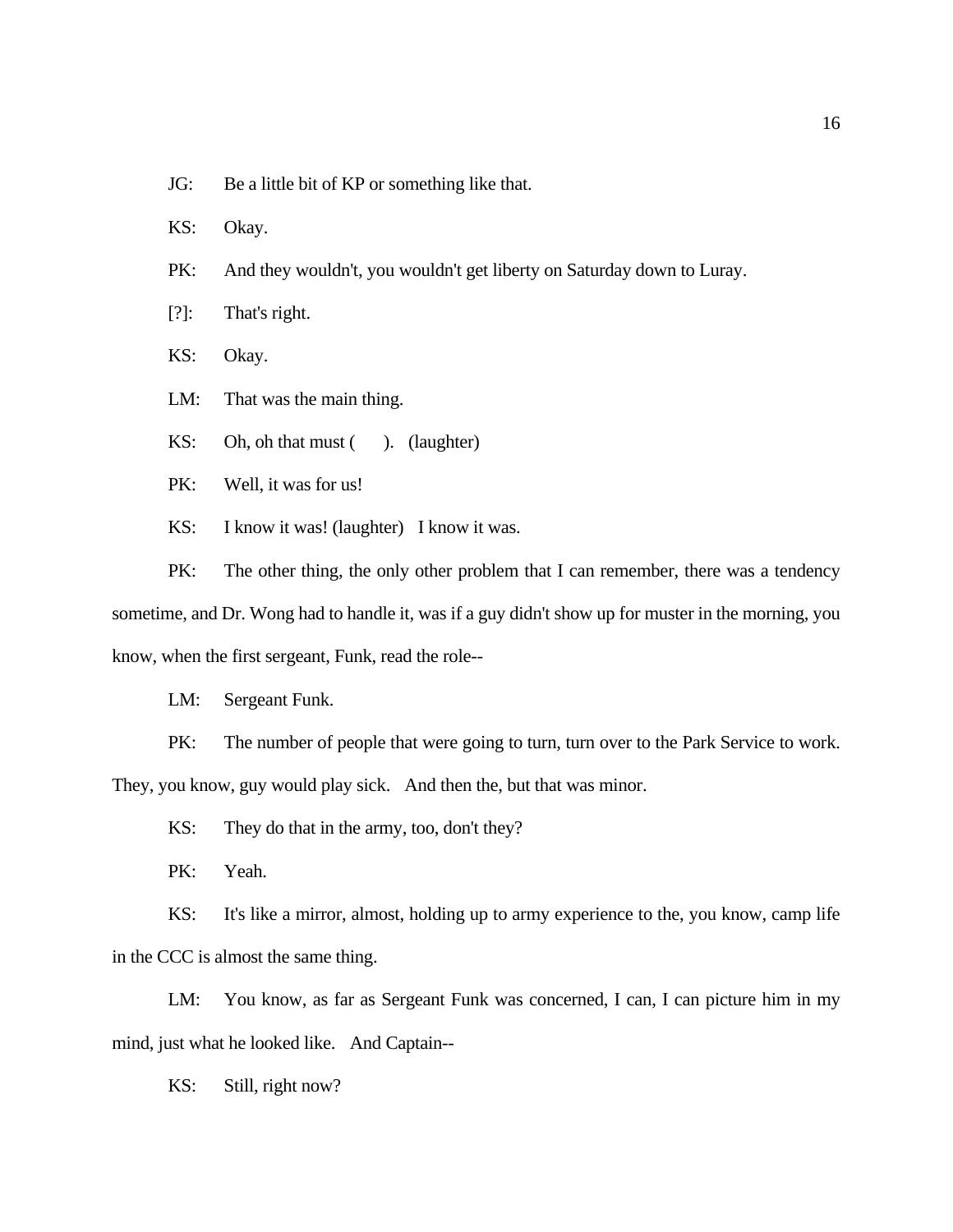LM: Just look, just look like it was yesterday.

KS: Is that true of all you fellows?

JG: He brought up something about blankets. That was one thing that they, I didn't like what they did with us, about our blankets. One day we were out working, and they came, we had good blankets, but they switched our blankets. While we were out working, you know. And then they, they gave us orders that them blankets had to be fixed, or we was going to have to pay for them, you know.

SR: Yeah.

JG: Fix them up. I don't know if they ever did that to y'uns [typical western Pennsylvania expression for "you all"] or not, but--

LM: I know we had some fellows that didn't feel like doing too much work. So they'd break the shovel handle or pick handle or whatever they was working with. But when they found out by the end of the month they had to pay for it, why--

SR: That stopped that, didn't it?

JG: I can't see that was right, you know, cause, you know, they just, they just wanted them old blankets fixed. You know, if they were torn or anything, you know. But they switched our good blankets while we wasn't there.

LM: Overall, I think we had nice guys in there.

JG: And if we didn't--

LM: We had like, what, 250? 250 people in there?

SR: Yeah, about 250 in each camp, I think. [actually 220 maximum]

LM: Yeah. I like our mechanic we had, Mr. Huffman, I forget his first name. He lived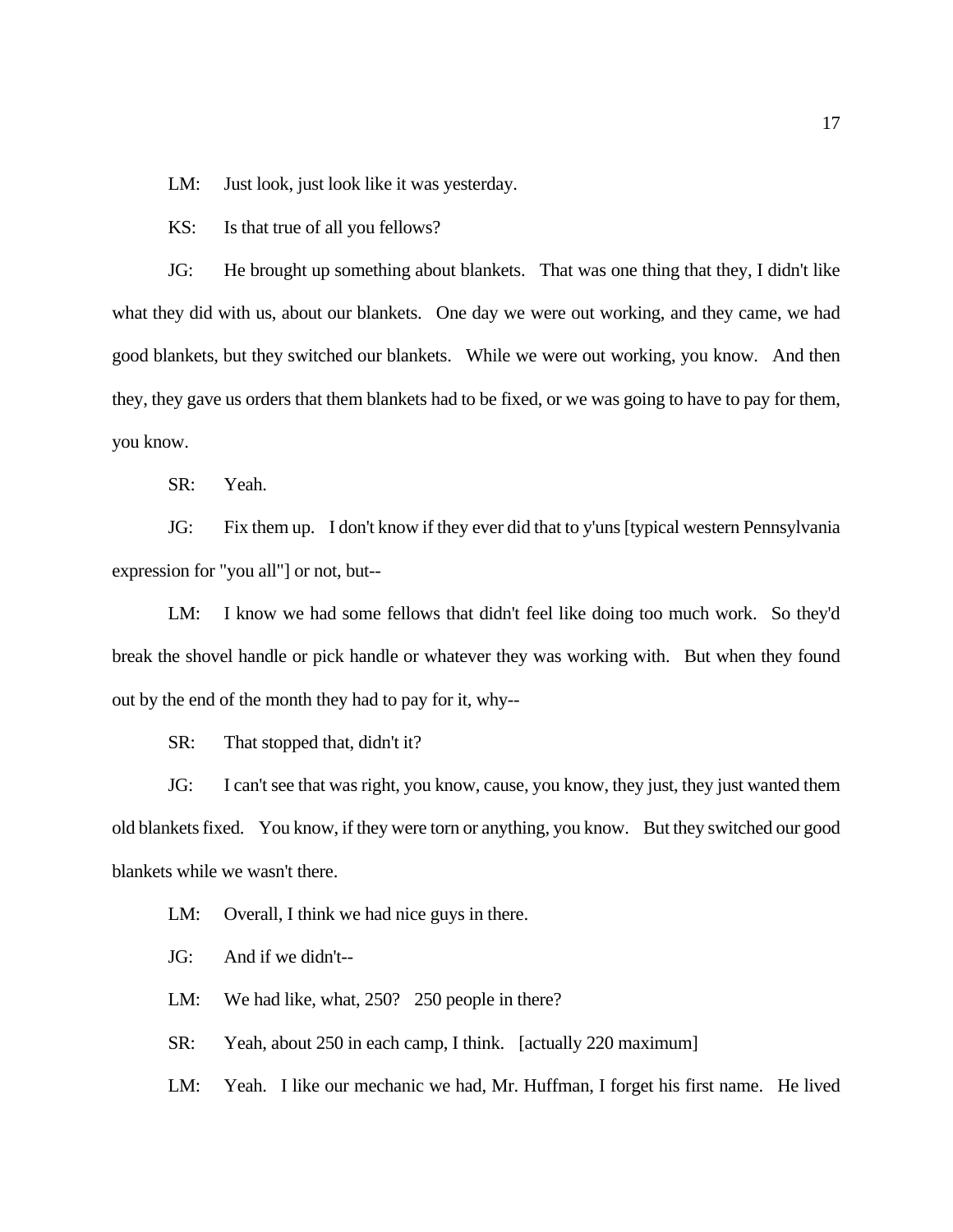down in Luray, and he used to come every morning, he was our mechanic. Very nice fellow.

KS: Did, you had, most of the jobs were supervised by civilians, right?

LM: We had a superintendent, the camp superintendent was Eugene Gissey, in 1939. He was the superintendent.

KS: Was that a job superintendent you're talking about now?

LM: He was the overall superintendent. Then we had the LEM's [Local Employed Men], local people that come in and help us out, with directions on how to get here and there, and what to do, work to do.

KS: And who were, like, did you have on-site foremen?

[group]: Oh, yeah, yeah.

KS: You did have on-site foremen. Were these generally trained men, I mean, like masons or carpenters or things like that?

PK: Well, this guy that he's talking about, the superintendent, he worked for the National Park Service.

LM: Yup.

PK: And he hired the ...

LM: The LEM's.

PK: You call them LEM's?

LM: They're local, they're local . . . I don't know what they--

PK: Well, they were, I remember the term because I went, I was in several other camps after I went with the Park Service. Woolwine, Virginia and Laurel Springs, North Carolina. And they, they called them foremen on the job.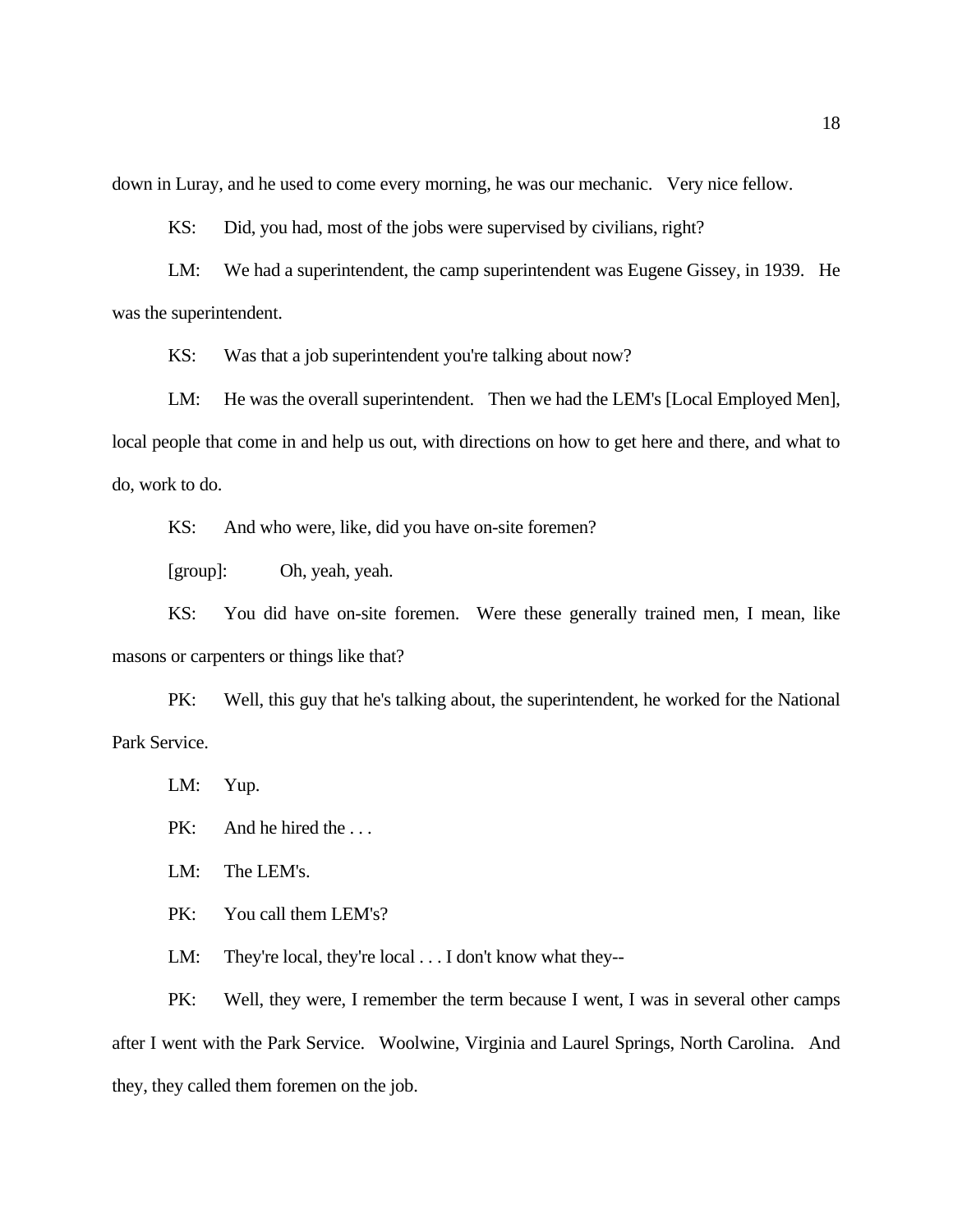LM: Yeah.

PK: They was assigned by the superintendent and, of course, you know, you had NPS people like landscape architects and civil engineers that some camps had that were assigned by the National Park Service. Because some of the work in these other camps I was in was, as we went south on the Blue Ridge Parkway, was still construction of the Parkway. You know, doing, in fact, the last connection to the Smoky Mountain was in Linville, North Carolina, what they call the Linn Cove. See, but a lot of it, you, it was, you had civilian contractors that I worked with on some of them.

- KS: How about--
- LM: The LEM's--
- KS: Go ahead.
- LM: The LEM's, some of them were quite old.
- PK: Yeah.

LM: The fellow that rode with me, when I took, took the men out to work, the fellow that rode with me, he, he must have been fifty years old.

AE: Oh!

- KS: Oh, an old man! (laughing)
- LM: He was quite old, compared to us at that time!

PK: Oh, yeah.

[group]: Yes, yeah, that's right. They were.

JG: Somebody might have been 45, 50, but they were old.

[group]: Yeah, uh huh. (laughing)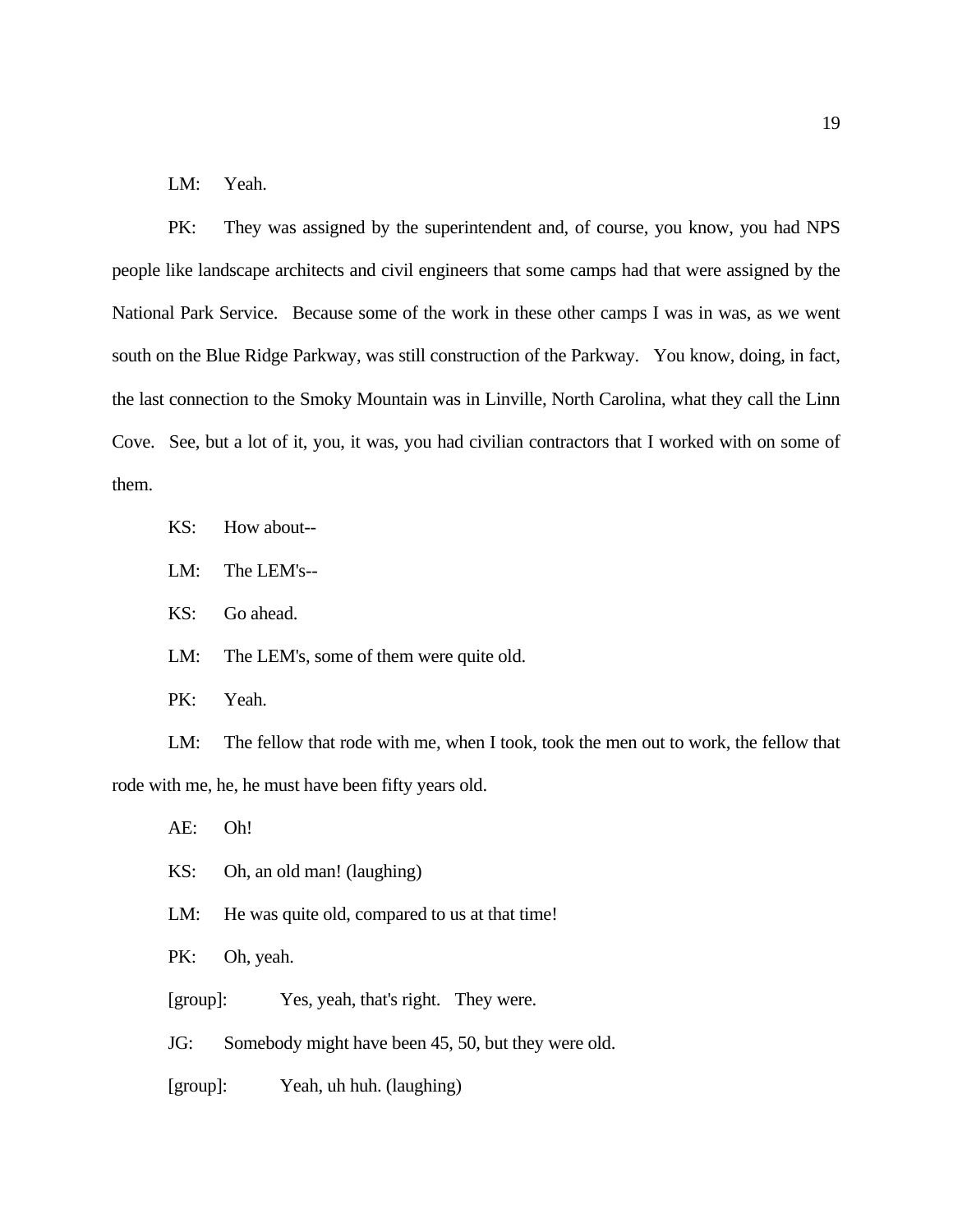KS: I understand, I've been there.

LM: If you remember, his name was Pops Johnson.

KS: Was he a local man?

LM: They called him Pops. He was a local. He was about 50 years old and he rode with me all the time. One of, one of the nicest guys you want to meet.

JG: Pop you said?

SR: Yeah, that's the guy you was talking about?

JG: Well, Pop was our mess sergeant, took care of the kitchen.

[all talking at once]

PK: You remember the guy who was chief cook?

LM: Huh?

PK: You remember the guy that was the chief cook? He was, he wasn't very tall and he was kind of sturdy built.

JG: That, that's probably Pop. That's the way, that's the way he was built.

KS: Were there any rivalries between your camps? You know, you understand what I mean?

[several men]: Yeah, like, friendly--

KS: Not bad, I mean friendly rivalries.

[all talking at once]

LM: Athletic-wise, athletic-wise there might have been some rivalry, but I don't think--

SR: Otherwise, no, no, I don't think so--

PK: I think that, of course, now, you, you did get honors as the camp of the year or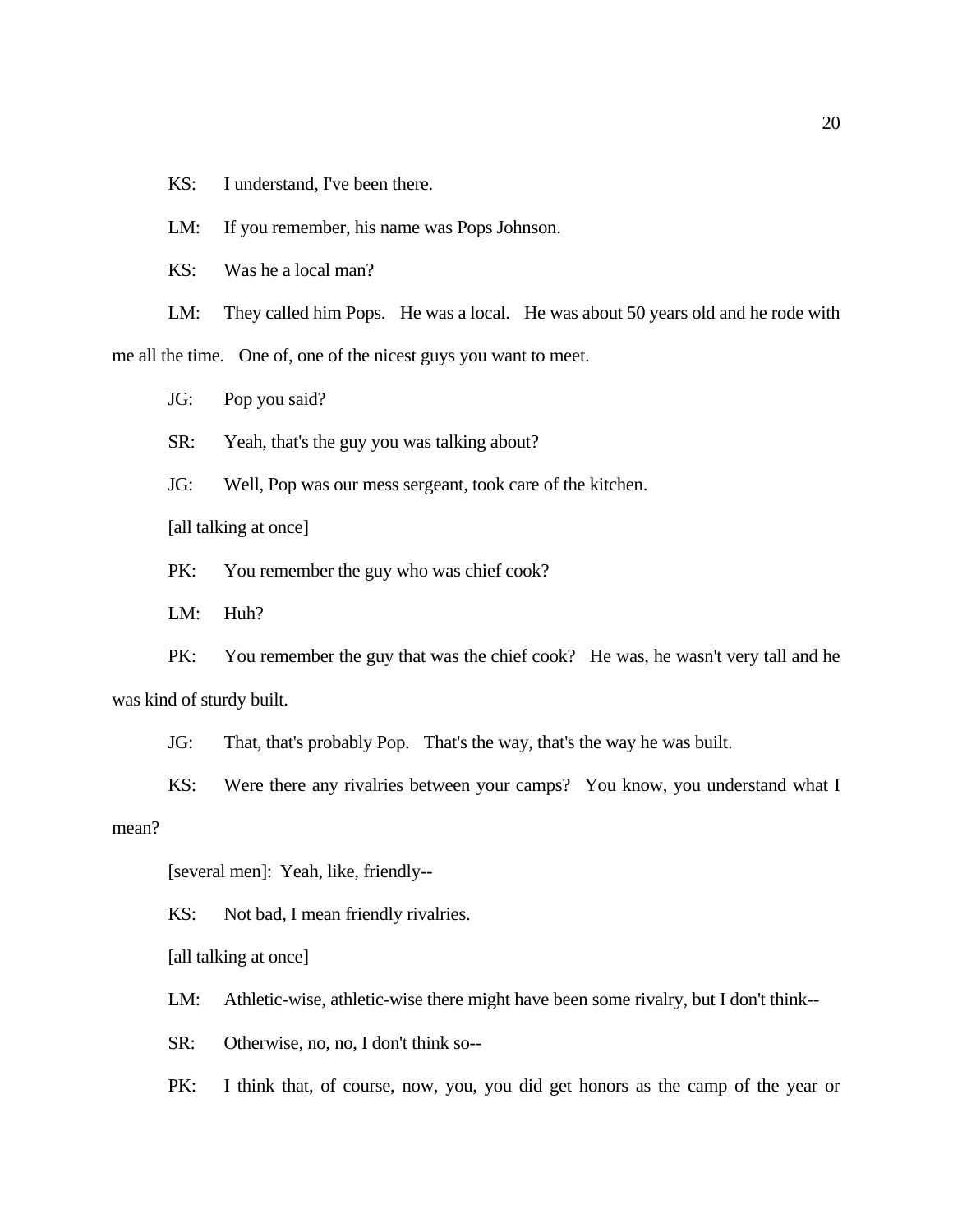something, and that was done through productivity and all of that--

KS: Right, that's, right. And was there any kind of rivalry on that level, where, I, I guess it's a matter of pride--

PK: Well, well the--

KS: --or you just carry a lot of pride in the, in the camp--

PK: --Captain Attaway had a superior that came, I guess his office was probably in Cumberland, Maryland because that was the headquarters for the Third Army District. We were in the Third Army, under the Third Army out of Cumberland, Maryland at that time, and I'm sure that the records went to Cumberland, Maryland.

KS: I see. But everything was very friendly between the camps?

LM: Right.

KS: Okay.

LM: Do you remember, you were in when I was in, '39?

PK: Yeah.

LM: You remember when the fellows used to come over to that barracks and I'd show them a few chords on the guitar and everything? For 15 cents a lesson for a half hour?

(lots of laughter)

PK: No, I wished I had! (lots of laughter) I still can't sing a tune or pick a guitar!

LM: So that's what I was doing and that way I made a little bit of extra money when I'd go downtown on weekend.

PK: Seven dollars went a long way.

KS: I'm sure it did. Religious services, they were offered at the camps, weren't they?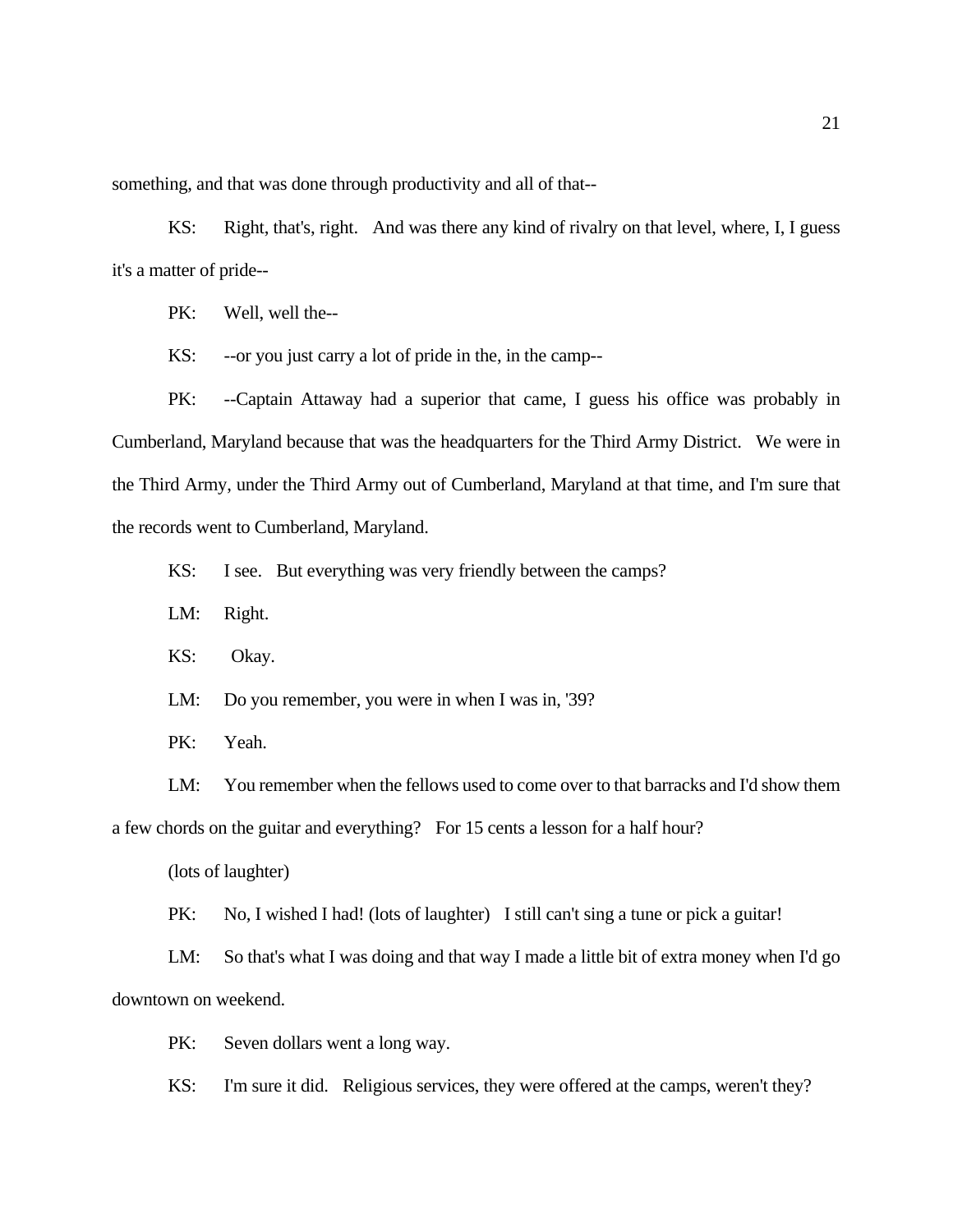[group]: Umm hmm, every Sunday, yeah.

KS: Did, did, did many people attend those? Many of the boys?

[group]: Yeah, oh yeah, umm hmm.

KS: Okay, anything enlightening about those, that, you know, was meaningful in their lives or your lives?

AE: They always had somebody come in and do the honors. Most of the time somebody'd come in from town.

- KS: Oh, you'd have ministers and stuff like that?
- AE: Some minister would come in.
- SR: Yeah, we didn't have a chaplain.
- KS: Okay, that's what I was wondering about. Did they have all, all, all denominations?
- AE: All, all preachers, yeah, all--
- KS: Because here in Virginia probably in those days was mostly Baptist and--
- AE: Yeah, Methodist--
- KS: Methodist, and that.
- AE: Right.
- KS: Did that become a problem with the boys?
- JG: They had, they had Catholic ().
- KS: They did have Catholic services, too?
- AE: Yeah, they had Mass for the Catholics.

KS: We didn't touch on this, but what were some of the hardships of being in camp? I heard all good stuff. But what were the, what are the things that made it tough?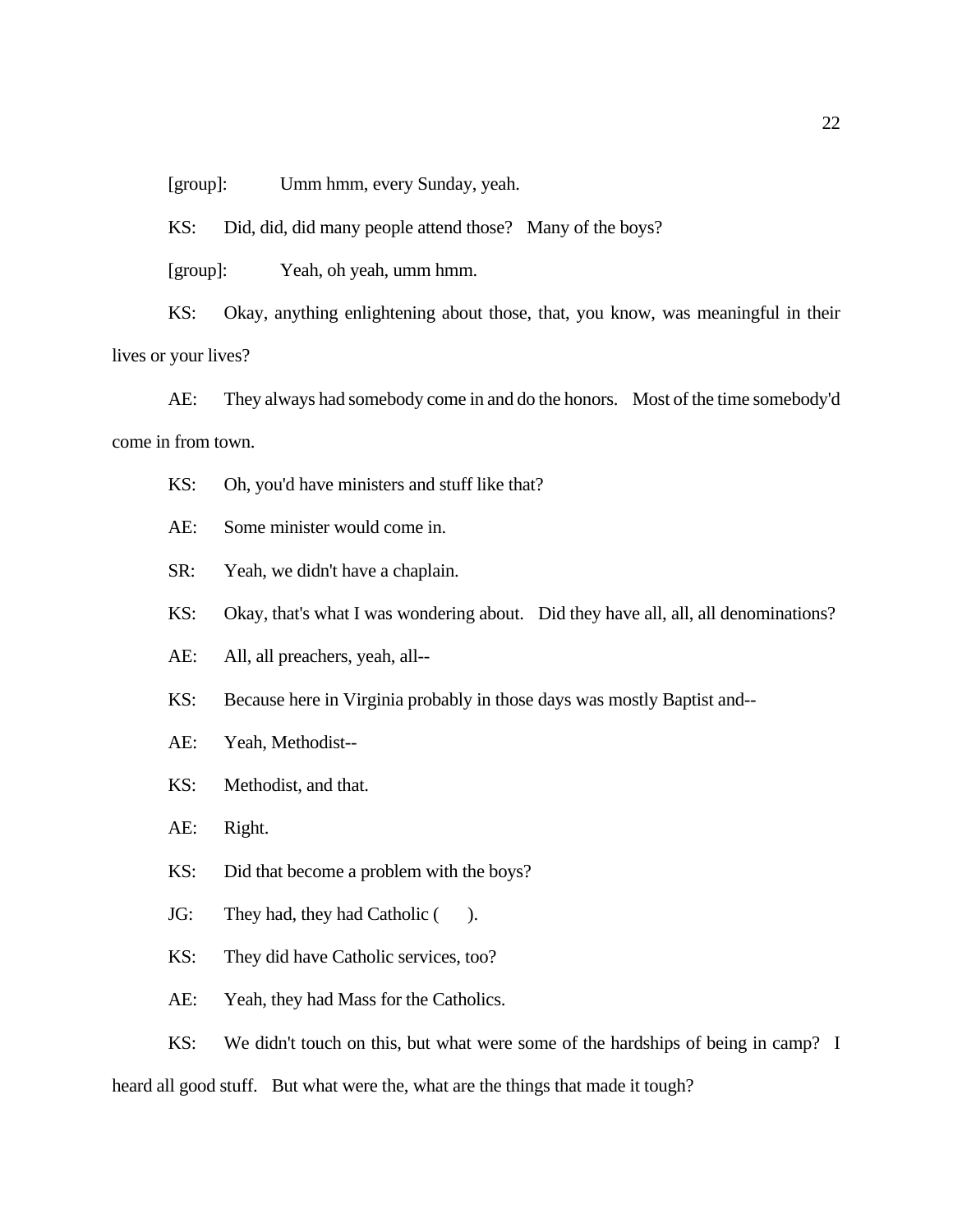LM: Well, that ten feet of snow that we had in 1939 (lots of laughter) that blew across the Blue Ridge Parkways, why, that was one of the hardships!

KS: Okay.

LM: And we shoveled a few feet of snow.

PK: I don't know, you know, it's like anything else. It's not any different when my grandkid goes off to summer camp, you know. After about three or four days, the homesickness wears away, and, so . . . Now, I tell you, the most important thing, now I don't know about these gentlemen's backgrounds but the most important thing to me was that I thought I was performing a good service to feed my family with the \$14, or when I got \$21 sent home, or when I got \$35 sent home. Because they needed it, they needed it bad. I mean, we grew, like you said, we grew everything, we may have bought sugar, salt and pepper and a little bit of flour. Otherwise, everything, you know, the houses were built with dirt basements so that you could maintain your vegetables for a long period of time, you made sauerkraut, you made, you canned. We canned all the beef and the veal and as a kid my job on Saturdays was to smoke the hams and the sausage and all of that. Well, I felt like I was sending the cash that they needed at home to pay the light bill! You know, the light bill was important, 'cause I remember in those days, the inspector used to come around the, our community, and they didn't have sophisticated meters. If you knew how, you could jump the meter! (laughing) And beat the electrical company, see? Paying the light bill and the taxes was the only two things that they had to really pay!

[several voices]: Right, umm hmm.

KS: That's interesting.

JG: () in them days, too, they had a little bit of relief, for the people. If you was lucky,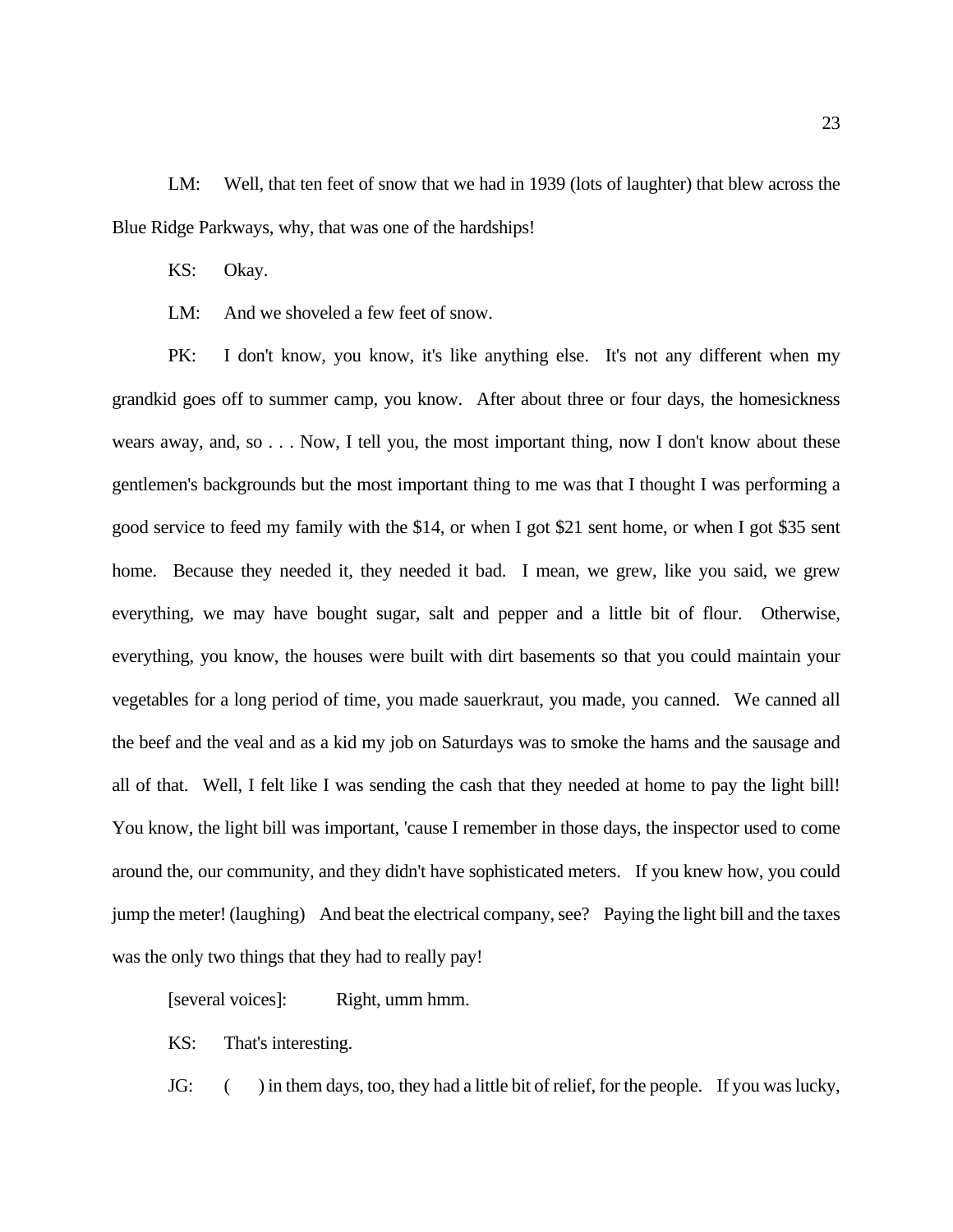you, you could get something once in a while, you know.

KS: Yeah, relief.

JG: But you couldn't, it wasn't nothing steady, you know. You just happened to be lucky and get something. You know, () something to hand out.

AE: You're talking about snow drifts. We actually shoveled through sixteen feet snow drifts, right on this Drive, to get to Luray. With the dump truck, to get some groceries.

KS: That's why they cleared the snow. (lots of laughter)

[group]: Had to eat! Yeah!

AE: We'd put eight men on a dump truck, with snow shovels, and shovel through those snow drifts and get what we could, you know, in the truck and they's got to bring the eight guys back, too. And we had to shovel back through the same drift! While we were down there, it filled in again.

KS: That's a hardship!

PK: That was a hardship!

KS: How, were the camp, were the barracks cold? I mean ...

PK: Naw, you had a big, what you call those big wood furnaces? With--

JG: Potbelly.

PK: Potbelly--

SR: Two of them.

PK: --that had, so that if you walk in your sleep at night, why, you wouldn't run into the stove?

[group]: Yeah, they had a ring around, a ring around, sort of metal, stove.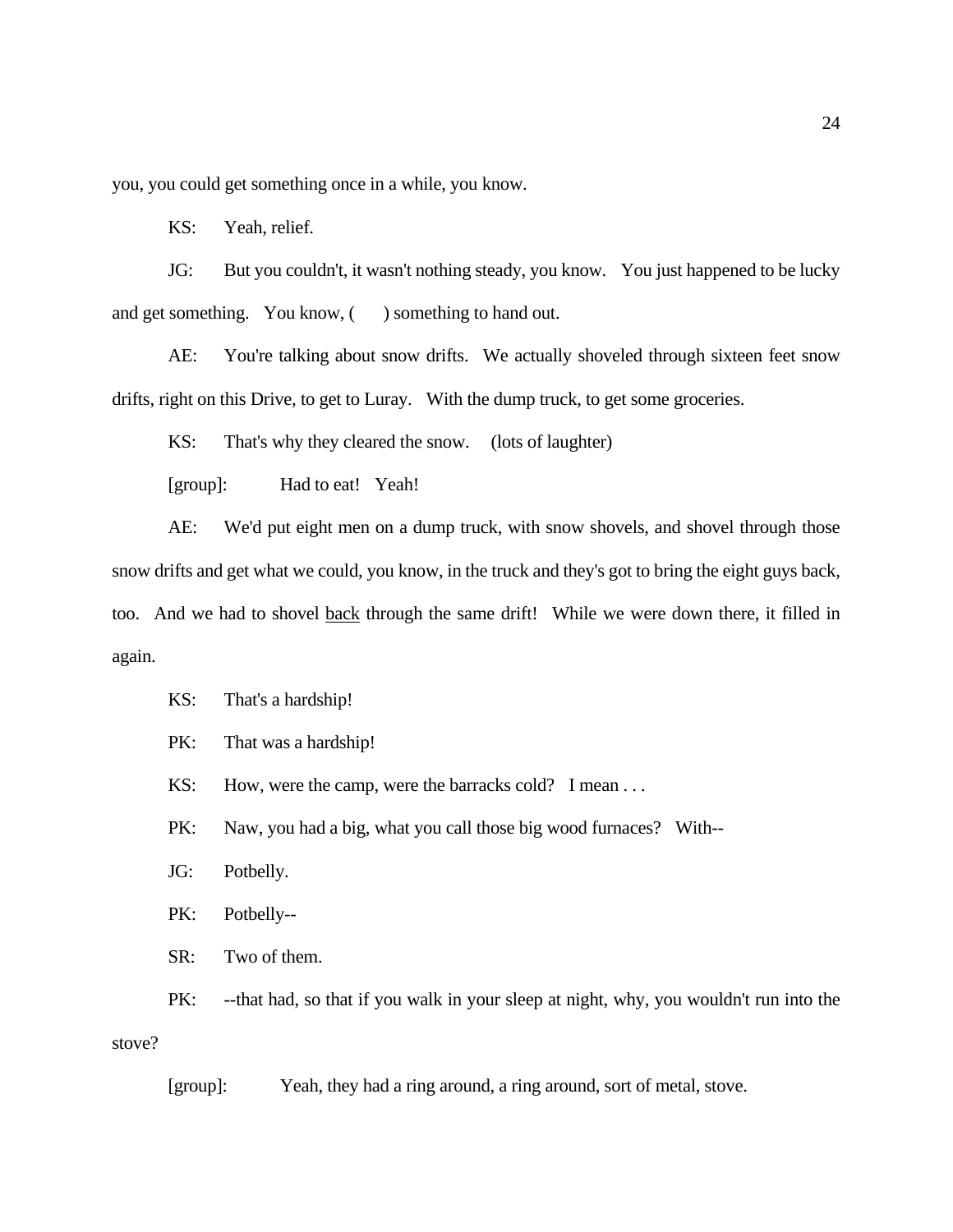SR: Yeah, but the guys that was the furthest away, they felt it a little.

JG: A little cool! (laughing)

KS: They had the extra blankets! (lots of laughter)

PK: Depends on how far away you were, they tried to put them in the middle of the barracks.

LM: If you were in the middle of the barracks, you didn't get very warm!

SR: No!

[group]: Huh uh! () the ends, by the doors. (laughter)

KS: But all the creature comforts were there for you?

[group]: Yeah, sure, uh huh.

KS: Good, and you were very satisfied?

PK: Food was good!

KS: Yeah, satisfied with all that?

[group]: Oh yeah, we had, we had, food's good, yeah.

PK: The important part of it, it was a lot better than what we left at home a lot of times,

see?

[group]: Yeah, oh yeah, umm hmm.

KS: Okay, I guess at, at this time it's a good question is--

LM: At home you went to an outdoor outhouse, you know--

PK: Yeah.

LM: --here you didn't have to do that. (laughter)

KS: No. What part of camp life did you like most?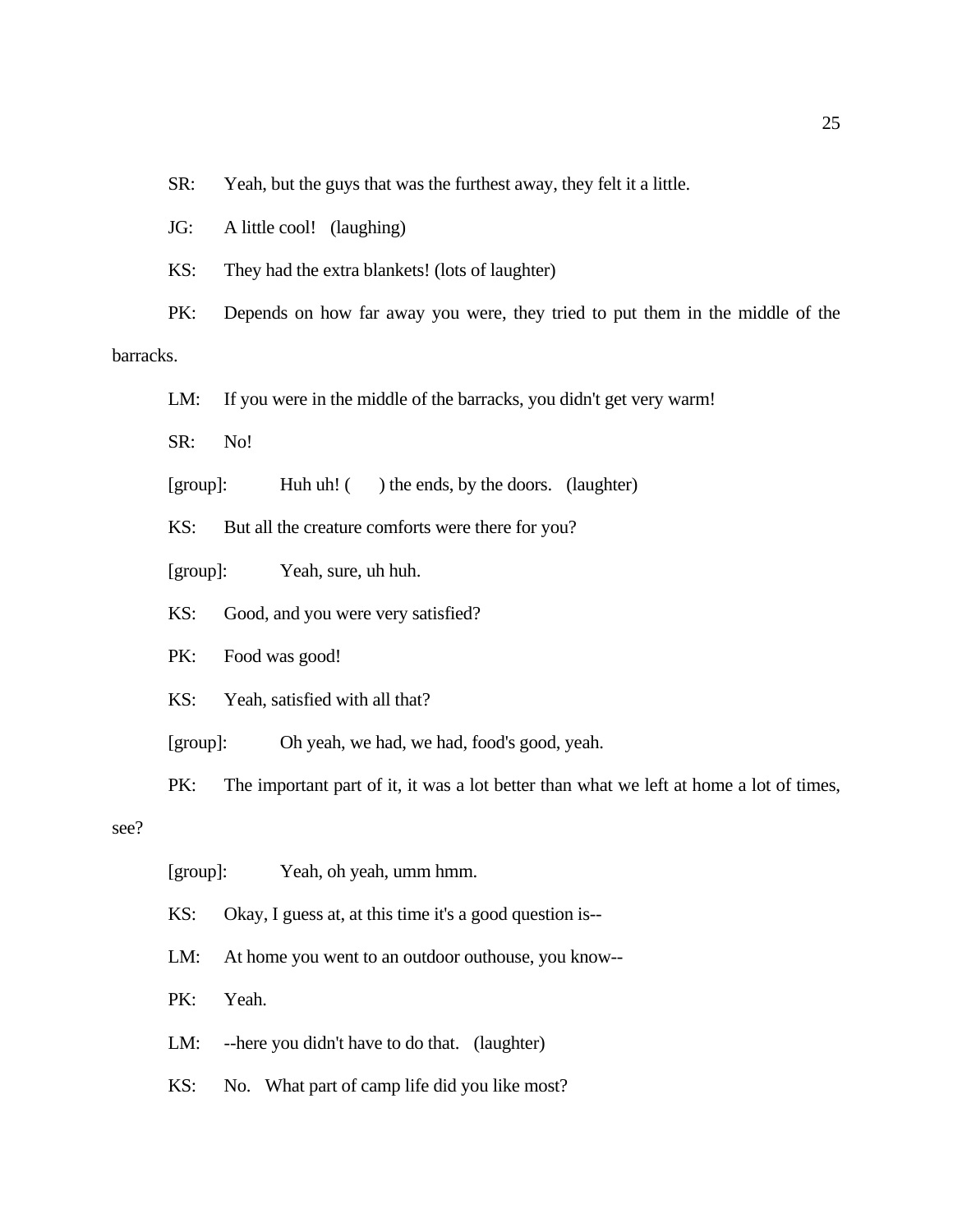PK: Well, I, I had a full time job, day, you know, day. And at nighttime I also got the, Attaway gave me the responsibility to close up and monitor the canteen or what it is, where you could buy the--

- JG: Post exchange?
- PK: Post exchange, and all of that.
- KS: Excuse me just a second. This concludes Side A, please turn tape over.

#### END SIDE A, TAPE 1

### BEGIN SIDE B, TAPE 1

- KS: Okay, we're back.
- JG: I'm gonna' leave for a little bit, I have to take some pills.
- KS: Go ahead, no, go right ahead. We'll wait for you.

PK: I, I enjoyed it, because number one, I thought that the life I got into at the camp was easier than what I had at home. I had a very strict father. I mean, he didn't believe in recreation, he didn't believe in smoking, he didn't believe in, I don't think they ever brought in--I never tasted a Coca Cola until I came to camp! I mean, you know, it was, we lived in an ethnic community and they were not educated. My father never went to school, my mother never went to school and he learned to read on his own. And so I lived a hard life, and I, I got among these intelligent people, at the camp, and I thought, you know, as the fellow said I thought I died and went to heaven!

- KS: Found your niche in life!
- PK: Yeah, and plus, I had a wonderful job and I was learning something every day. As I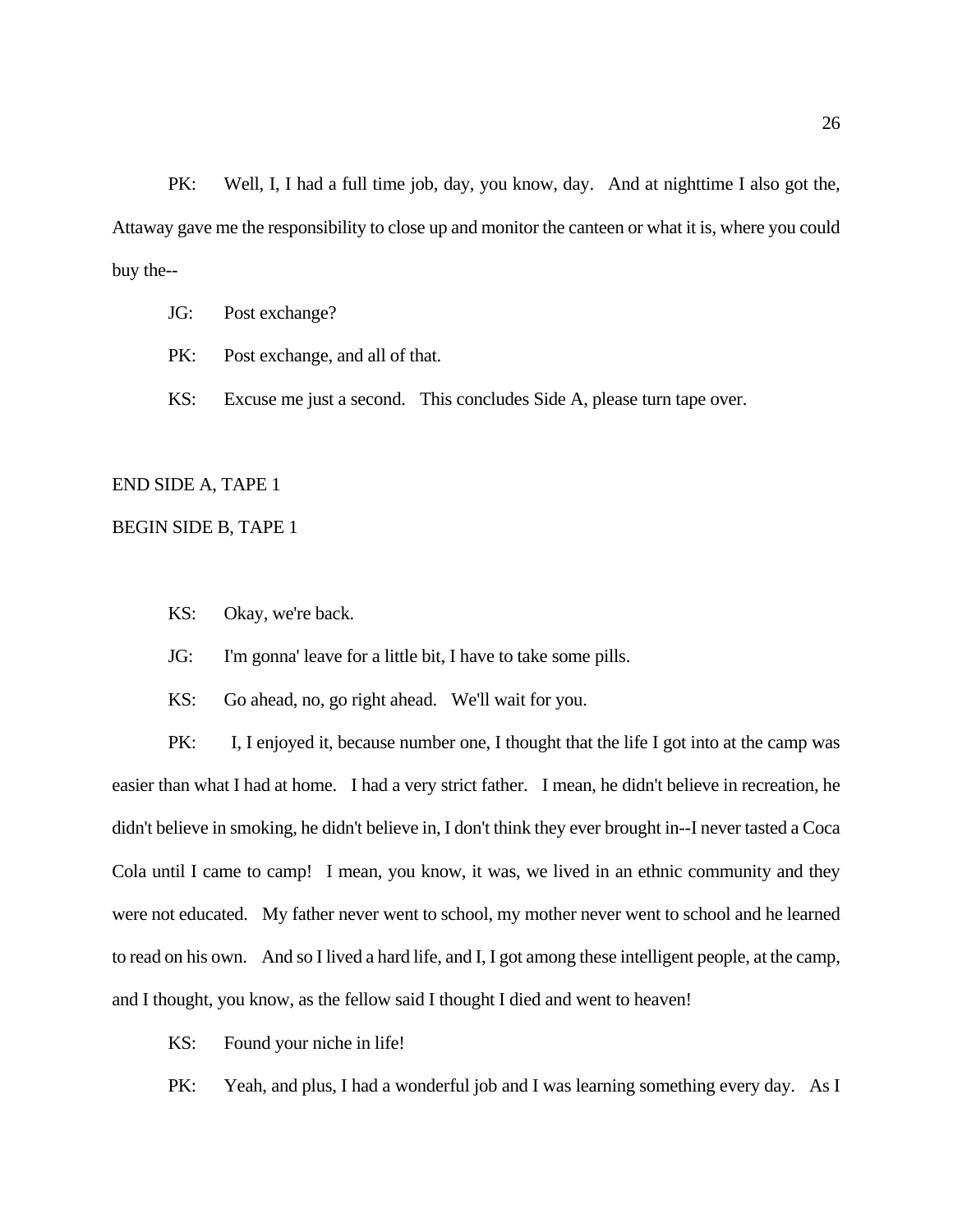said to somebody recently,  $I(\cdot)$  memorizing every document that came from the Army to go into that Army manual, and what you had to do. Every day that you got some in the mail. I got to go to Luray regularly, every week I drove a pick-up truck, you know, went down to get the mail, went to the bank, ran errands for the captain, and I, does anybody remember the first lieutenant? He was the second in--

- JG: Stevens.
- PK: Stevens?
- JG: Umm hmm.
- PK: He played a piano, and he was good. He could play *Silent Night* in jazz. (laughter) SR: In jazz? (laughing)

PK: Yeah, I mean this guy could tickle the ivories. In fact, they, he went to the west camp on a couple of occasions when they needed a program. And, of course, if you remember Attaway, he walked with that dog, and that crop, and he wore leggings and he was a graduate of Clemson College and he was in the, what you call it, the cavalry in those days. You know, the cavalry was still important. But I, you know, to me, it was great. It was an opportunity, I learned a lot, and then, of course, I advanced to the National Park Service, from \$45 a month to, let's see, it was \$105 a month at \$1060. And I was there, I would have gone up in the National Park Service had it not been that the War wanted me and I went into the U.S. Merchant Marine Academy, an appointment from FDR. But I, I think each step . . . I kicked my butt to say, "Hey, you done well for yourself!" You know, you, you were lucky, you, you were in the right place at the right time.

KS: That's part of it, I'm sure. How about the rest of you? They, they, they offered educational programs there. Did any of you take advantage of that?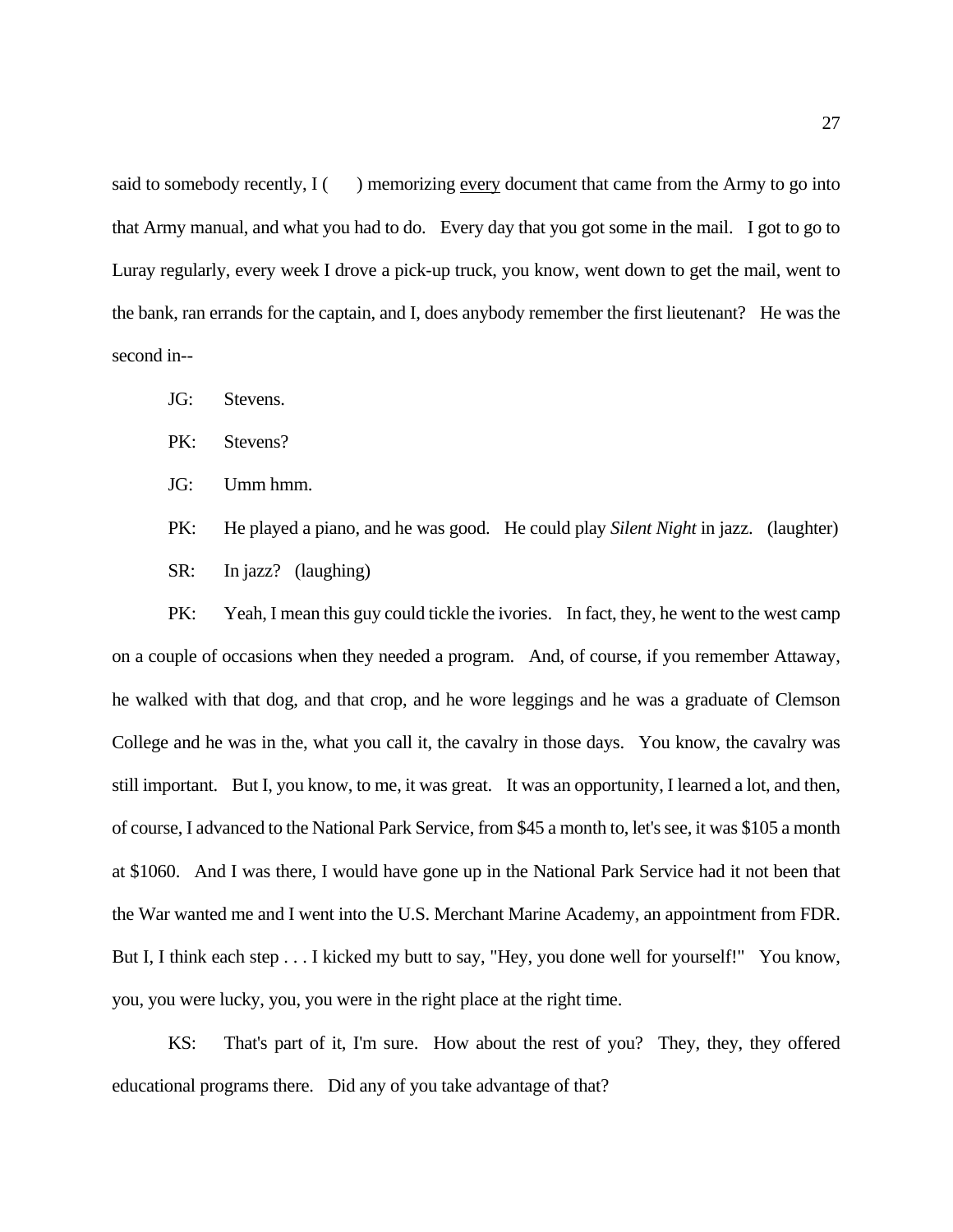LM: I took some, some diesel training.

KS: Trade courses, yeah.

LM: It, it wasn't much, and it was new. Them days was, diesel was just coming out. So I didn't get much out of that. But anyway, I, what I got out of it kind of led me to, toward my work the rest of my life that I did. I was a mechanic with, with General Motors for a while, up in Bradford, Pennsylvania, then I went to Sears Roebuck in Richmond, Virginia and with them 18½ years with a, a, auto, auto technician over there. And that was, my biggest part of my life was mechanics. And then I, then I went into electronics. While I was at Aberdeen Proving Grounds, I was in a civil service over there and we were in testing guns and tanks.

SR: Well, where were you in school? Where was the school when you were in NP-10? Where did you have to go to school? Where was it?

LM: It was, they, it was just a little course, like, that they give you. It wasn't, it was for the whole park but I don't believe there was very few even was interested in. And it was just a little thing in the recreation room.

- AE: They had instructors come in.
- LM: It wasn't much. Just--
- AE: They'd have an instructor come in for different subjects.
- SR: Yeah, 'cause I remember that.
- KS: Alright, then--
- AE: You could get, you could learn anything you wanted to learn.
- KS: Did the boys take advantage of, of a lot of the courses?
- AE: They actually would send out and get stuff for you. Different books and things. It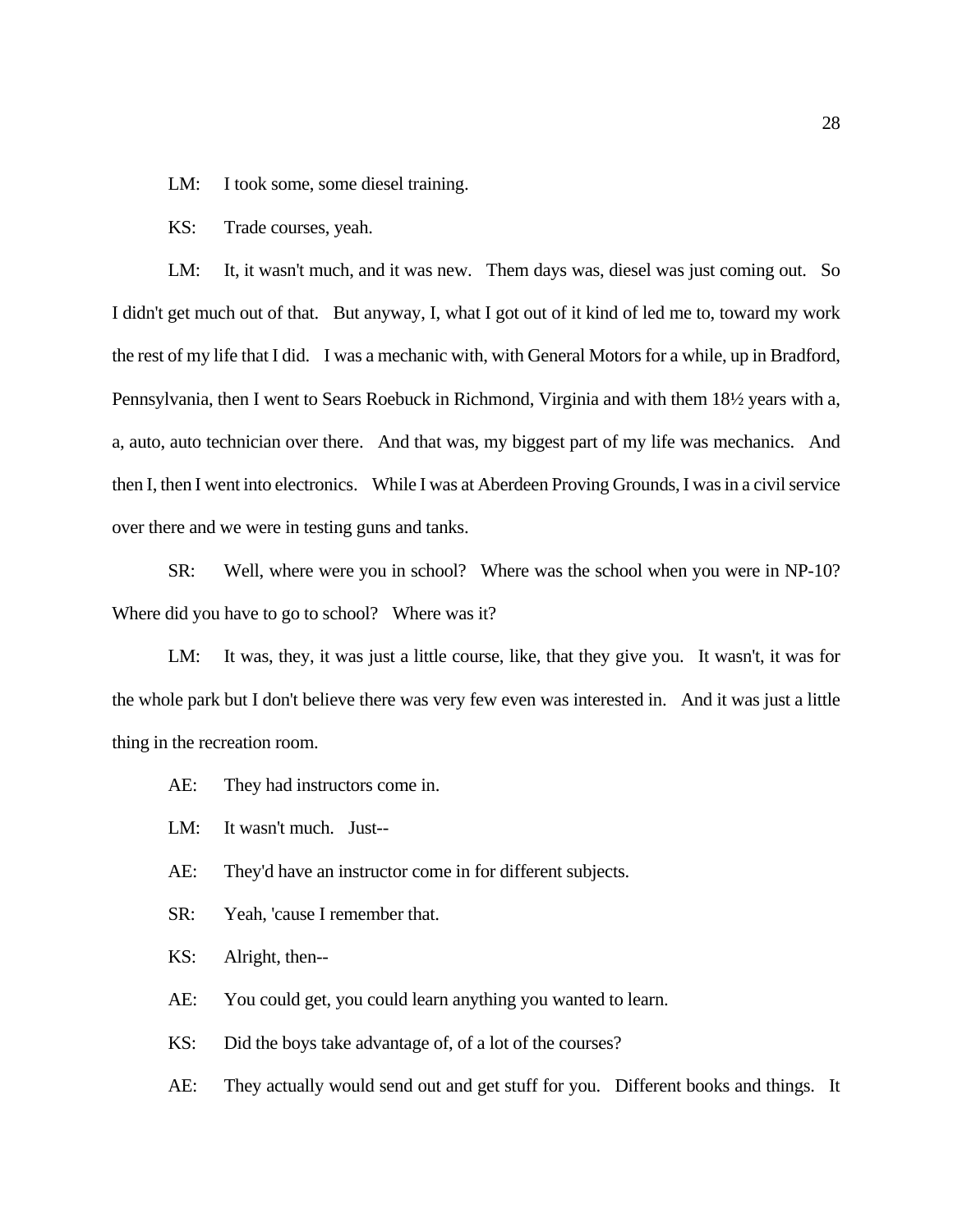was, like I say, if you wanted to learn, you could learn.

SR: Yeah, that's the part I remember, they'd send away and get you anything as far as learning, you know, books and stuff like that. They, they'd help you out on that.

KS: Did you, did you think, do you think that a lot of the fellows took advantage of the educational courses that they gave?

SR: I, I wouldn't say a lot of the fellows, but I, a few, a few did. But not a lot.

KS: Did you think that they, they, they tend to go, like, like James [Lawrence McGlynn] here did, went to more of the trade-type of courses, where they learned how to do something?

SR: Yeah, that's, that's, that's it, more, more of the trade-type.

KS: Okay.

LM: I tell you, the biggest part, the biggest part of my education come through Sears Extension Institute Courses. I took eight of them with Sears Roebuck. And two of them, they sent me right to the school. And the others I took by mail. And I would say I got, the biggest part of my education is through Sears Roebuck.

PK: I, I'm going to have to go. I have one more thought that I want to put in there. When I look back now, you got to remember, I was a young kid, didn't have the vision that, having traveled all over the world and having been in business for 50 years. We were under the Army. Most of the things that they did for the Army, the soldiers that they lined up, was part of our routine, see? And when you really look back, they were preparing, because in 1939, now I don't know about 1936 when it first was to help feed the families, but when we got further up in the '39 and '40, they figured they were going to have a lot of soldiers come out of those camps, too.

[group]: Amen, right, that's right.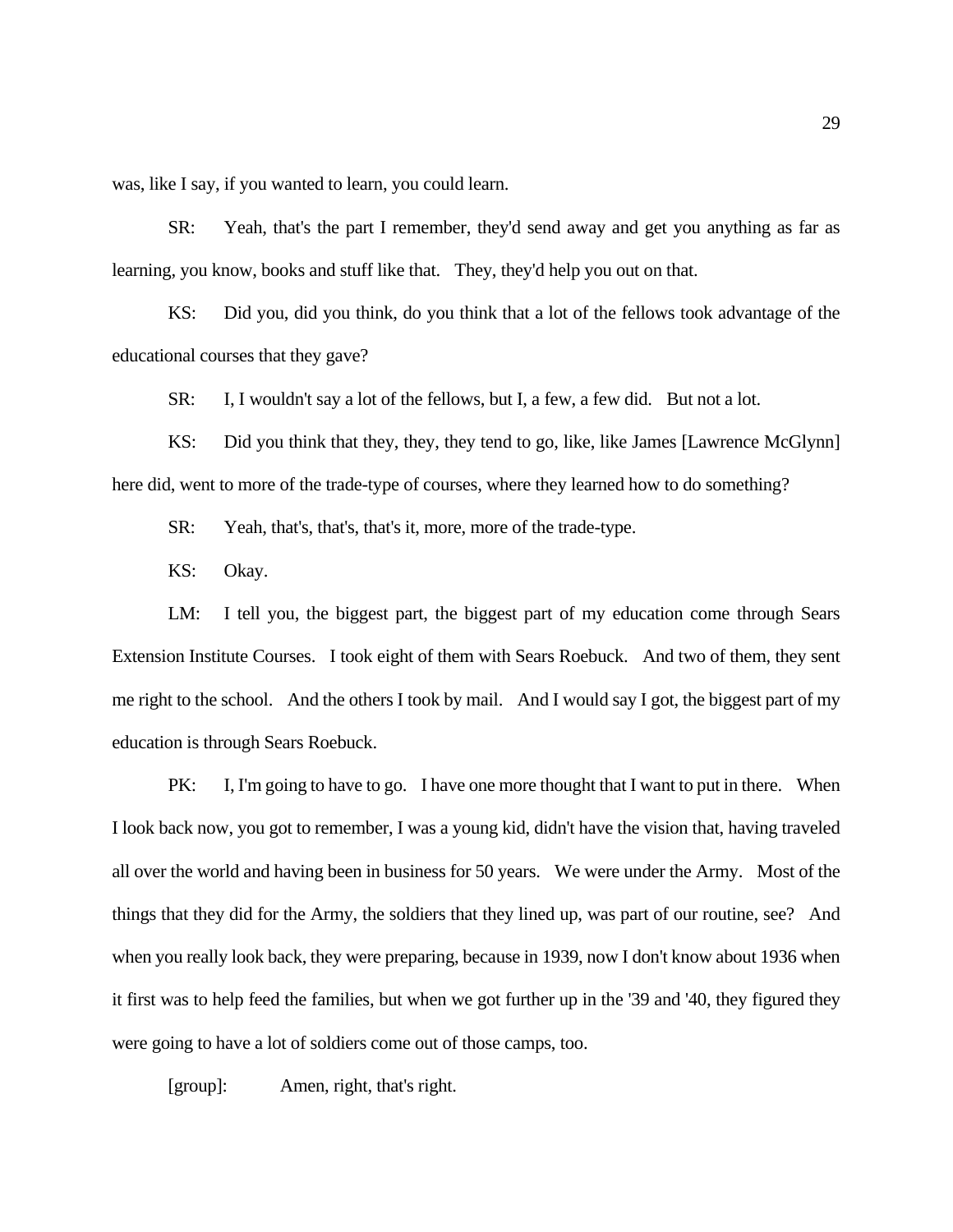PK: And the Army was orienting the instruction, because I learned every one of those. In fact, the War, in '39, was getting pretty hot. And then when I got out of the camp, down in North Carolina, the one camp in Woolwine was turned in, and they brought in, started bringing in conscientious objectors, to take over the camp. And they were working. There was nothing wrong with it, you know, people kind of turned their nose up at them, but they were good people. Just didn't believe in firing a gun to kill somebody. And that's what the camp was turned over to. I believe it was either Woolwine or the one at Laurel Springs.

- LM: Well, somebody, somebody told me NP-10 was full of conscientious objectors.
- KS: Yes, it was.
- AE: Yeah, it was.
- KS: Just a side note--
- LM: During the War.
- KS: Just a side note--
- LM: That was people--
- KS: Go ahead.

LM: --Amish, Amish people, Mennonites, that didn't believe in, you know, taking a gun and killing people.

KS: Right. There's a lot of, the Mennonites, there's a lot of Mennonites in this area, as you well know. There are still fellows living in the area, like yourselves, who served in that camp. And our, our intention is to find them and to interview those, too.

[?]: Well, good.

KS: So, you know, build up our, our, our history. Now, I know you have to go, but let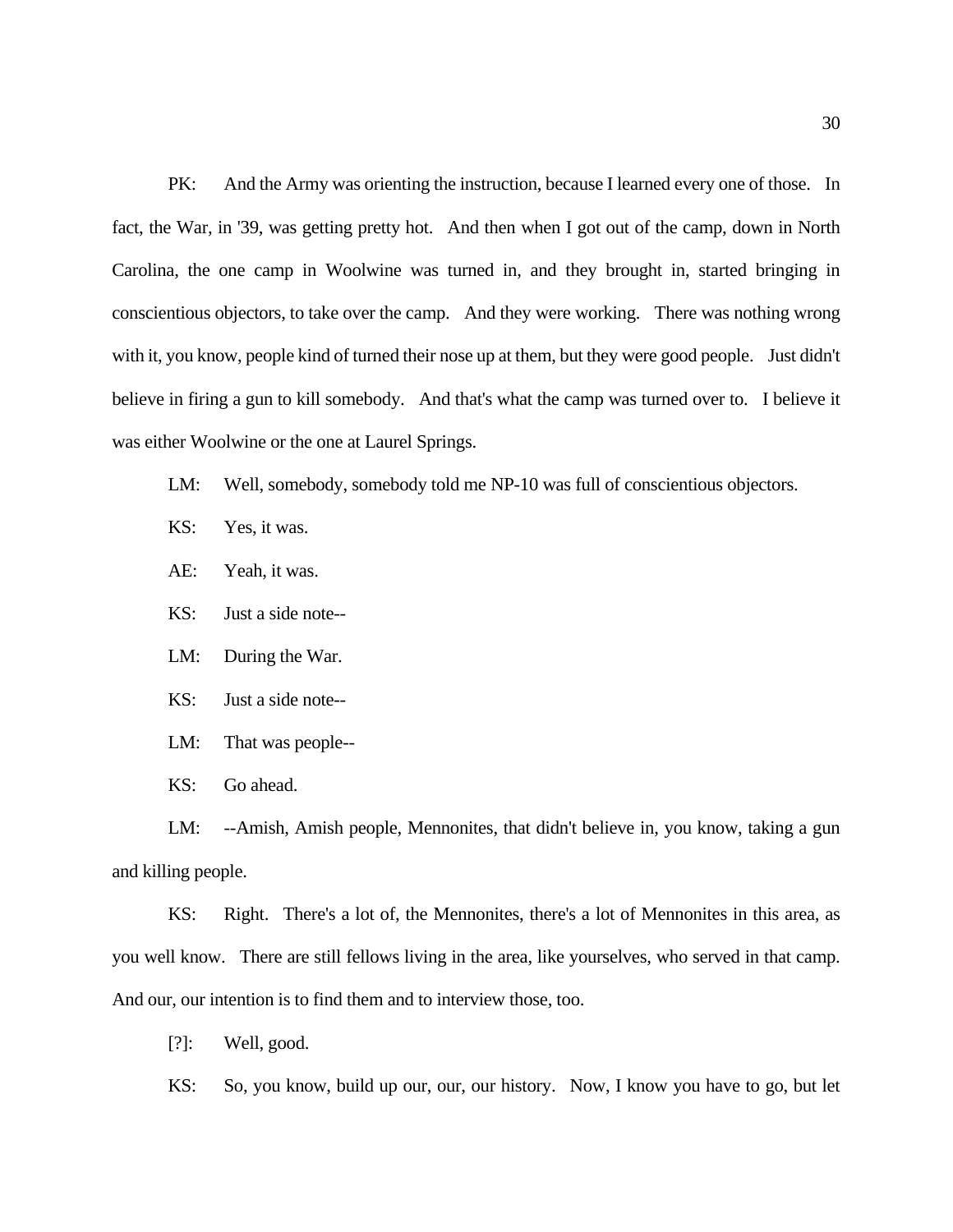me ask you one question. Two things, one, I think we know from what you said about how the CCC did affect your life, but what kind of career did you have since you left the CCC?

PK: Well, I spent four years, went to the Academy, went in the Navy, came out of the War in 1946, January of '46 brought the ship back from Shanghai, China. I was the chief engineer on a Liberty ship. And I went to work for this hardware store in North Wilksboro. My wife is from Wilksboro. I was from Pennsylvania. I met her when I was at Laurel Springs at, working for the National Park Service. I came back, went to work for the hardware store, two brother-in-laws, and we built to today is 240, or 450 home centers called Lowe's--

KS: Really!

PK: --Home Improvement--

KS: I'll be darned! My favorite store!

PK: --and I was one of the originators, the founder, and the only living member that's still left of that, and I worked my way up to chairman of the board which I retired in '83, then stuck with the company. I left the board of directors because of age in May of 1997 and in January of 1997 I retired as chairman of the charitable foundation. But in December of '83, I left the company as an employee to get my retirement program and move it into an IRA. I have to say, that CCC meant a lot. That's one reason why, it gave me a start and I was very successful throughout. Not because of me, but being in the right place and, but I'll say one last thing before I go. It didn't come within, without hard work. Twelve, fourteen, sixteen hours a day, trying to build the company, and still trying to help out.

KS: Excellent, excellent. Well, I want to thank you for giving your time and your interview here--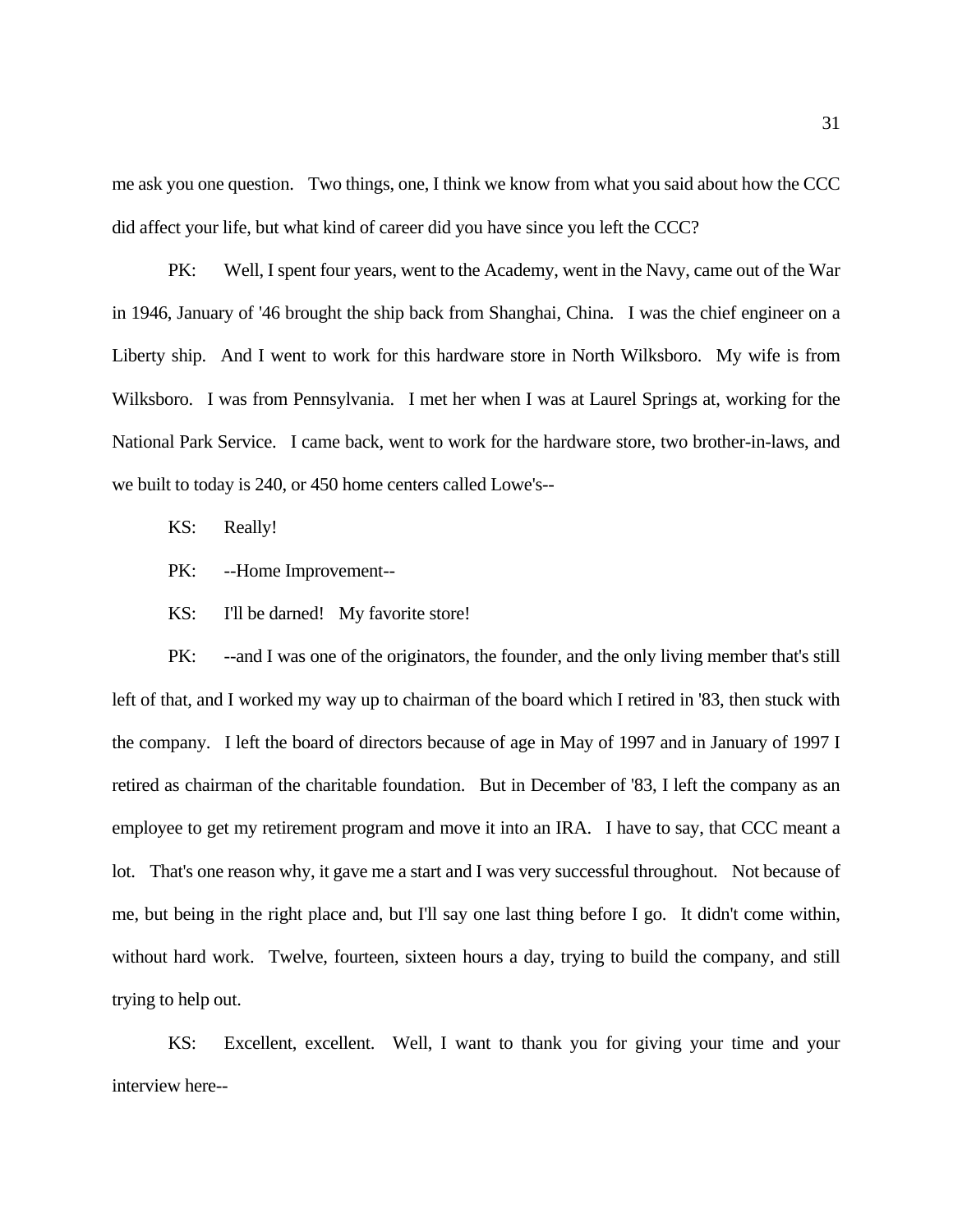- $[?]:$  ( )?
- KS: L-O-W-E-S--
- AE: Hardware, I mean, the building supply store?
- PK: Yeah.
- AE: It is?
- PK: Yeah.
- AE: It is? Well, we buy from them all the time.

PK: Yeah, well, I, this is the, these clothes and this hat--nuts, I left it out there--fifty, we celebrated our fiftieth anniversary on November, in 1996, and they wrote a book, and I was given a fiftieth anniversary party for my service for fifty years. And I am the oldest employee alive. I don't know many that are still alive that maybe within five or seven years of that.

KS: I see. Now, one, I was just reminded of a question. What is, what name did you go by?

SR: Oh, that's right, you didn't (). (laughter)

PK: Yeah. When I came to camp, my name was Peter Kenneth Collenich, C-O-L-L-E-N-I-C-H.

KS: That was your real name?

PK: That was the name that my parents gave me. I didn't have a birth certificate when I got an appointment to the U.S. Merchant Marine Academy, so my mother and father had to go with a lawyer, in Houtzdale, Pennsylvania, take the church Bible, and transcribe it on a birth certificate, and naturally it was done by a Ukrainian Orthodox, or a Catholic priest, when I was baptized. You know, they baptize immediately after you were born, and in, in there, it was written Petro--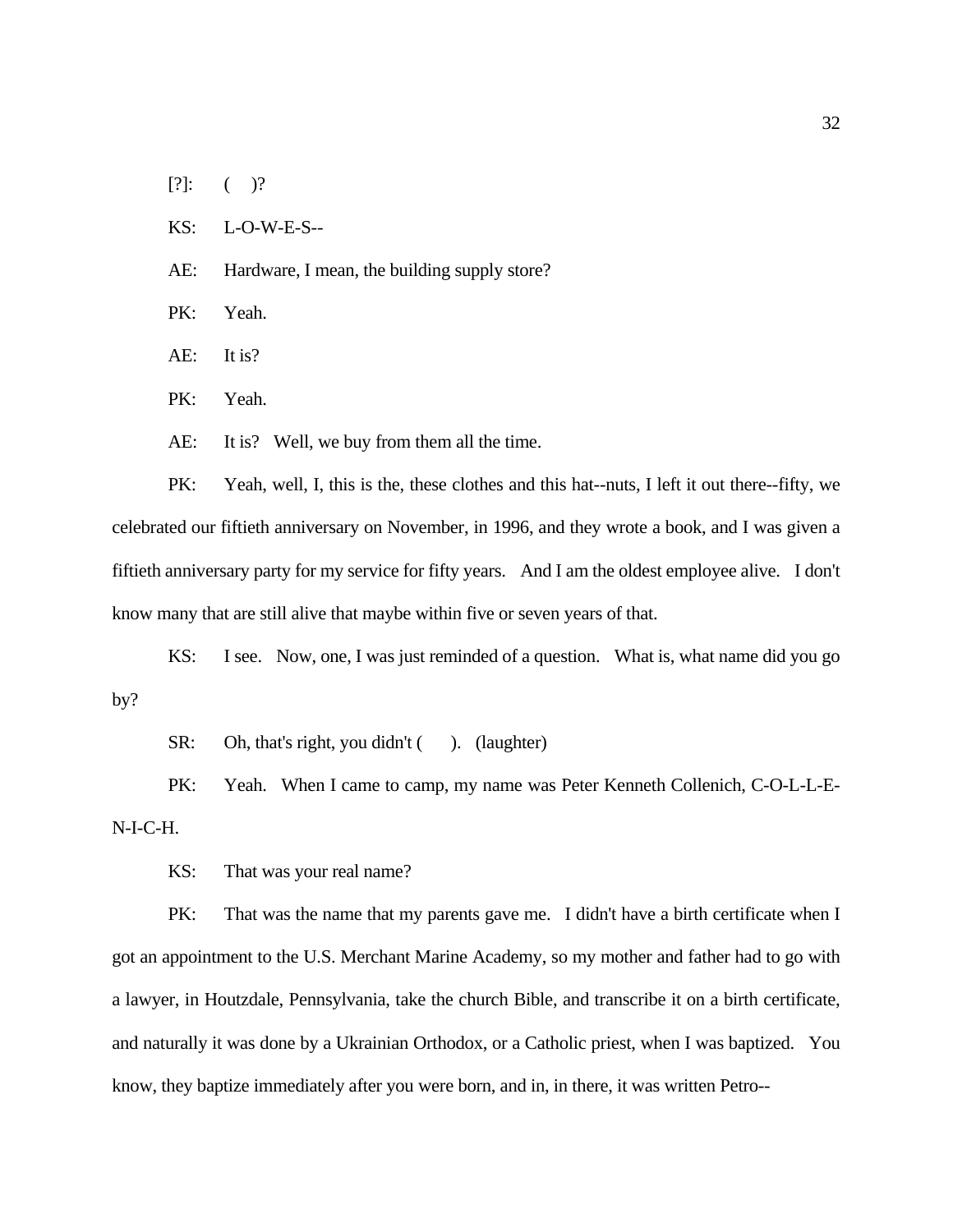KS: Peter, okay.

PK: --Kulynych. Why, we, I have a brother who died in infancy and he, his name was Paul. My dad was very religious, Peter and Paul. And so that's how I had that name and then I had to change it, now everybody in the family is using it! (all laughing)

- KS: Very good!
- JG: And you're the one that started Petro, right?
- LM: Peter, Paul and Mary.
- PK: Petro, now that's my present name.
- JG: Yeah, well, this is, the address is okay?
- PK: Yeah, that address, 450 Shady Lane.
- JG: I'm gonna send you them pictures.
- PK: Okay.
- KS: Now, before you go, I have to say I really appreciate your time, and your interview,

and I appreciate your service to our country. Thank you very much!

- PK: Well, thank you. Good to meet you all--
- AE: How much KP duty did you do?
- PK: None!
- AE: None?
- PK: None.
- AE: I did a half a day.
- PK: No, I, I, I didn't--
- AE: I liked it too well.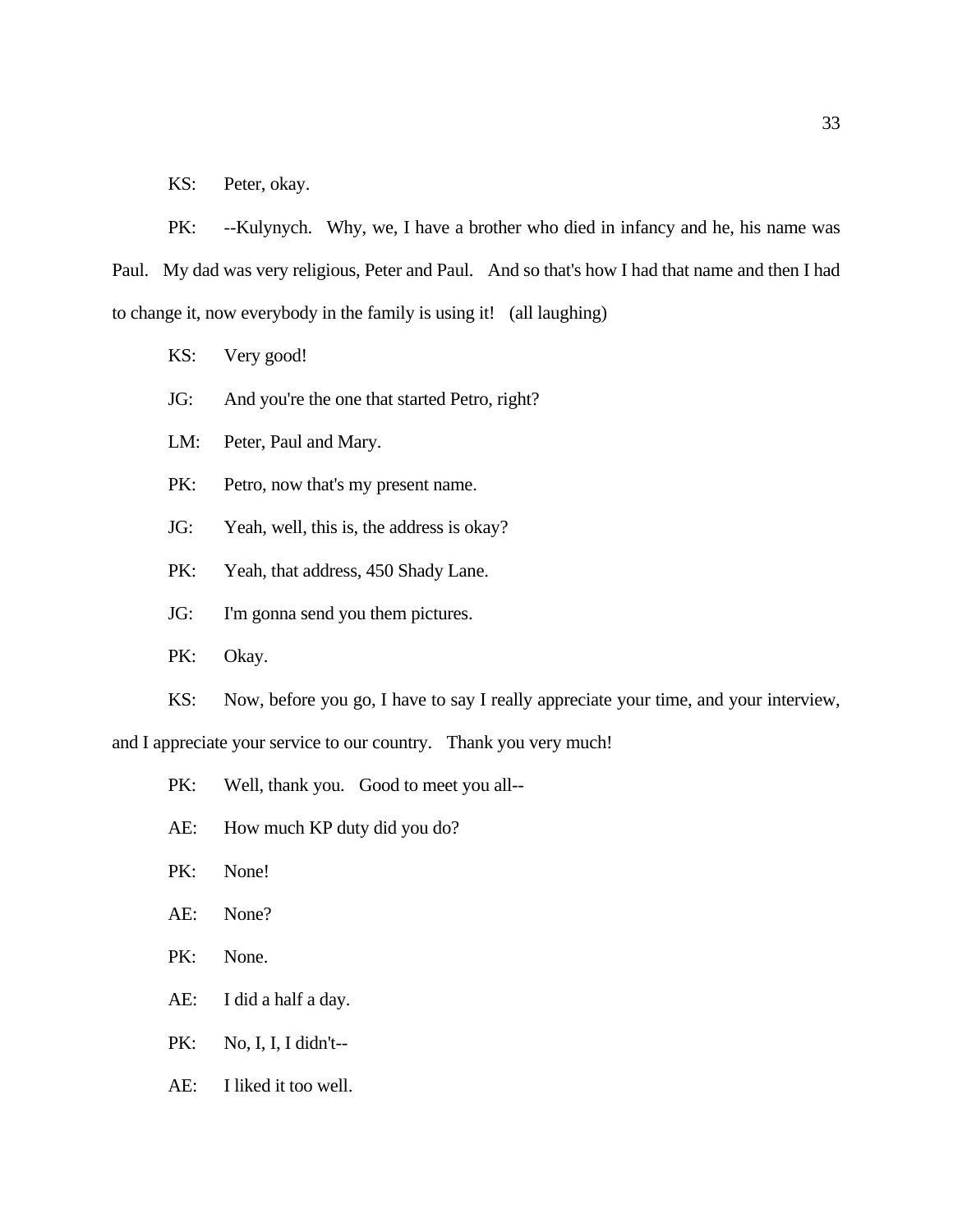PK: See, they always thought that the guy in the office could put in a good word, so anybody else, they, they kind of treated you pretty good at the camp! (laughter)

KS: We always love the company clerk!

PK: Okay.

KS: Take care.

JG: Have a nice trip back.

PK: [voice fainter as he walks away] Thank you.

AE: Okay, we'll see you.

LM: Nice seeing you.

PK: [talking to someone in the doorway of the interview room] You get an earful there! Nice to see you.

LM: You know, when I was growing up, I, I'll think about him when I buy some two-byfours!

KS: You'd better believe it! We have a Lowe's right down here in Harrisonburg. (laughter)

LM: When I was growing up and staying at home--

[Kulynych returns to the doorway, is talking with Gecoma. Their words are indecipherable, but make McGlynn's comments difficult to hear]

LM: --besides working the WPA, I was carrying coal on my back in a bag and we didn't buy no coal for eight, eight years. I carried it all up, and all the coal we, we burned, I carried on my back to the house.

JG: From the slate dump?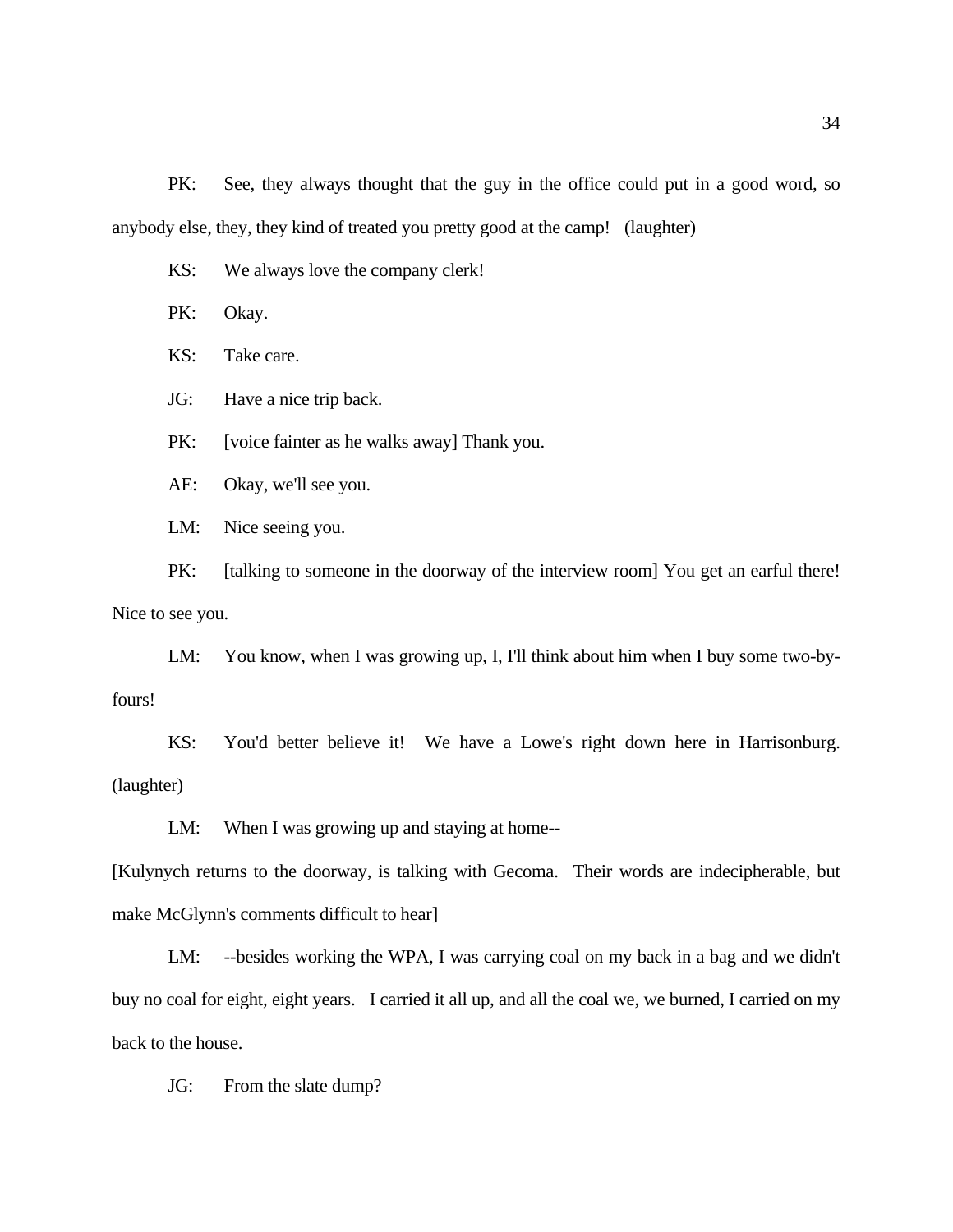KS: I know this, this has nothing to do with the CCC, but my brothers, during the, during the Depression, used to go along the railroad track in Newark, New Jersey, and where, where coal would fall off the train, and they'd pick that up and bring that home. And the tracks were always covered with people just trying to pick up pieces of coal.

[relative of one of the interviewees]: Just one more thing, you were, we, we were talking about education, and I think the story of where he watched the man write his name for the first time-

KS: Yeah, well, we're going to get into that. We're going to get into that. I think, one, I want to get a little bit off of where we're going and I want to talk more specifically about your work experiences. In camp, what you did. We already know, we got a good background on--

LM: Twenty-eight months of truck driving!

KS: Truck driving! And we know that there, but, Arthur, how about you? What were your duties or varied duties in camp?

AE: In civil life I was driving what they call 18 wheelers, now. And I went to sleep and turned it over, had it on top of me. In those days, the glass was plate glass in the windows. Gasoline tank was under the seat, gasoline was dripping down on my friend and I. A guy was riding with me just to learn to drive.

JG: Was that in CC camp?

AE: Huh?

-

JG: He wants to know--

AE: No, this is, this is, I'm telling him how, how I got to drive in the CC camp.

JG: Oh, okay, okay.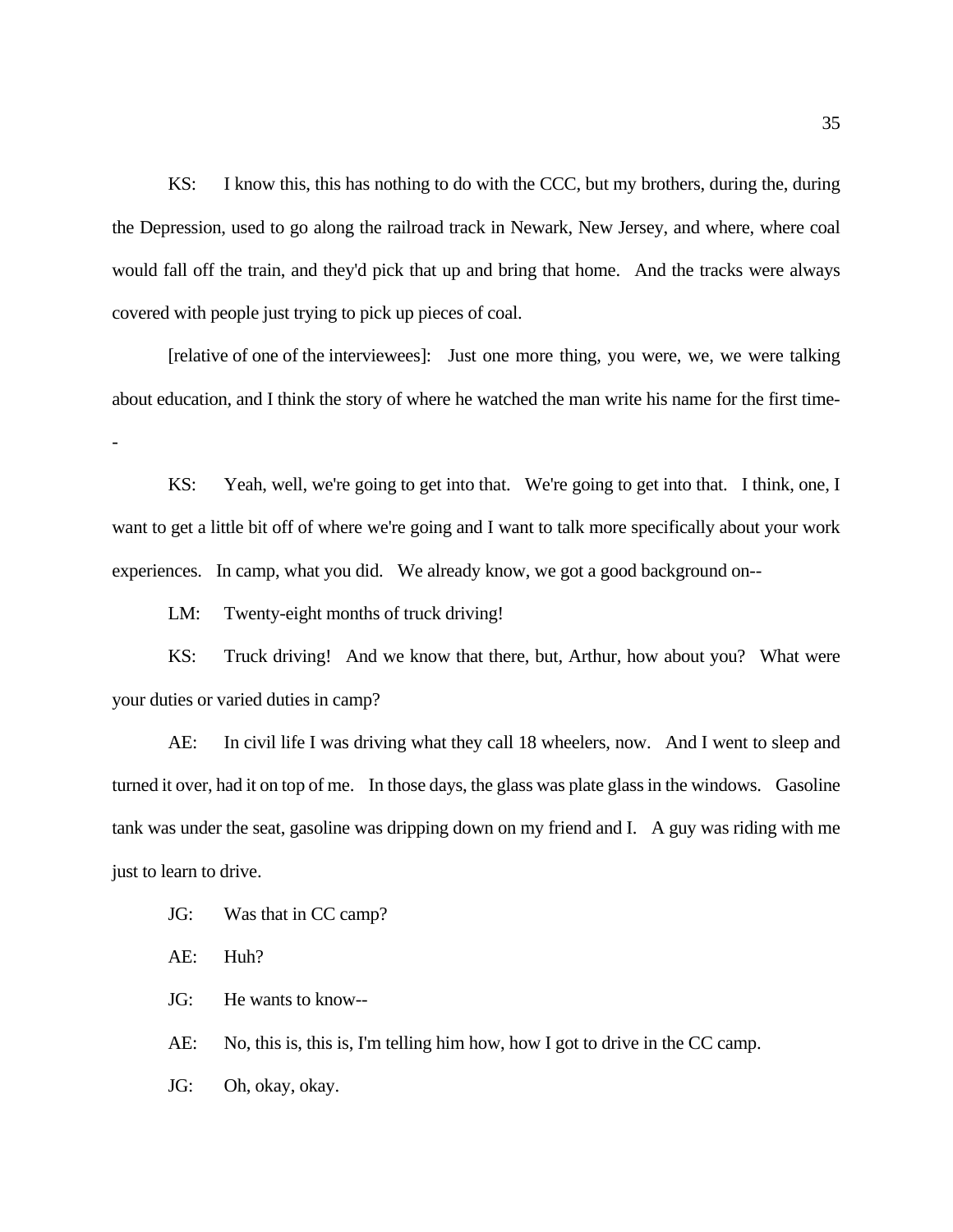- KS: Oh, okay.
- AE: That's, I'm leading up to that.
- KS: And this is before the CC?

AE: I don't want to drive no more. I lost my nerve in that wreck. A corner of the floor board was sticking between the two bones in my friend's leg, and so I don't want nothing to do with that driving. But at Crescent Rock Parking Overlook, they had a flatbed Dodge truck, and the guy that was driving it couldn't get it over to where they wanted to unload the stone. So the guy, the leader says, "Is anybody in here that can drive?" And I didn't say nothing but there happened to be a guy went in with me, knew about my background, and he told that guy. "Well, get in there and put it over here so we can unload it!" So I put it over there and I got out and got my shovel. And he took the shovel away from me and said, "You're a truck driver." (laughter) Well, I wasn't a truck driver!

SR: That's the way they do it!

AE: Yeah, so I finished out the week with that Dodge flatbed and then they gave me a dump truck. One of you mentioned a Chevrolet dump truck? I drove that damn thing down Whiteoak Canyon, down that road. And it, I was scared to death with that thing. So then later on, I was working with a man named Loudermilk, laying the stone along the fence, you know, along by Hawksbill Mountain? I was working with this guy, and Mr. Hodges came by in his pick-up truck, and the guy said, "Mr. Hodges wants you to go with him." And he takes me over to Camp 10. I don't remember that being Camp 10! But he takes me to the next camp and they gave me, actually a 4-wheel drive, with solid rubber tires. And, this mechanic, you mentioned his name--

LM: Huffman.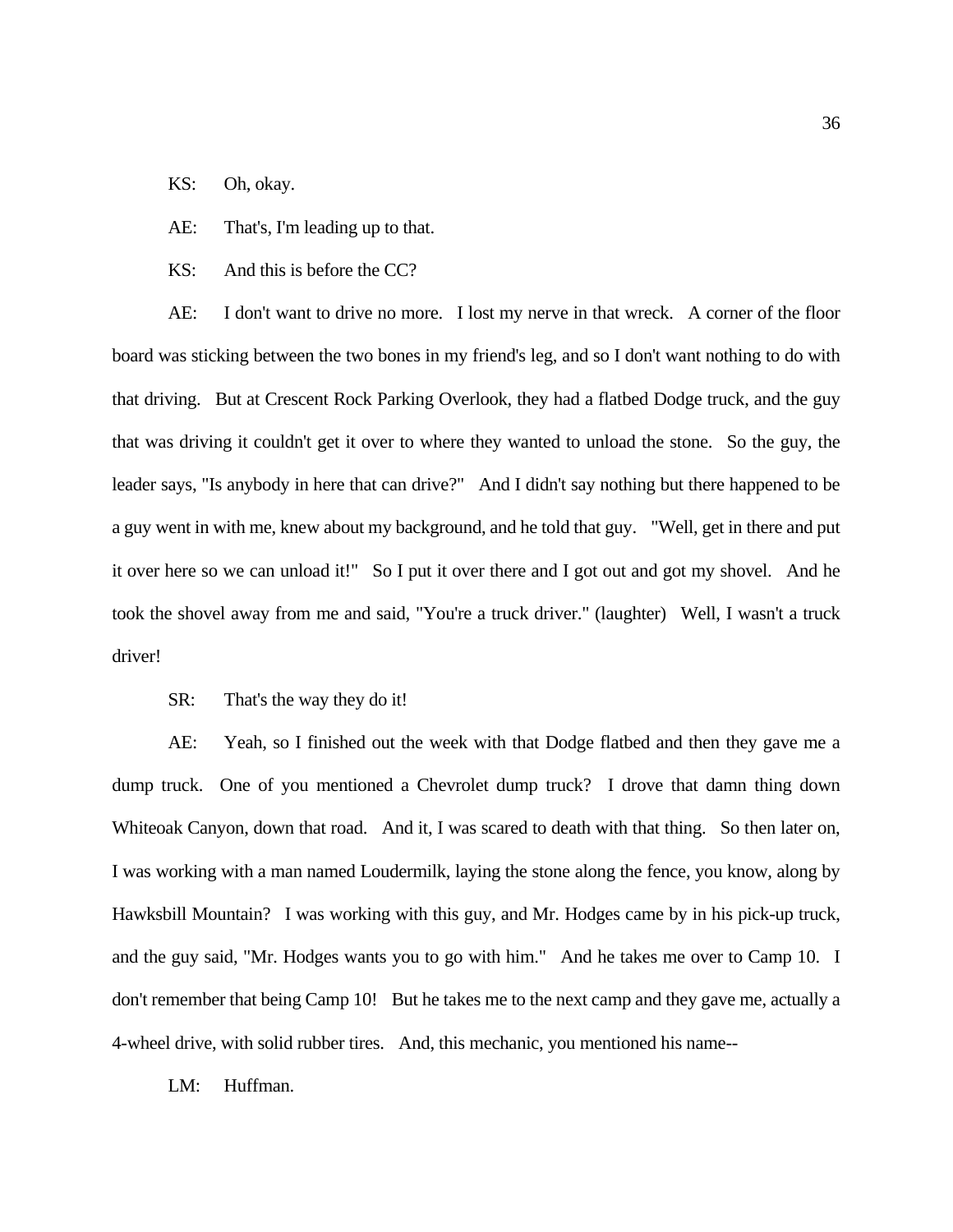AE: Huffman. He put a rope on the crank and one of us pulled the rope and the other one pulled the crank to get it started. So then he shows me how to shift the gears. It's outside of a wagon seat, this lever. And he says, "Nothing to it, you can drive it." And I come back to my camp with that 4-wheel drive and when it got cold weather, you couldn't start it because the wheels would slide if you pulled it to try to start it.

KS: So they were slick wheels, I take it, right?

AE: Huh?

KS: The tires, the tires were slick?

AE: Yeah, solid rubber. And when it got cold so I couldn't start that 4-wheel drive, I went in the garage to work. So I spent the rest of the time in the garage. And a civil engineer named Brown ran into a white horse and killed it one night. Accidently. And so we would holler when he'd come by, "What's the color of horse manure?" (laughter) And we'd say that again. And everybody would yell, "Brown!" He'd get so mad! (lots of laughter) I thought he was going to kill me one day. I was laying underneath the truck, working underneath the truck--

KS: Now, did you stay a truck driver all the while you were in the, the rest of your service?

AE: All the rest of the time, yes.

KS: But when, but when you went in, what did you, just--

AE: I signed up to be a cook.

KS: Did you, did you become a cook, too?

AE: No. I never, never even, I was telling him I was on KP for one half a day, out of the year. A half a day and I liked it so well they wouldn't put me on it anymore. (lots of laughter) Yeah.

KS: And so you went on a ground crew, like, with the pick and shovel, before you started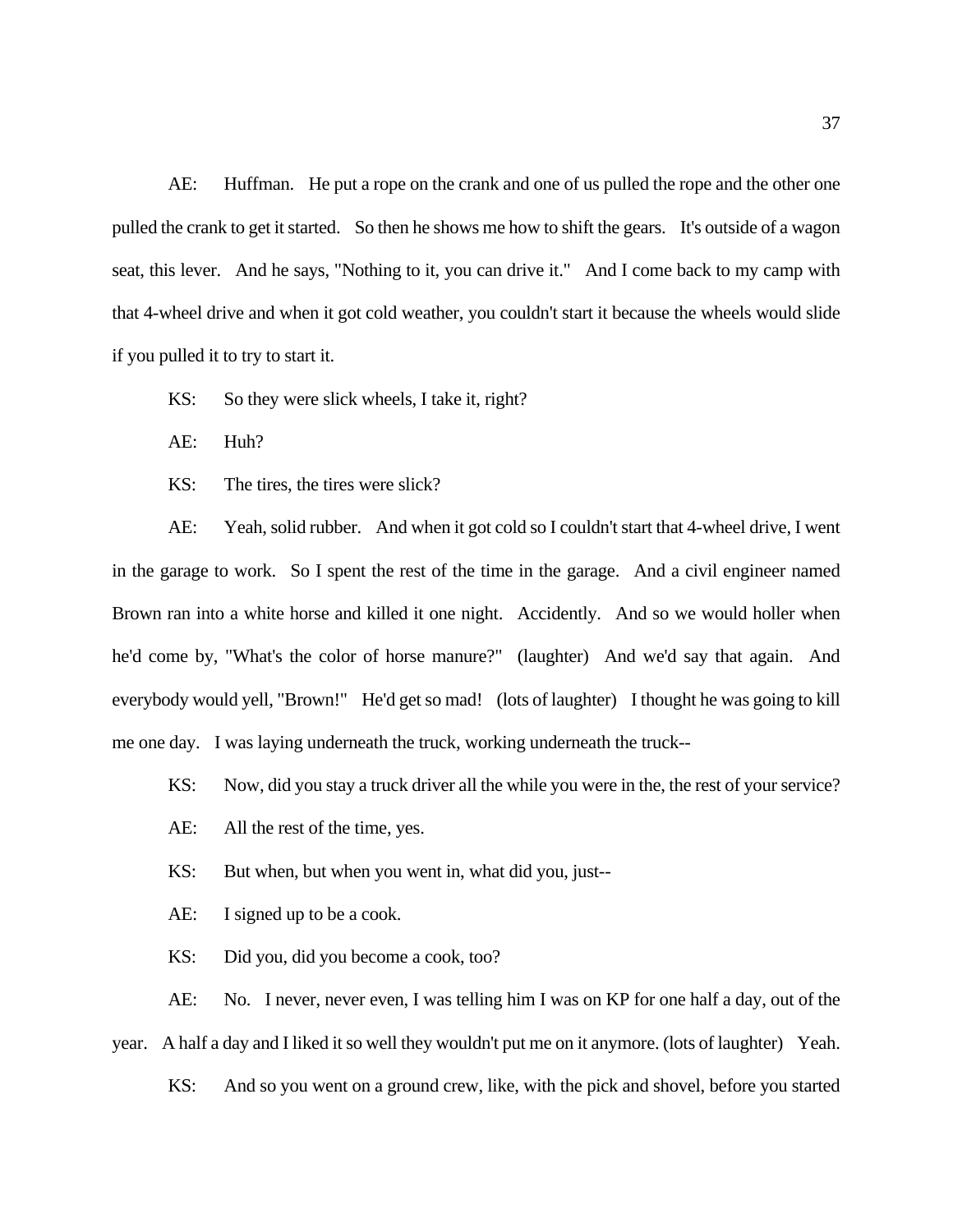driving the truck?

AE: Yeah, for a little bit, yeah. And then I got on the truck.

KS: What's the most of the things you hauled? And I, and I know you hauled the rock, hauled the rock for the, the, the wall?

AE: For the, for those fences, along the ...

KS: Okay, that was most of it?

AE: Right. Actually, if that 4-wheel drive, if one wheel spun, you couldn't go nowhere. If a, if a front wheel spun. I had to get on the back of the truck. Actually, I would roll it back into the mountain, to hold it. Then I'd get up on the truck and pile rocks up on that corner where the wheel was spinning.

SR: Pretty smart! (laughing)

KS: Now here, here's a question. It's for you, but for all of you. What kind of heavy equipment did the CCC boys operate? Now trucks I know, but would they ride, did they operate bulldozers or--

LM: Yeah.

AE: Yeah, we had bulldozers and road scrapers, and ...

KS: You did all that work?

[group]: Yeah.

AE: It, we had all kinds of--

KS: See, the question, the problem I had, was that they told that since they were so, you guys were so young at the time, they couldn't operate the heavy equipment. But the photos we have show CCC boys operating this equipment. But you, you operated it all. And were you trained, I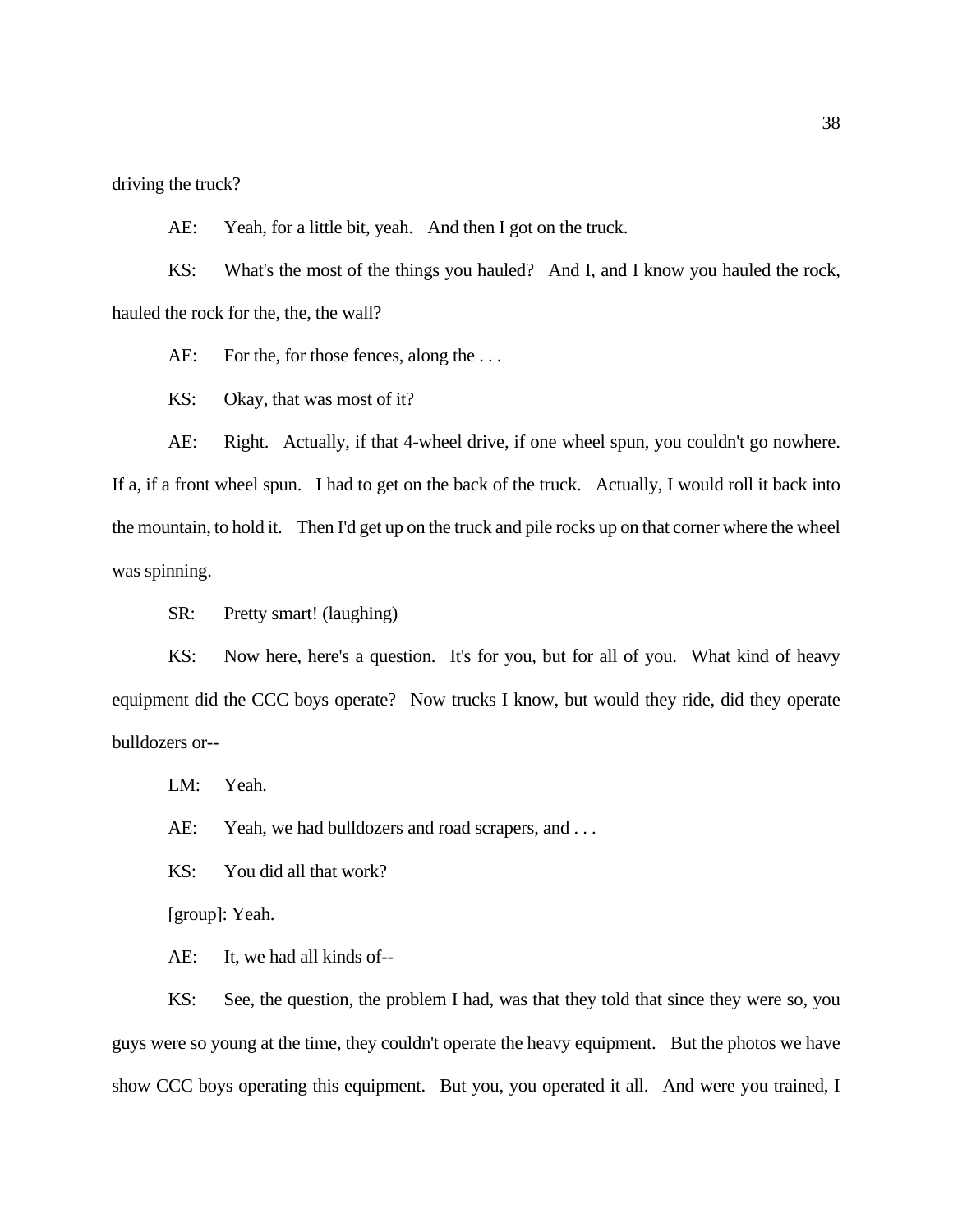mean, were you trained how to use it?

AE: Yeah, they had people to show you. You know, the older people like your--

KS: You know, here's, here's a wheel and here's a brake and go ahead!

LM: Like me, like me!

AE: Yeah. Like, like, like that lever, outside the wagon seat.

JG: All my time, you know, I never seen any equipment like that.

SR: No, I didn't either.

KS:  $($  ) the heavy equipment?

LM: At N, NP-10, the only thing big that they had was their ton and a half stake body trucks.

SR: Yeah, I remember--

[all men talking at once, Steeber's voice finally heard above the rest]

KS: Okay. And you, and you were, you were, you were NP, Arthur, you were NP-1, which was here at Skyland?

AE: Right. Yeah.

KS: So I guess your jobs were a lot differently than these fellows there. 'Cause you had a lot of shops there.

[all men talking at once]

JG: I don't remember any of that.

AE: Yeah, we had our own sawmill, we cut our own lumber to build the barracks and stuff with it.

LM: I think each company had, had different types of work to do.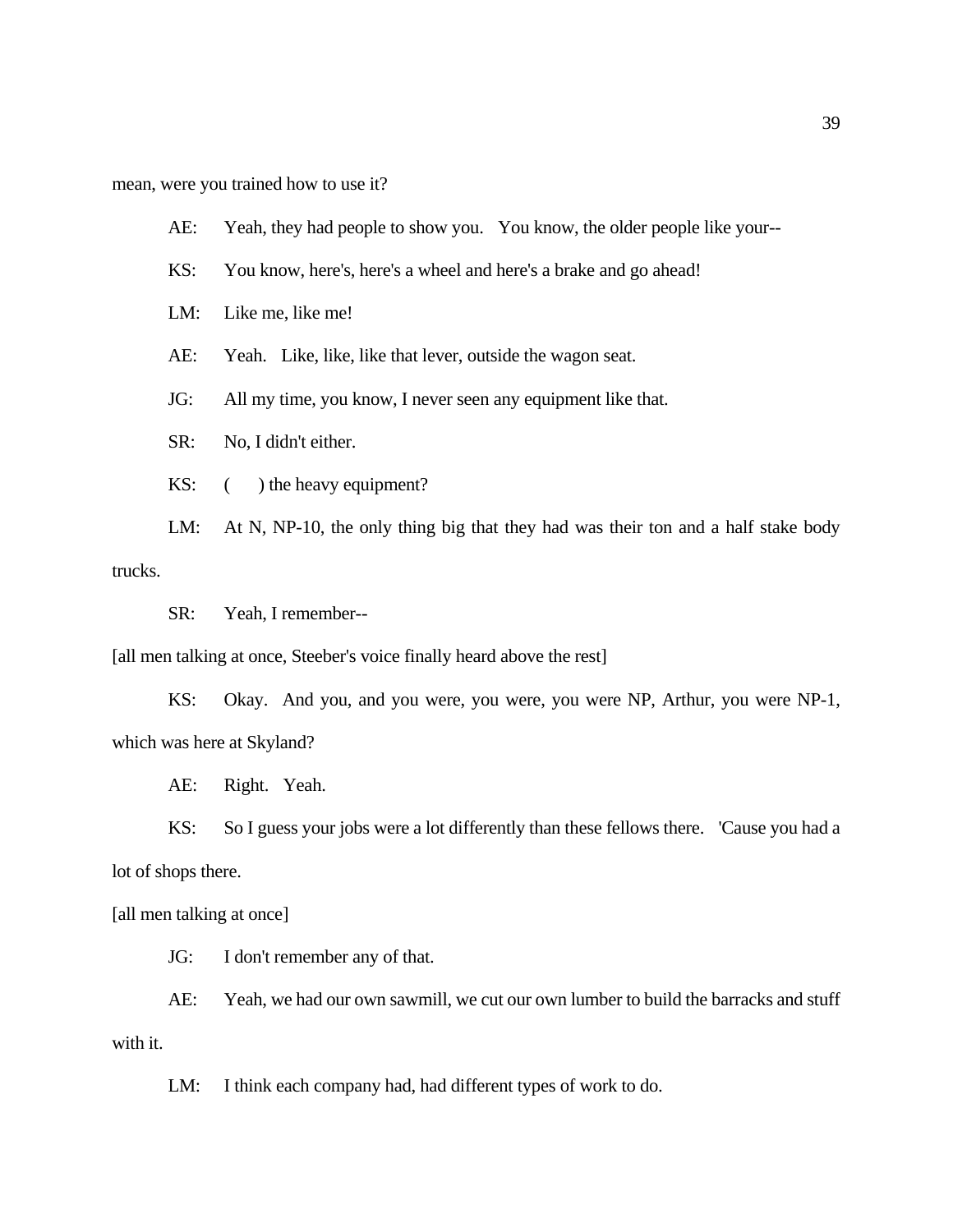JG: Oh, yeah.

LM: They didn't all do the same thing.

SR: Ours was supposedly all labor.

KS: Well, what did you do?

SR: Supposed to be all labor.

KS: What did you do, mostly?

SR: Actually, I, most of my work was on the trails. Cleaning up the trails, fixing the trails, fixing the edges, and so forth. You know, pulling some of the trees out along the drives and--

KS: Did you do any planting of things?

SR: Plantings, planting trees, yeah. I had a foreman that sort of liked me and he sort of trusted me and he'd take me out and put me by myself doing different things because he knew I knew how to plant and so forth.

KS: Now, you saw the picture last night of the big trees, that were balled up with, with--

SR: That's, that's the one Jim was working on.

KS: Okay, Jim, now you worked, you worked on that project there--

JG: Yeah.

KS: Can you tell us about the mechanics of doing that? I mean, all we see is a big hole with a, a ball, ball, you know, a ball of roots wrapped with burlap. But how did, how did that go about, what's the steps involved?

JG: First thing you start, you dig a big trench.

KS: Right around it?

JG: Round, around it.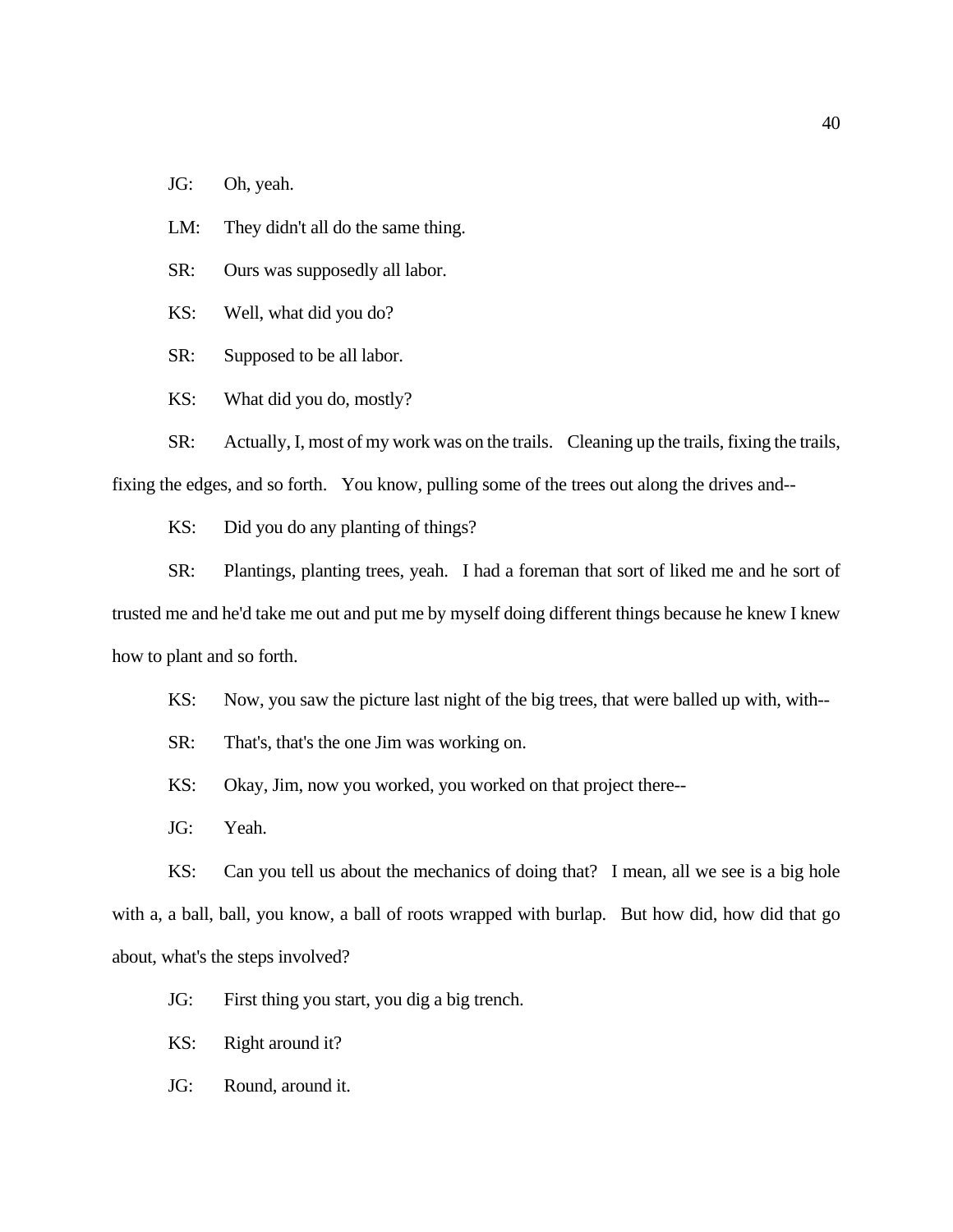KS: You mentioned--okay.

JG: In other words, as wide as the branches. You had to go out that far, you know.

KS: And that was hand dug, right?

JG: You had to dig it, dig it so you'd get down in there, work, then you had to, you had to taper it, all the way down to that main root.

LM: And it would slide right down in there.

JG: Ugh! To get them on the truck, you used a block and tackle, with planks--

KS: Well, how'd you get the, the, the, you'd just pack it with the burlap, and then

tie it?

- JG: Yeah, yeah. But you had to cut--
- KS: Well, who crawled underneath--
- JG: You had to cut it this way--
- KS: Who crawled underneath that? (laughter)
- SR: Well, I don't think he crawled underneath!
- JG: No, you--
- SR: You could wrap the thing over top, in this fashion.
- KS: Okay.
- SR: But you see the guys underneath that tree, picking it up in that one picture?
- KS: Yeah.
- SR: Well, that's sort of the type of work they were doing.

JG: See, after you, after you dug your trench, then it gave you enough room after you start tapering it, you know.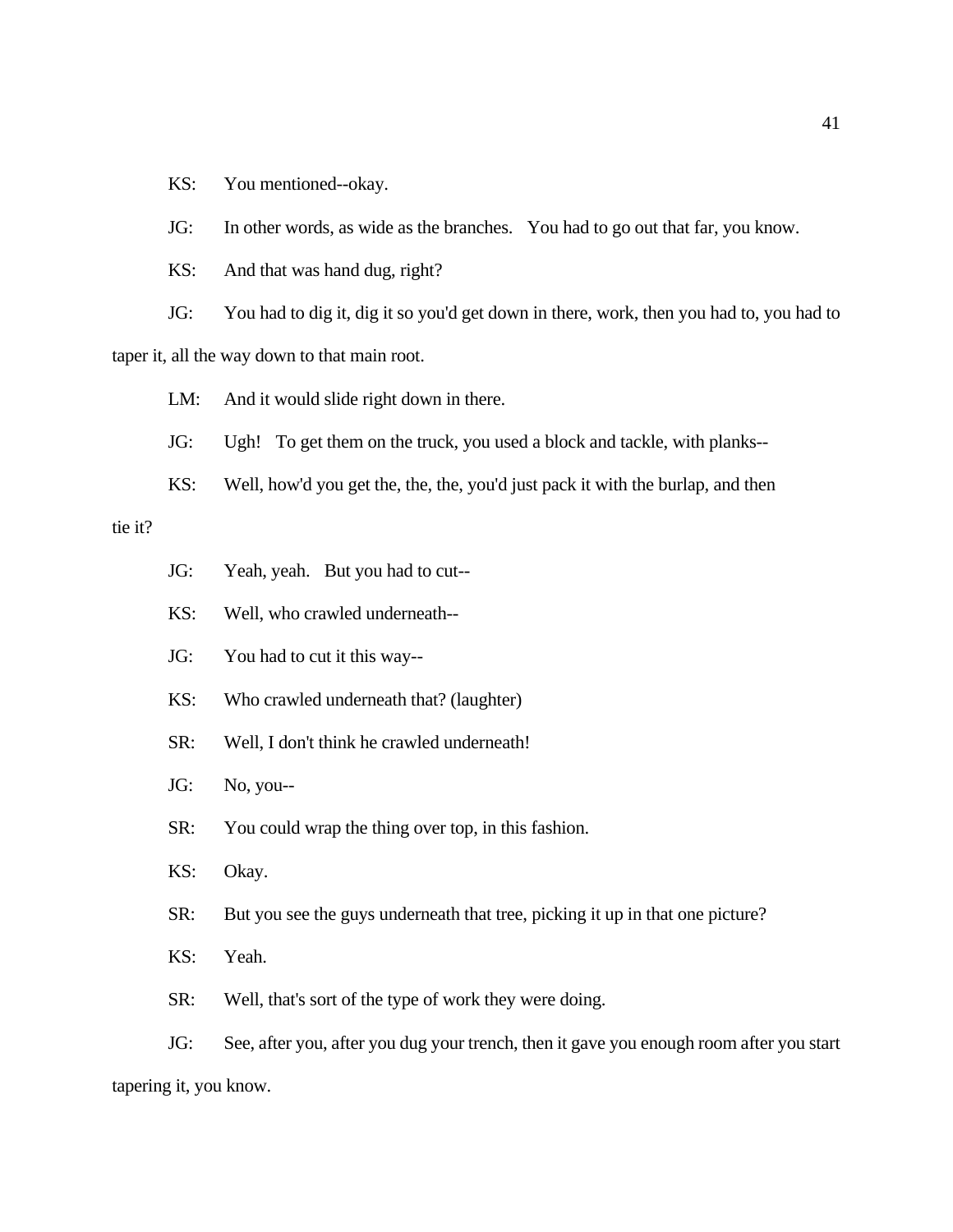- KS: Right.
- JG: Then you, then you'd have to get behind it and guys would pull it. You--
- KS: Well, what you actually did is excavated out a ramp, right?
- SR: Right, that's, that's--
- KS: You dug out a ramp and then just dragged it out?
- JG: Well, yeah, like, just like a ditch, like, you know.
- KS: What bothers me, now, is that a lot of trees have that main center root.
- JG: Oh, that's--
- KS: How did you cut that?
- JG: Well, you, really didn't--
- AE: If you cut that, you'd kill the tree.
- KS: So did you just dig that out?

JG: No, that was dug out. You know, you'll pull it and you'd, guys were behind it, they broke it, like, you know. They broke that main root. In fact, you could hear them crack, you know.

SR: I think that's, yeah, I think that's the reason you see these guys, you know, lifting, lifting on that tree. That main root was important, like you said. If you crack that root, that, that tree actually--

- KS: So you got as much of it as you could?
- SR: Get as much as you can.
- KS: Now, where did you plant some of these trees? These were pretty big trees!

JG: Most of the trees that, well, I helped dig them out and I helped plant them, too. That was at the headquarters.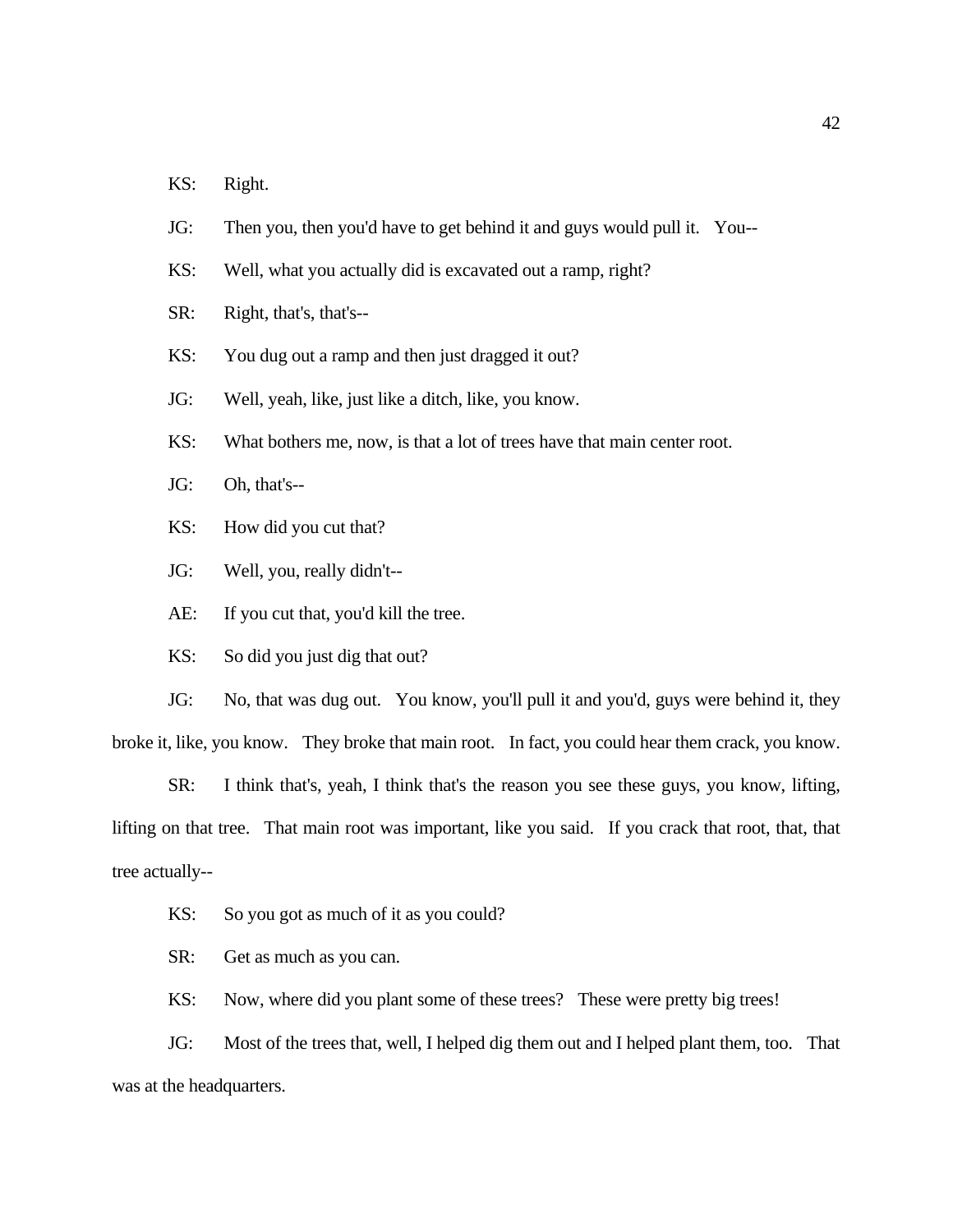- KS: Oh, headquarters!
- JG: The ones that we dug.
- LM: Down, down, down the valley?
- JG: Yeah. I guess that was at headquarters, right?
- LM: Yeah, it's still there.
- SR: I, I, I tried to find that yesterday, but I, I kind of forgot.
- LM: Well, I went, it's still there, I went past it last night.
- SR: Yeah, yeah, we're going to go down there today and look it over.
- JG: Then I also--
- LM: Looks better now than it did then.
- SR: Does it? (laughs)
- JG: I also worked on trails, too. Buck Hollow Trail, anybody remember the Buck Hollow

### Trail?

KS: That's just leveling them off, getting the rocks out, putting, I see they put walls there, to retain some of the, the areas. Did you do all that work, too, with, with the stone?

JG: Far as I know, we never, we built, like, little bridges, like when you'd hit a stream or something, you know. You'd have, got trees and make a bridge-like, you know.

SR: A lot of them were washed out, you know, the rains and stuff, and they just, just looked terrible!

KS: We still have that problem.

JG: () whenever I got here, but you had to, had to keep them up, you know.

LM: Some, some of the work in our company at that time was putting the telephone line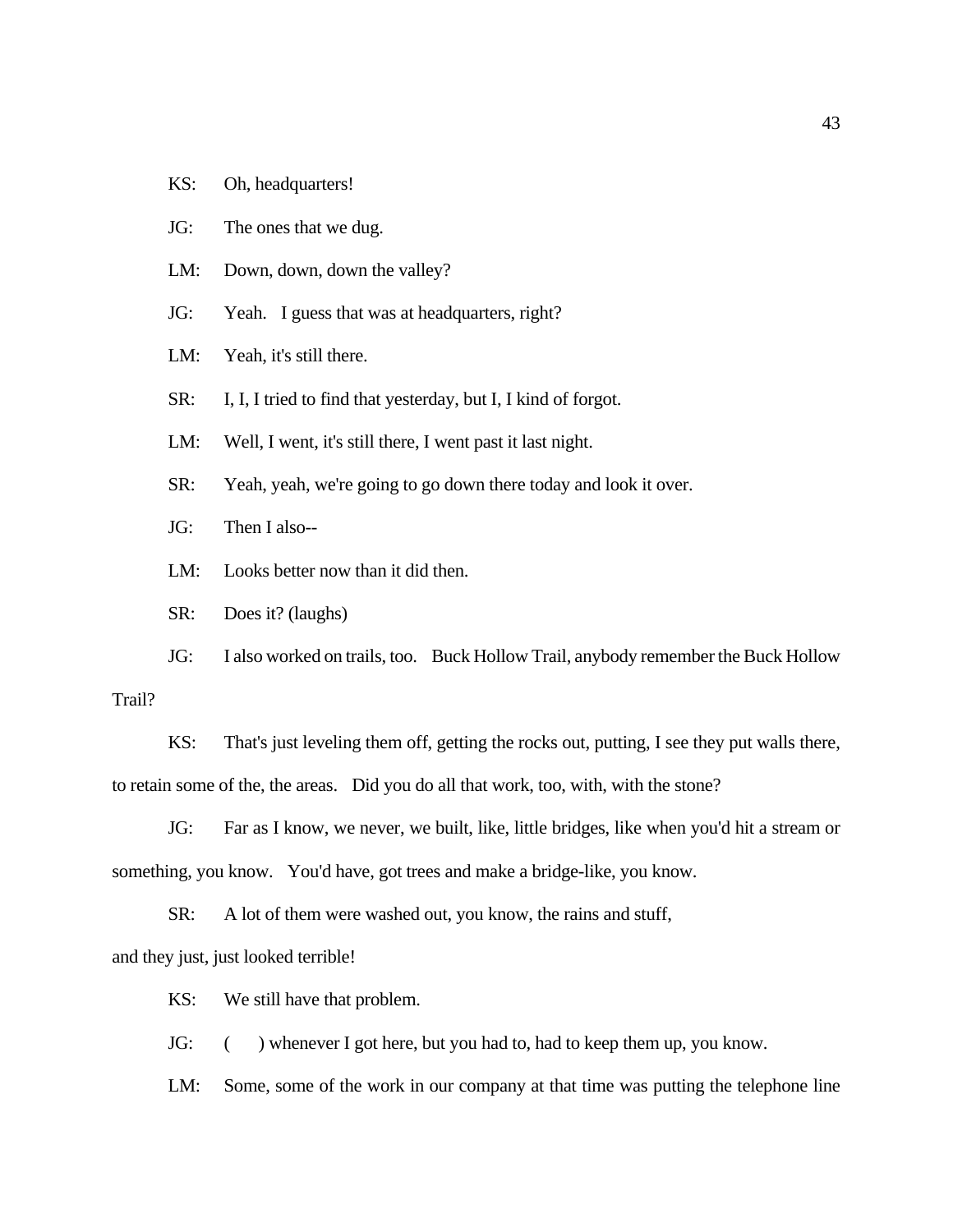down, too. Over on the other side of Panorama.

JG: Well, that was earlier, see, () earlier.

KS: Were those trenches all hand dug? The telephone lines and sewer lines, and all kinds of things like that, were they all hand dug or were they machine dug?

LM: I would imagine they were, they were hand dug. In them days, I don't believe they had machinery. They didn't have anything like a ditch witch or anything like that.

JG: I, that--

LM: I think that most, most of them was hand, hand dug.

AE: You dug the ditch with a shovel.

LM: What they call common labor, common labor.

SR: Yeah, I think in our camp that's the way it was.

KS: Blood, sweat and tears.

SR: Most of that was done by hand.

LM: But I know, the men that I used to take out to work was working on the other side of Panorama, about halfway up to that next camp. And they were laying, they were laying telephone lines, 40-some inches deep. In some places, you know, they, they're gonna hit a lot of rock.

AE: Umm hmm.

LM: And everything. So, it was kind of a tough job. But that telephone line was, was big around, and I think they said that it weighed 100 pound per foot.

AE: A hundred pounds?

LM: And they were laying all that lines in there. But I found out later on, that all them telephone lines went to that special place where the President used to go off to in case they had a air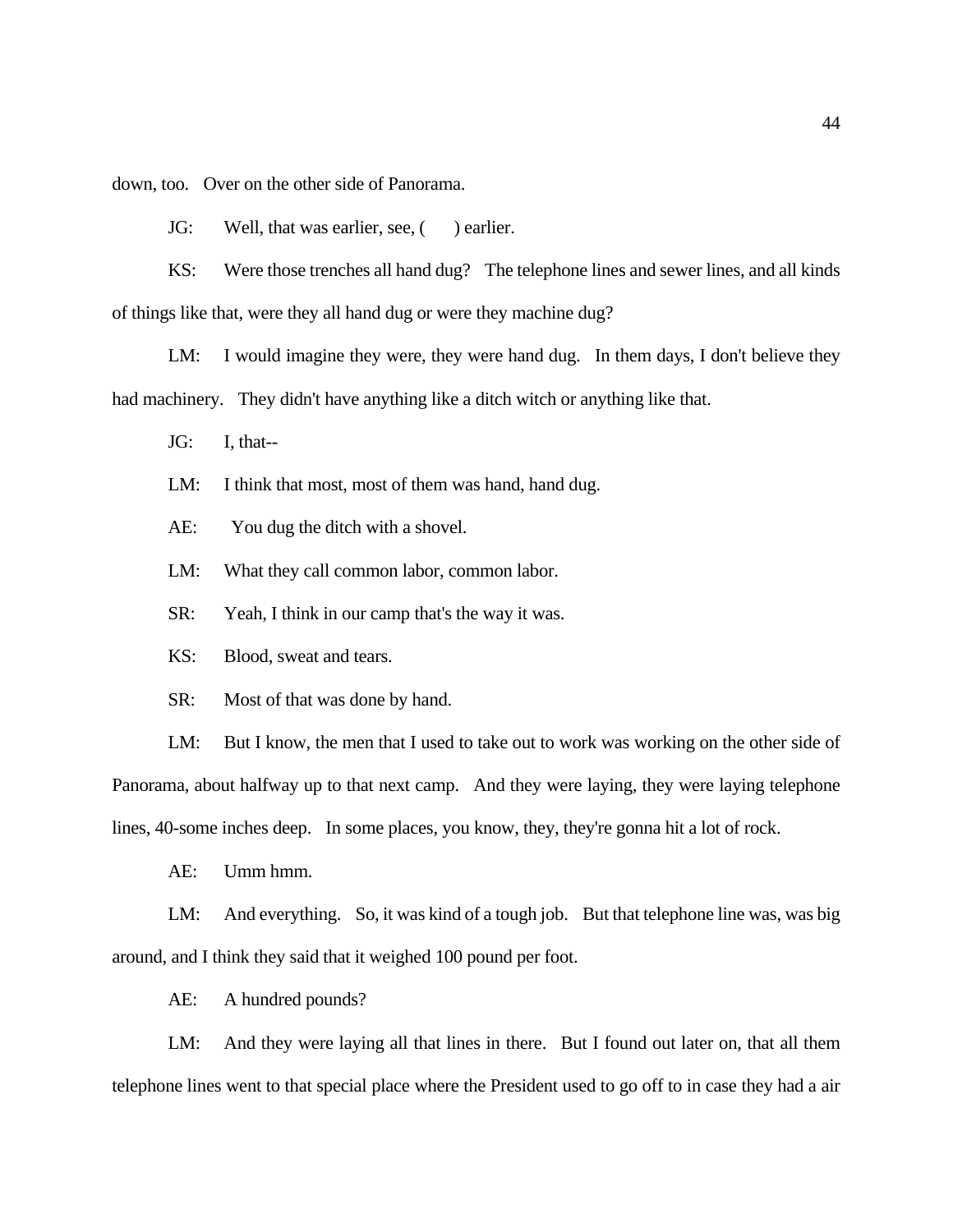attack.

KS: Oh, this is for World War II?

LM: Yeah.

KS: Yeah. Interesting. Now, one of the things I want to get on, you know, time is, is starting to run out on you guys, and on us, too.

AE: One, one--

KS: Let me ask you one, okay, go, go ahead.

AE: One thing I'd like to mention is I got a day off for working on Saturday or a Sunday, and a holiday. I got a day's leave each day I worked like that. So I worked every day. One of my best jobs was at the parking overlooks or someplace, directing traffic.

KS: Oh, okay. Good.

AE: I had to keep a note of each vehicle, where--what state it was from, and how many people was in it. I had a log sheet to keep it all on that. And that was good duty.

KS: Did you give, did you give directions to the visitors?

AE: Yes.

KS: Did you give out pamphlets or anything like?

AE: Yes, sometimes we'd give out pamphlets.

KS: Well, if you remember Reed Engle talked last night about CCC performing interpretive duties, but see, like, that's what the rangers do today in the Park. They direct people and everything else. So, essentially, this is the job that you did.

AE: Right, on holidays and weekends.

KS: And, was, most, how, how was somebody assigned to this? I mean, I know how you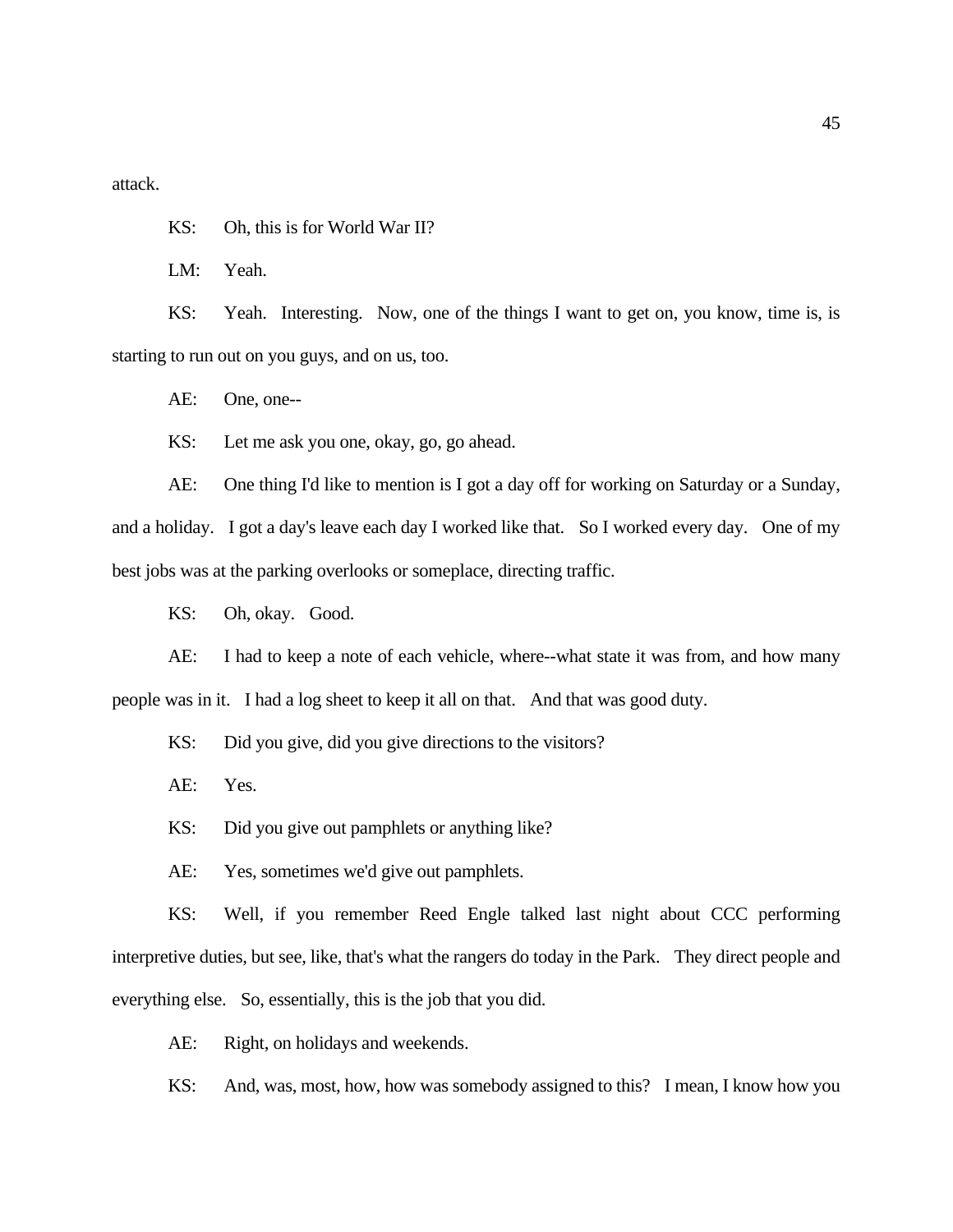were assigned, but they must have had regular people doing this.

AE: Yes, they did. Mr. Noyes was the superintendent of Camp 1, and he would give me orders what, what to do on Saturday or Sunday.

KS: Now, this was only on Saturday and Sunday?

AE: Yes.

KS:  $($  ) service.

AE: Yeah.

KS: Oh, okay.

AE: The other job was regular.

KS: Now, how about other people during the week; did they have people giving out instructions and directions?

AE: Yes.

KS: All during the week?

AE: Uh huh. Well, well, it would depend on the traffic.

KS: Oh, okay. Whether, it would, it would, based, I guess you would say, on need.

Rather, on need. If they needed somebody.

AE: Yeah, right, that's right.

KS: Okay. Well, that's interesting, that's something that we didn't know.

AE: Yeah, that's right.

KS: I'm going to move along a little bit faster, now, because I, I could ask you a thousand more questions, (all laughing) but I'm, I'm certainly not going to put you through that. I think by the tone of what you said that the quality of work that you guys performed, or the CCC performed, was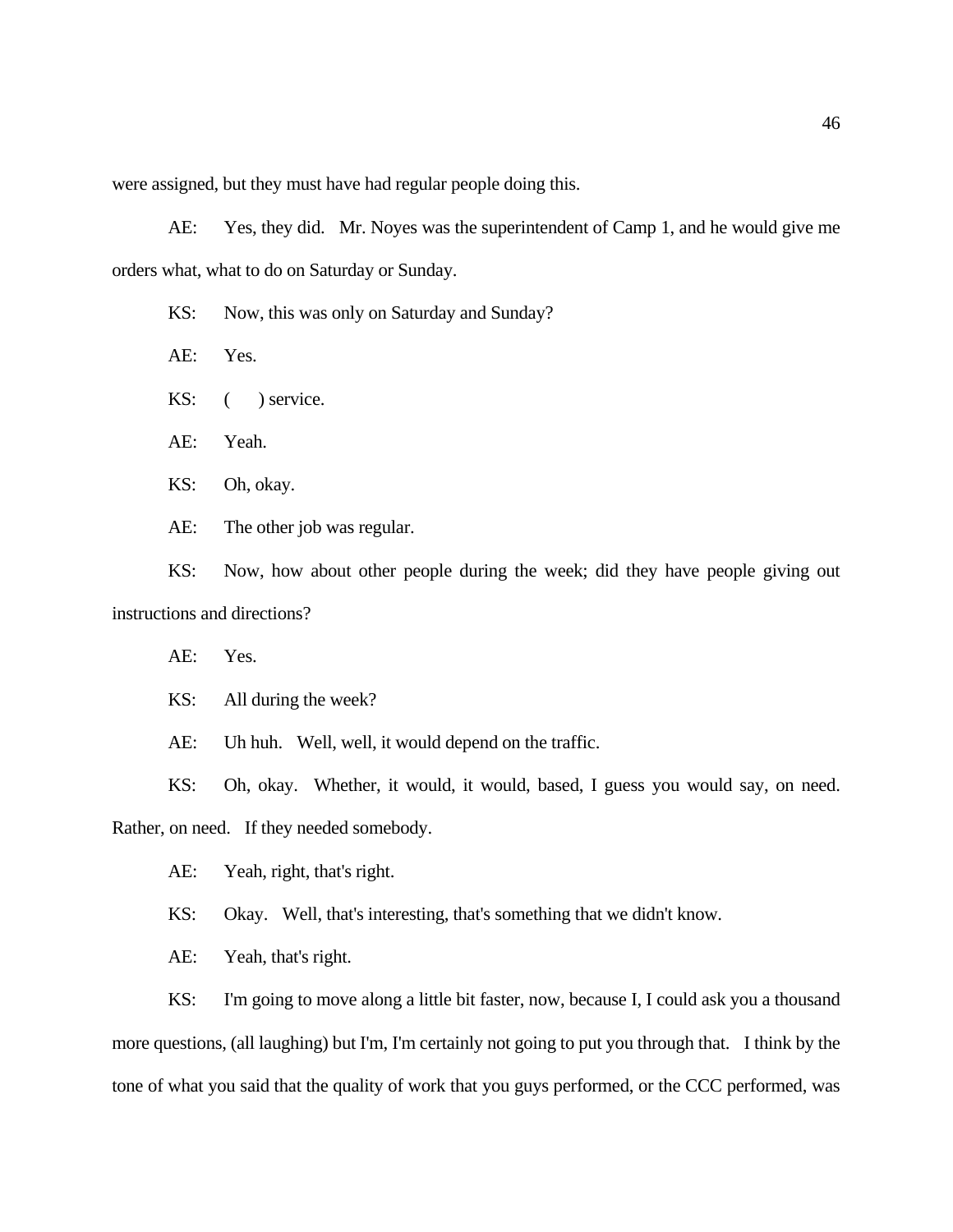really of high quality.

AE: It was. KS: About the best that could be gotten anywhere. AE: I, I think so. KS: Okay. And do you feel that the job assignments that you were sent on were well planned? AE: Yes. KS: I mean, you know, did you have to, you know, stand around and wait for things, or--

AE: No.

SR: No, I thought they were well planned.

LM: We didn't have to stand around and wait for anything.

SR: That's right, I thought they were well planned.

LM: The  $($  ) was there.

SR: Right, exactly.

KS: One of the areas we want to talk about, and briefly if we can, is, is, you know, the mountain people. You certainly must have come in contact with it, with a lot of the mountain people. And there is a lot of questions in many people's minds today what exactly were they like, you know. And what were your impressions? Just go around, around a little bit, what were your impressions of the mountain people?

LM: I liked them, I liked them very much. Because some of the mountain people that we had contact with was, was the LEM's. People that lived in the area, knew the area, they're the guys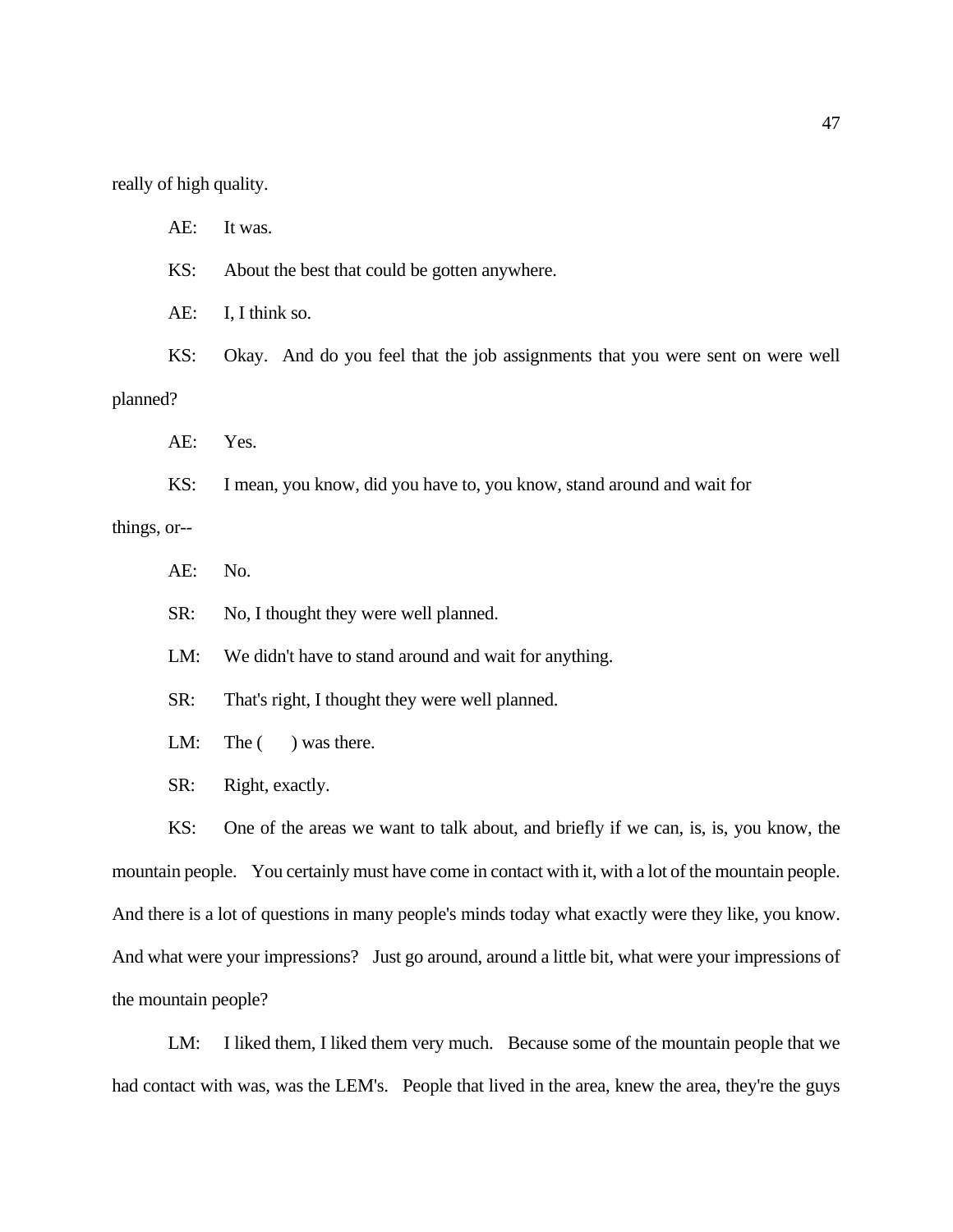that had these jobs to show you how to get here and how to get there. So I think that's the only contacts I had with them, other than my girlfriend down in Luray. (laughter)

- KS: We'll get, we'll get to that, too. How about you, Arthur?
- AE: I found them all friendly and--
- KS: Now, what I'm talking about really now is the people who lived here.
- AE: Yeah.
- KS: You know--
- AE: Right.
- KS: -- you know, the Stricklers and ...

AE: I went with a guy to take census a little bit. We come to this one lady that had eight children. A different father for each one. (laughter)

- KS: Is that right?
- LM: Well, she was playing the field, wasn't she?
- AE: She told us, she told us that.
- KS: Now, did they get around to, you know, take the census in all these areas pretty well?
- AE: Yeah, just for the people in the Park. And they were, a lot of them was mad because

they had to move down in the valley.

- KS: That I know.
- AE: They, they still, are they still mad?
- KS: Pretty much. (laughs) In fact, what's happened is their, their children--

AE: I, I really didn't see any need for that. I didn't, I think that they could have stayed up here.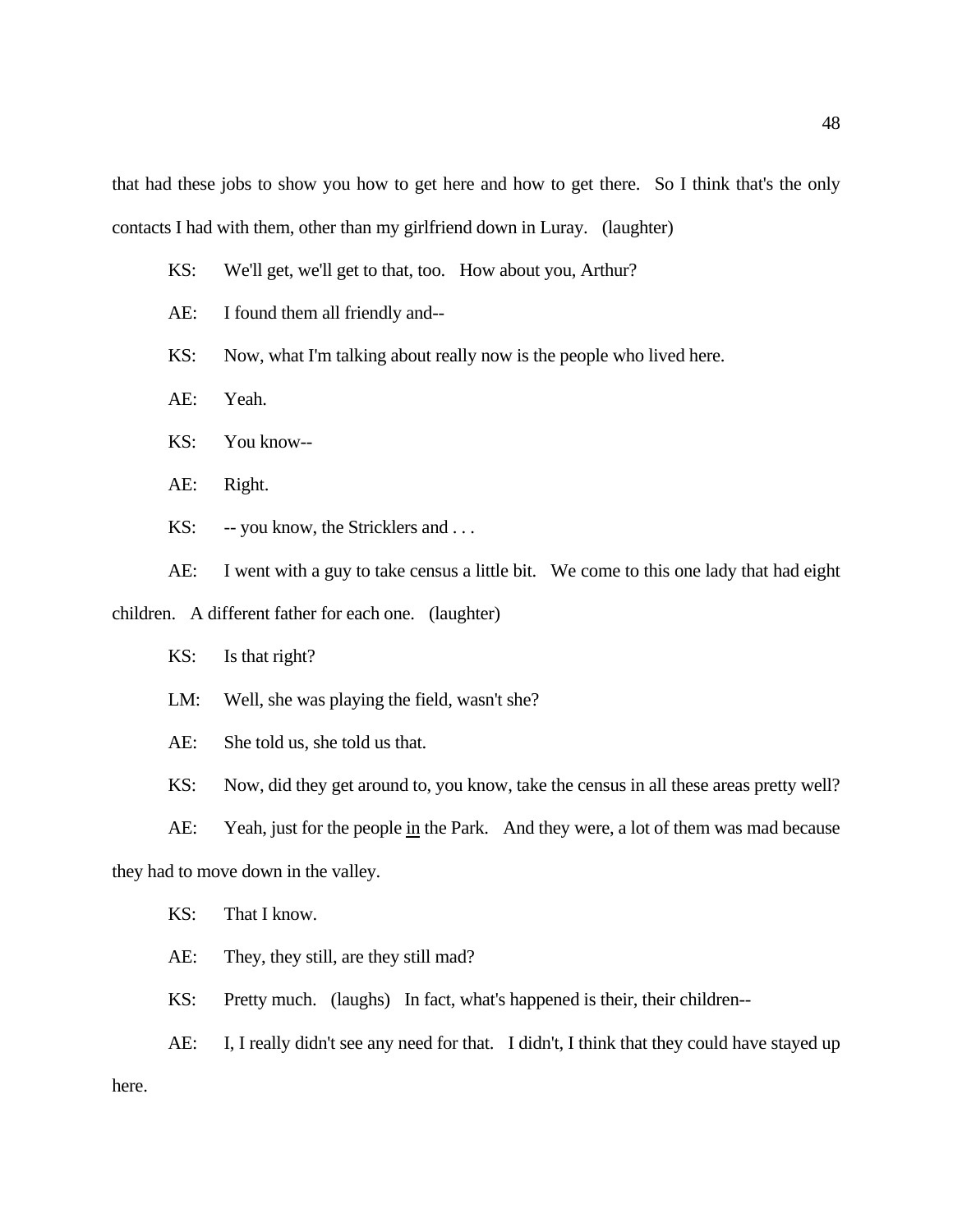KS: That was a governmental decision that came during Roosevelt's administration. But

. . .

AE: I really didn't see any need for it.

KS: Right. How about you other fellows? What are some of your experiences?

SR: I didn't have too much contact with them.

JG: Me, neither.

SR: But, you know, they were simple -- good people, that's what I, that's what I thought.

JG: We were, the only thing we, we know, is where they lived. 'Cause we used to go on a Sunday, you know, and go through their cabins at.

LM: I do know some of the, some of the people gave over their land to the government for this job, but some of them the government just took it. That's what I understand.

JG: They were all gone by the time I got here--

KS: The state of Virginia condemned it--

JG: --( ) know any of them.

KS: --and then after the land was condemned by the state of Virginia, they turned it over to the federal government for a park.

LM: Yeah. You know they still do that? The state highways come through and say they want a part of your property, well, you can't have it, well, we'll condemn it and take it anyway.

AE: That's right.

LM: It's legal?

AE: It's legal.

LM: Yeah?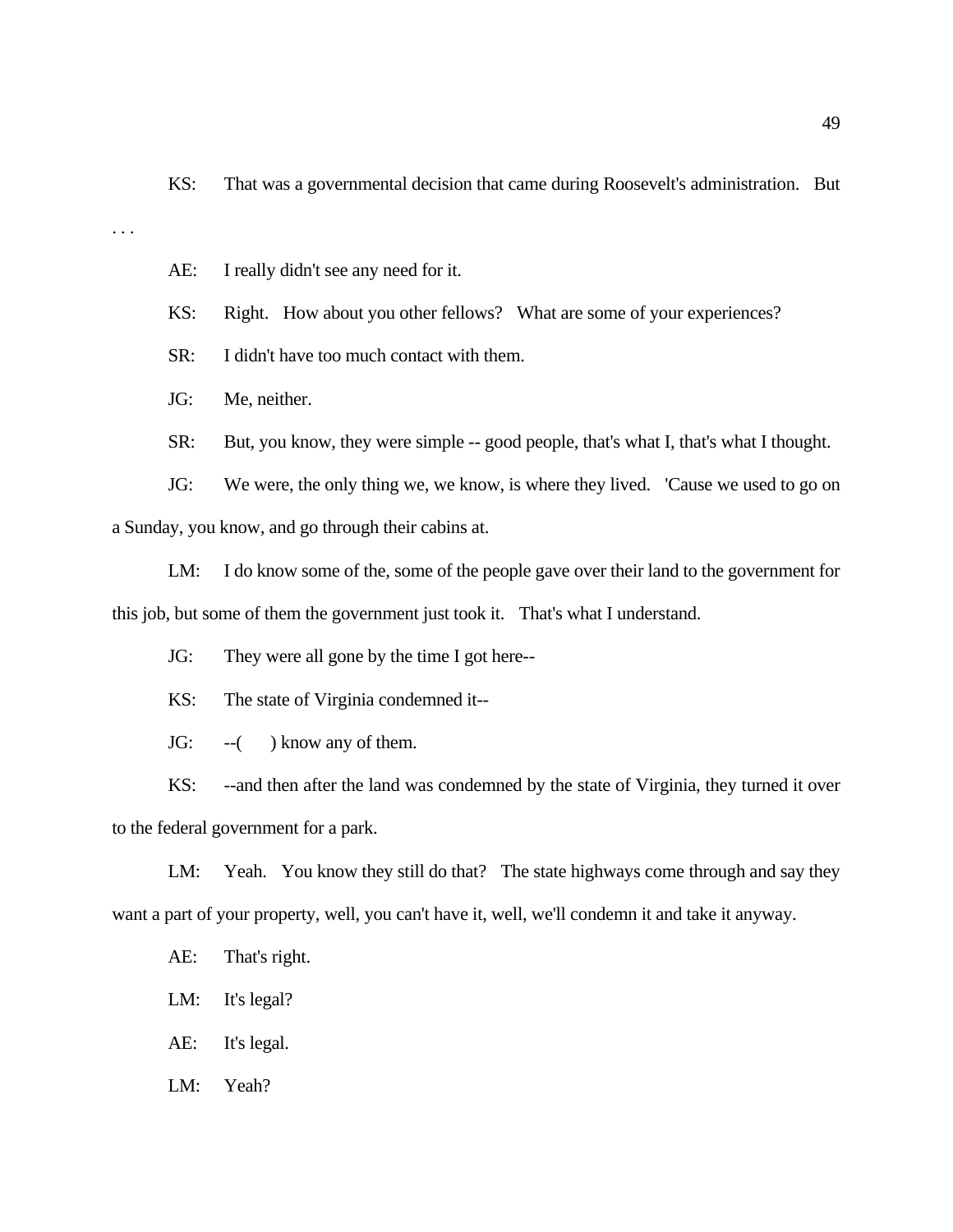JG: That makes it legal for what they do.

SR: Yeah, that's true. You might as well give it to them right off the, right off the bat, because they're going to get it one way or another.

KS: They certainly are. Just one second. This is going to conclude tape number 1 and this interview will continue on tape number 2.

END SIDE B, TAPE 1

#### BEGIN SIDE A, TAPE 2

KS: During the break we came, a question came up of did we fully answer the question of what we liked about camp life the most. So let's go through that once more again with each one of you. And, and, and, and just keep it onto camp life.

LM: Well, what I liked about the, was the camaraderie with all the fellows. And I liked the idea of, of the music and everything that we was making with our little instruments and all that. And I liked some of the, the trips we took to Luray on the weekend and things like that. All that, all that was enjoyable for me.

KS: Let me, let me, since we're on that subject, let's just add to it. I, I'm sure you had a lot of recreation while you were, were in camp.

LM: Oh, yeah, they had, they, they played ball and different things here.

KS: Did they put any shows on, bring people from the outside in, you know, to entertain you?

LM: Not that I know of, not that I know of.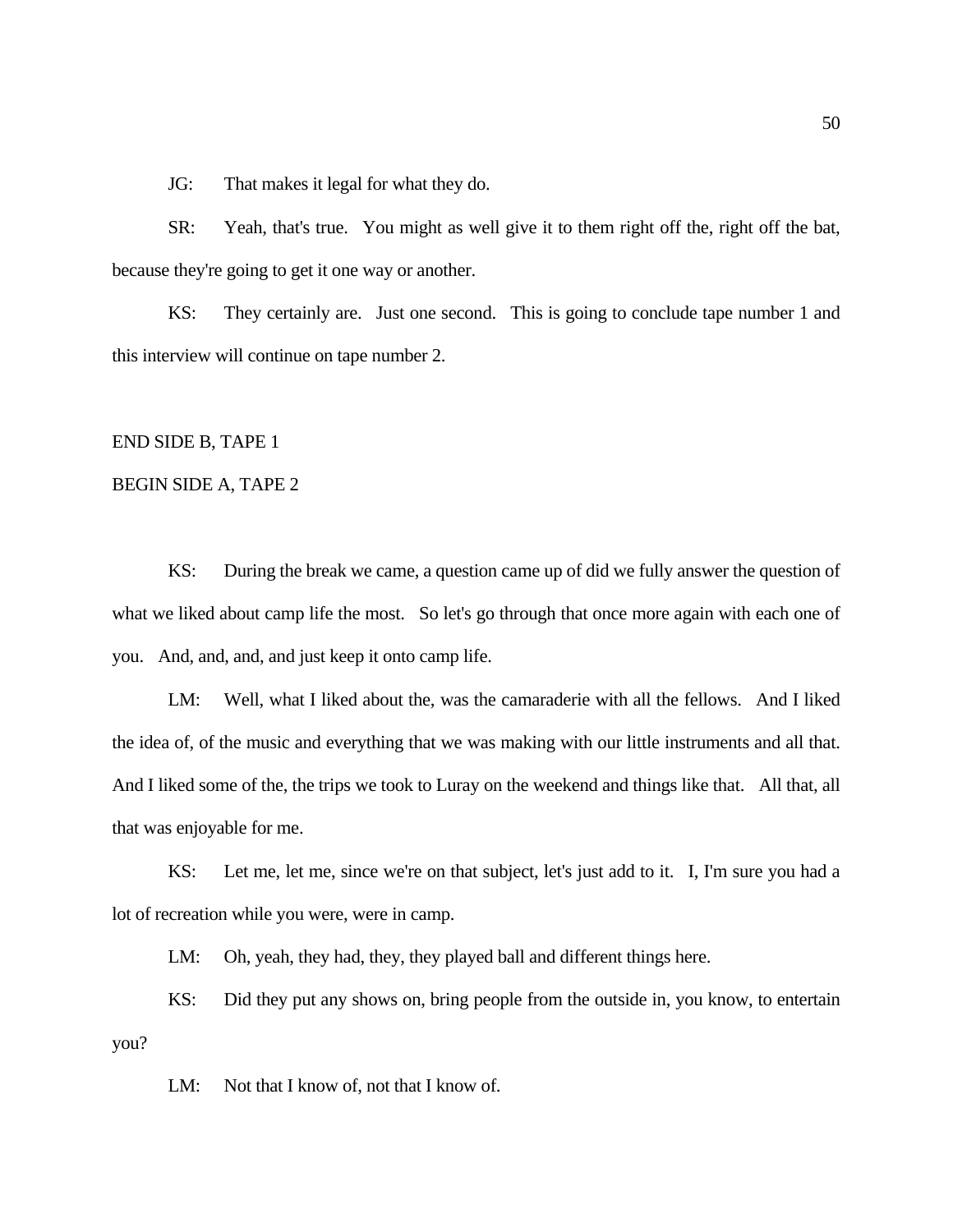AE: Once in a great while--

KS: they would have something?

AE: --I don't know, I don't know where they got the movie, but they would put a movie on for the whole group. But I don't remember where they got the movie.

KS: Okay, it was movies that they showed?

AE: Yeah.

KS: Regularly, or did they just do it once in a while?

AE: Just once in a while.

KS: Once in while. Well, how about you, Arthur, what, what did you like most about being in camp?

AE: I really don't know how to explain that part, I, because it was all good.

KS: You liked it all?

AE: Right. I learned more in there than I ever learned before. You could learn anything you wanted. All you had to do was request a book on something, and they'd get it for you. They had a little library and they, they, I, I remember like half a dozen different classes, or subjects. And like the guy who was telling you about learning to write his own name. Where else could you do that at middle life? You know, he was like 50 years old or so.

KS: And he wrote his name.

AE: And he learned to write his own name. So, where, where else could you do that?

LM: I remember one time, we had a, they took a couple trucks and went downtown, got a couple truck loads of girls and brought them up and they had a dance.

KS: Nothing wrong with that! (lot of laughter)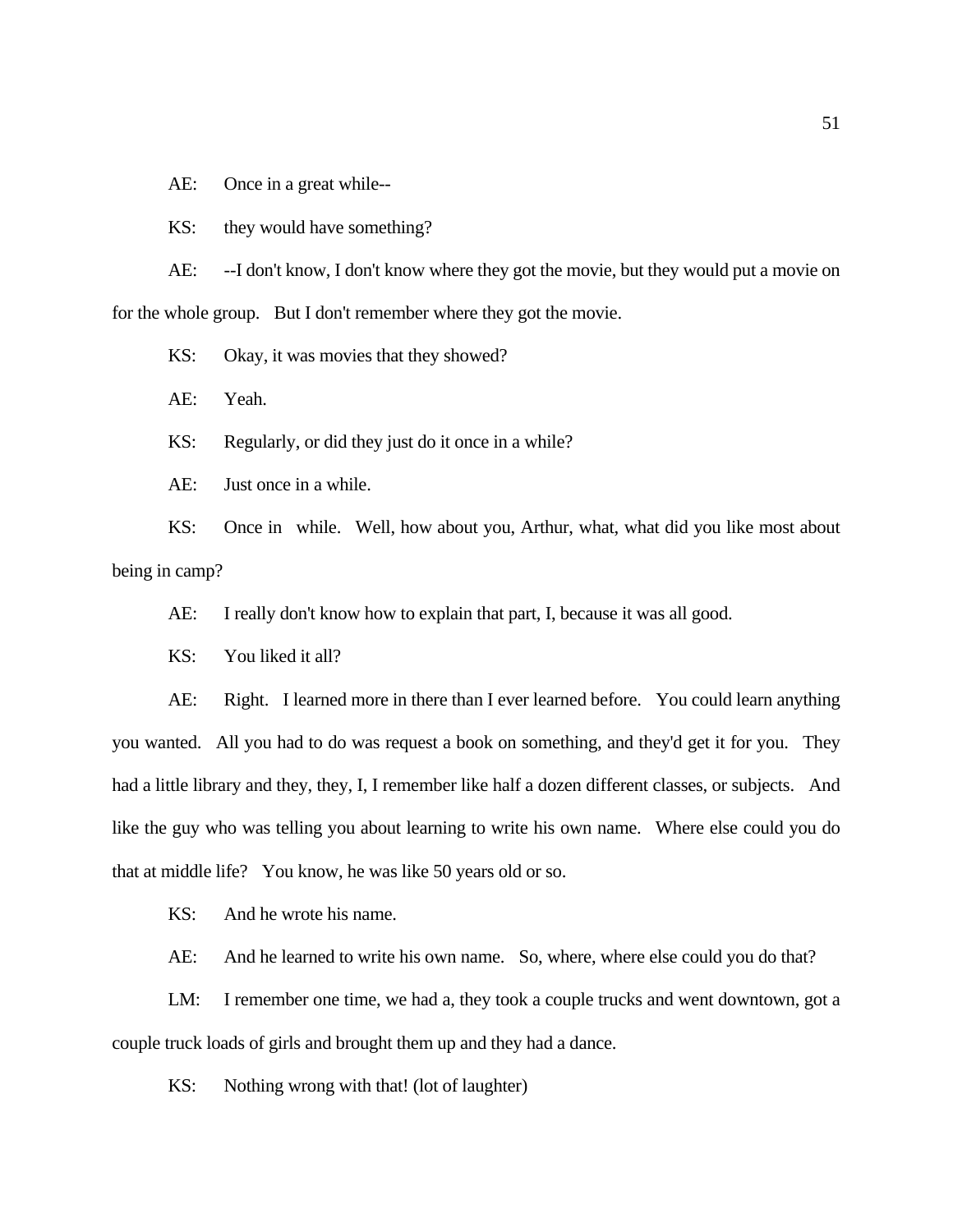LM: They did that once in a while, I remember that.

AE: They did that once in a while.

KS: Okay, and how about you?

SR: I liked being with the fellows. I liked going down to Luray like, oh, what's his name?

LM: Larry.

SR: What was your first name?

LM: Larry.

SR: Larry. I like going down to Luray. Either going down to a movie down there, or to just walk around, but, and to, working with the fellows out in the woods. It was just plain enjoyable to me.

KS: Okay.

-

JG: I liked most everything about it, you know, the routine was, you know, got used to it, and I liked what I was doing. Like you say, like the, the guys that were there, you know, they were all nice.

LM: I remember one time going down there to a movie. Before we went into the movies, we went into the liquor store. And we got a half a pint of whiskey, put it in an inside pocket and we put a straw in it and we'd go to the movies. (laughter) You'd, you'd go in sober and you'd come out feeling pretty good.

KS: You fellows didn't partake of any mountain dew up here, did you? In the, were there-

LM: You mean white lightening?

KS: Yeah. (laughter) Did you know that they were making it up here?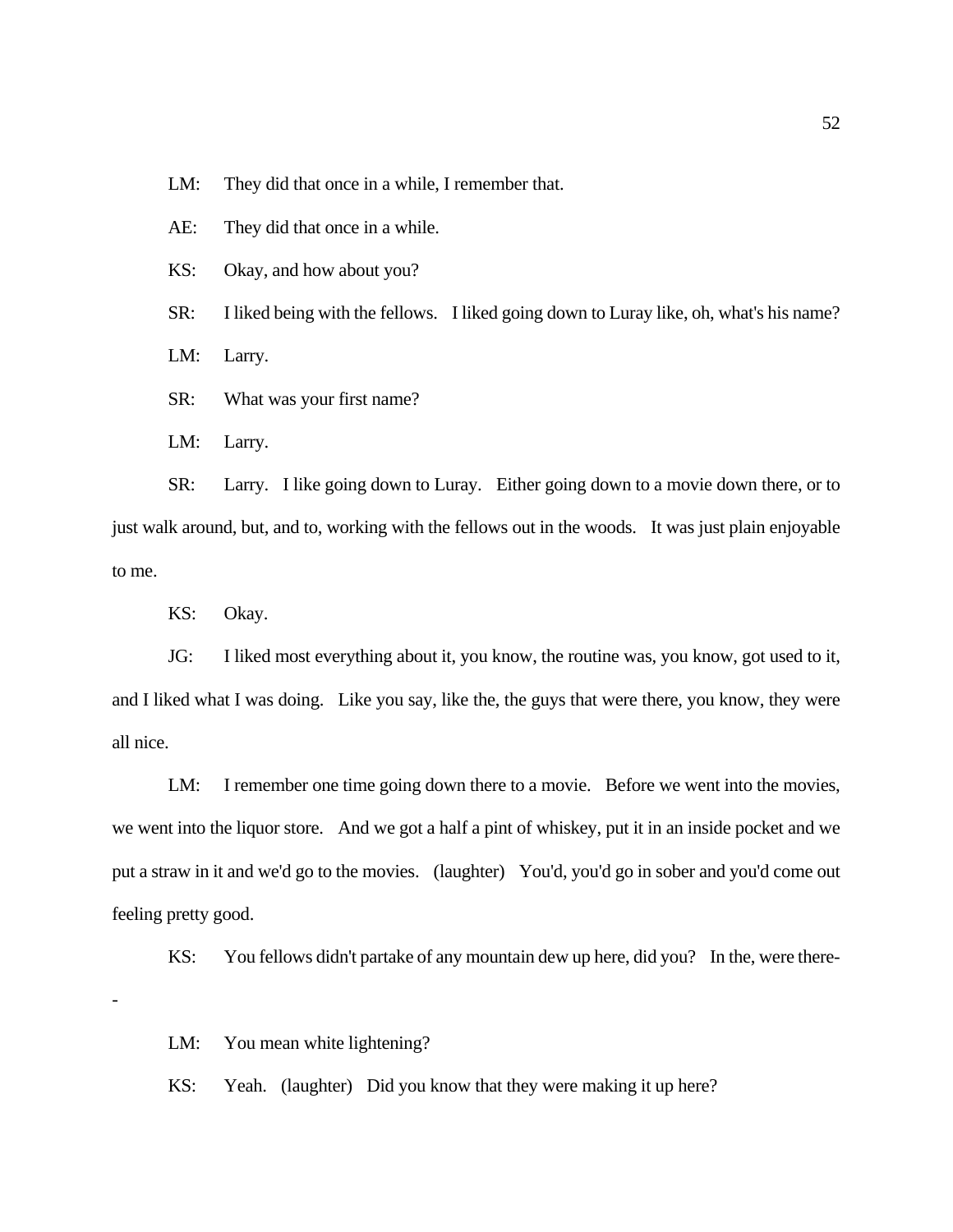AE: I went home with a guy that lived here in the mountains one weekend. And his, his father was kneeling down over a keg of white lightening. And he had a little bottle on a string and would drop it down in this keg and get up, take some of the lightening up with it and then he'd shake it and looked at the beads on it. And he'd pour a little water in the keg--

SR: That's how you could tell how much alcohol was in it.

AE: I said to, to the guy, I said--

JG: 150 proof!

AE: --"What's he doing there?" Said, "He's a-tampering his liquor!" (lot of laughter)

KS: Well, did you, did you know of anybody who was making the, the shine up here in the, in the mountains?

AE: He, he poked a cup, a Rumford baking powder cup, metal cup, full of that stuff at me and told me to drink it. Well, I was scared not to drink it, so I drank it. But I had to crawl up the mountain to get back to camp! (laughter) That was awful potent!

KS: Was there, was there a, a lot of, of moonshine kicking around the camps, the fellows-

LM: It, not around the camp, I didn't see-

[all talking at once]: I never seen any in the camp itself, no I never saw anything like that, not the camps.

SR: It wasn't allowed to start with.

LM: Right.

-

SR: And if you snuck it in, I didn't see too much of that.

LM: But I've seen a few places where they, where they clean out a liquor, a distillery.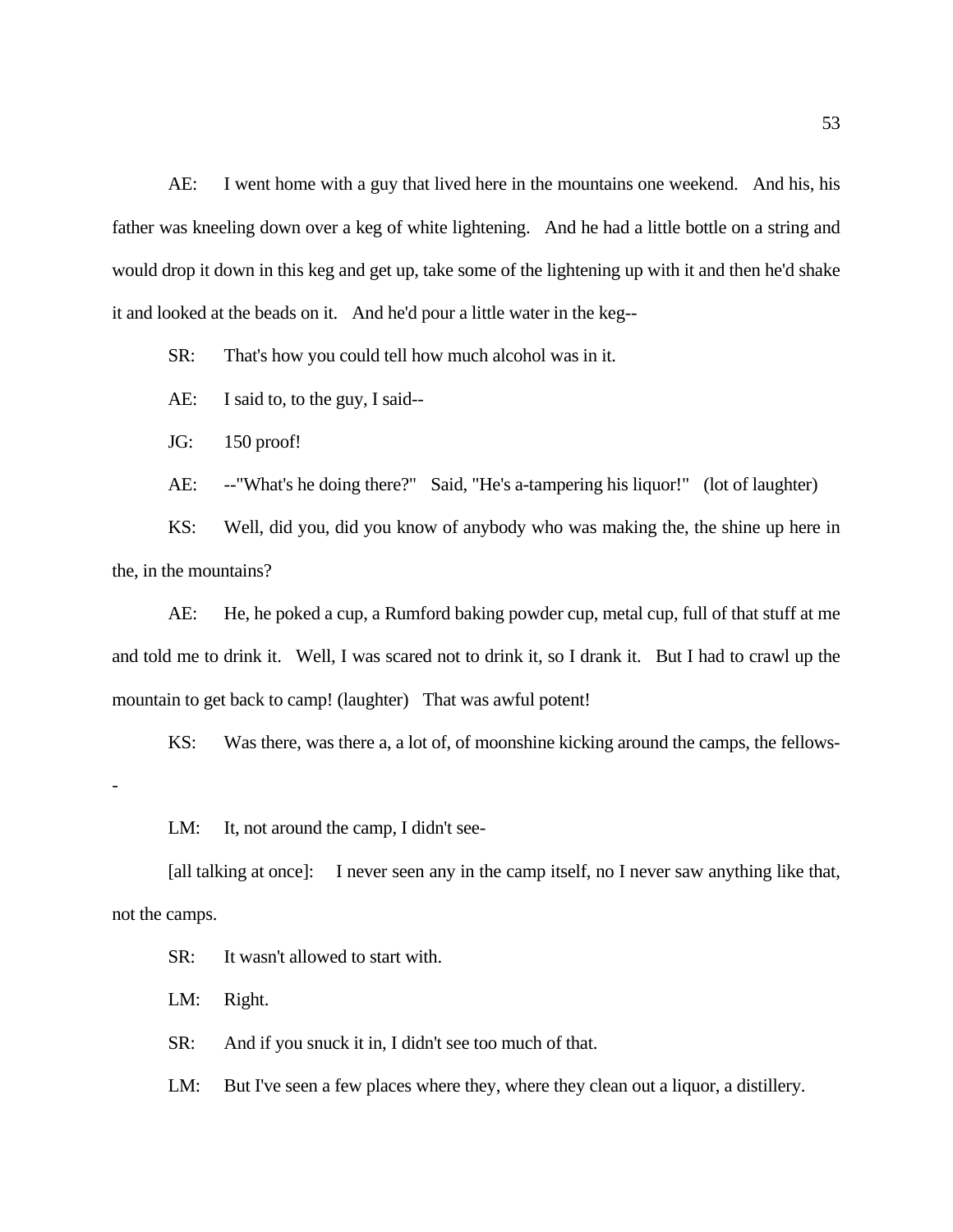KS: Well, we have movies, believe it or not, old 16mm of one of the CCC guys at a still, and partaking. Of a big jar, yeah.

AE: Partaking! (laughter)

KS: We, we come across those in the Archives.

AE: You know you could get a half a gallon jar of that stuff for a dollar in those days.

KS: Rub your sore back and drink the rest.

AE: Ain't that something?

LM: You didn't dare to smoke when you was drinking that. (lots of laughter)

KS: We mentioned it before, and let me just continue with the thought, what was a typical date in town like when you, when you were dating the girls? Before I get, before you answer, let me tell you a story that I heard. Our librarian in town, her mom was a young girl when you fellows were running through here, working on the mountain. And she told her daughter that if it wasn't for the CCC, there would be a lot of maiden ladies running around Page County. (laughter) So, you made an impact down there. But what was a typical date like when you went out to, to the towns?

LM: Well, it was more or less a movie date. You take your girlfriend to the movies, you take her home, and that was it.

KS: That was it? That true for all of you fellows?

[group]: Yeah, that's about it, uh huh.

KS: What was the best town? I mean, you had a choice of Harrisonburg, let me see, Harrisonburg, Luray, and Front Royal?

LM: New Market.

KS: New Market. Anything on the east slope? Sperryville wasn't much, it's not much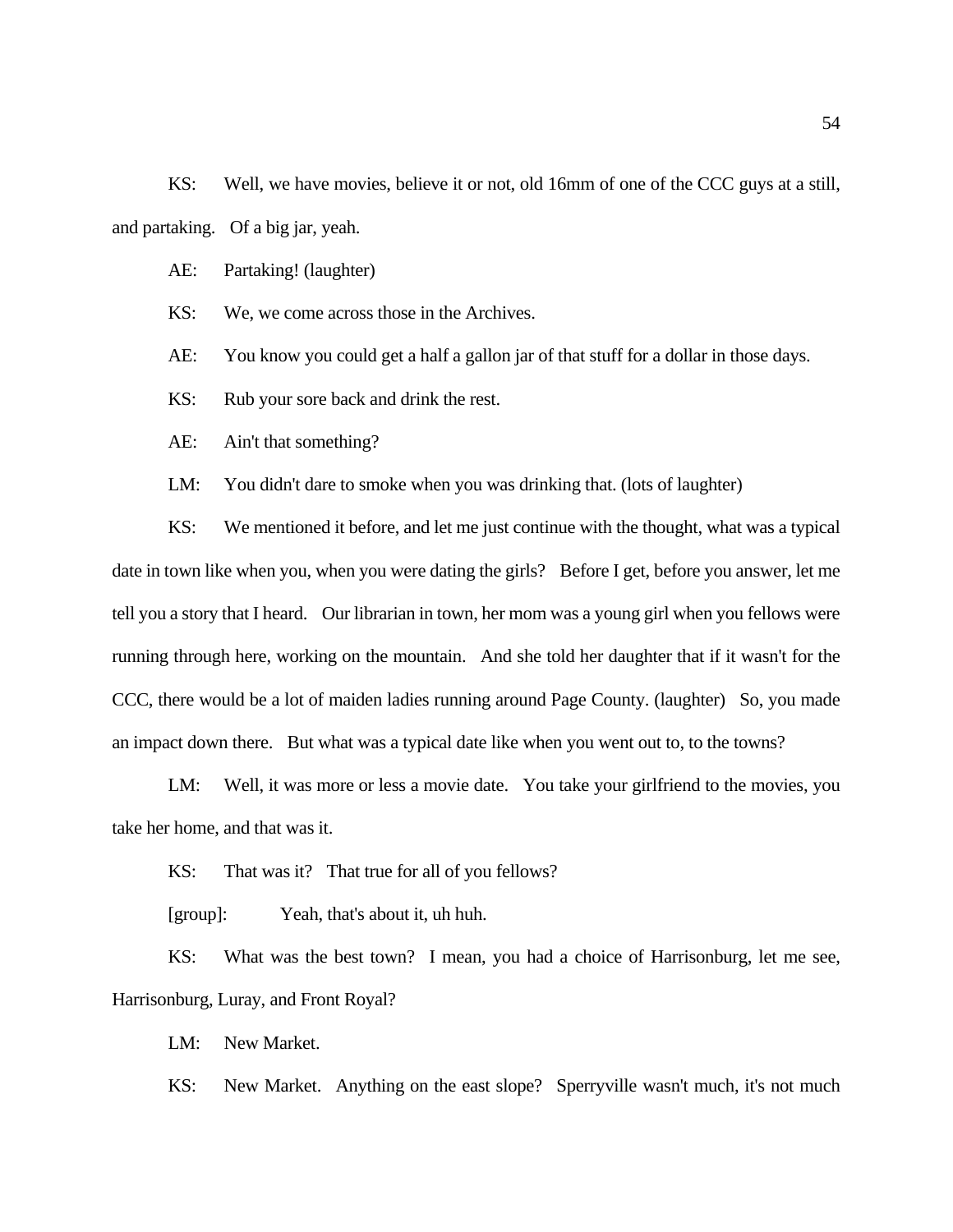now, I don't know if it was anything then.

AE: No.

LM: I, I like Luray, but Harrisonburg was a little bigger and we liked it over there a whole lot. But we used to play some music a little, over there along Route 11, close to Harrisonburg. We'd play for square dances.

KS: Did you play for pay? Or for free?

LM: It was mostly for free.

KS: Okay.

SR: Did you ever go to that little town of Stanley? Down here right close to Luray?

AE: That's on the Shenandoah River, isn't it?

SR: Did you ever go there from here?

AE: No.

LM: Stanley--

SR: Well, one of the fellows that was with us, he worked there, down in town. Remember, when Stevie worked with the . . .

JG: Yeah.

SR: And he was so happy because they sent him down to town to work instead of out in the woods. And I can remember that like today. He'd come back, and he'd laugh at all of us, coming in all dirty and everything, he'd be, he'd come in--

KS: Now, he was a CCC boy?

SR: He went with the foreman and they were doing something in town down there. Well, they did the shopping, I guess, the--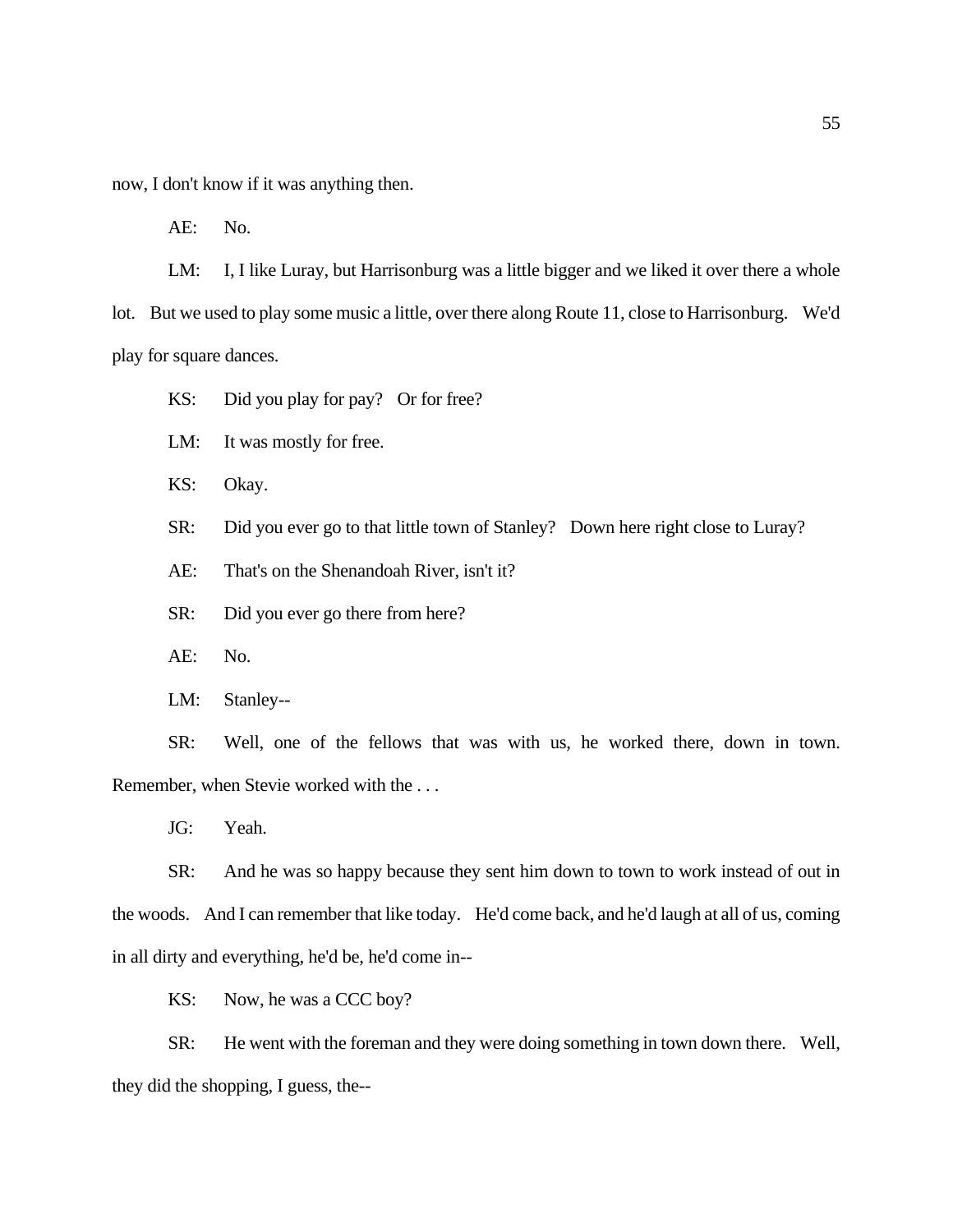KS: Oh, okay.

JG: They ( ) more or less went, like, for some supplies or something.

SR: Supplies, yeah, for supplies and so forth. And then they did a few other things and he was happy to be working down there.

LM: Well, you know one of my jobs with the, other than the CCC, at the, at the time I was at Aberdeen Proving Grounds in the CCC's, I was tending bar at night in town. That's, that was what I--

SR: That's some ( ) (laughter)

AE: That wasn't a volunteer job, was it?

LM: No, I got paid there. (laughter)

KS: Okay, I guess we're getting close to winding up this interview. And let me go through some post-CCC questions with you guys. Now, you've answered some of them in, in, in talking about other subjects. But let's, let's be a little bit more formal on this. What did you, one by one, what did you do after you left the CCC?

LM: When I left the CCC camps, I headed right to Aberdeen Proving Grounds and signed up with civil service. I worked over there 4½ years at civil service. Then I got drafted into the service, in General Patton's first armored division. And that's what happened to me after CCC's.

KS: What did you do over at Aberdeen Proving Grounds?

LM: We were testing guns and tanks, for the armed forces.

KS: No wonder why they brought you! And how about, and, and, was that your career? Did your career continue?

LM: No, my career didn't pertain to that at all. I got into auto mechanics and I was an auto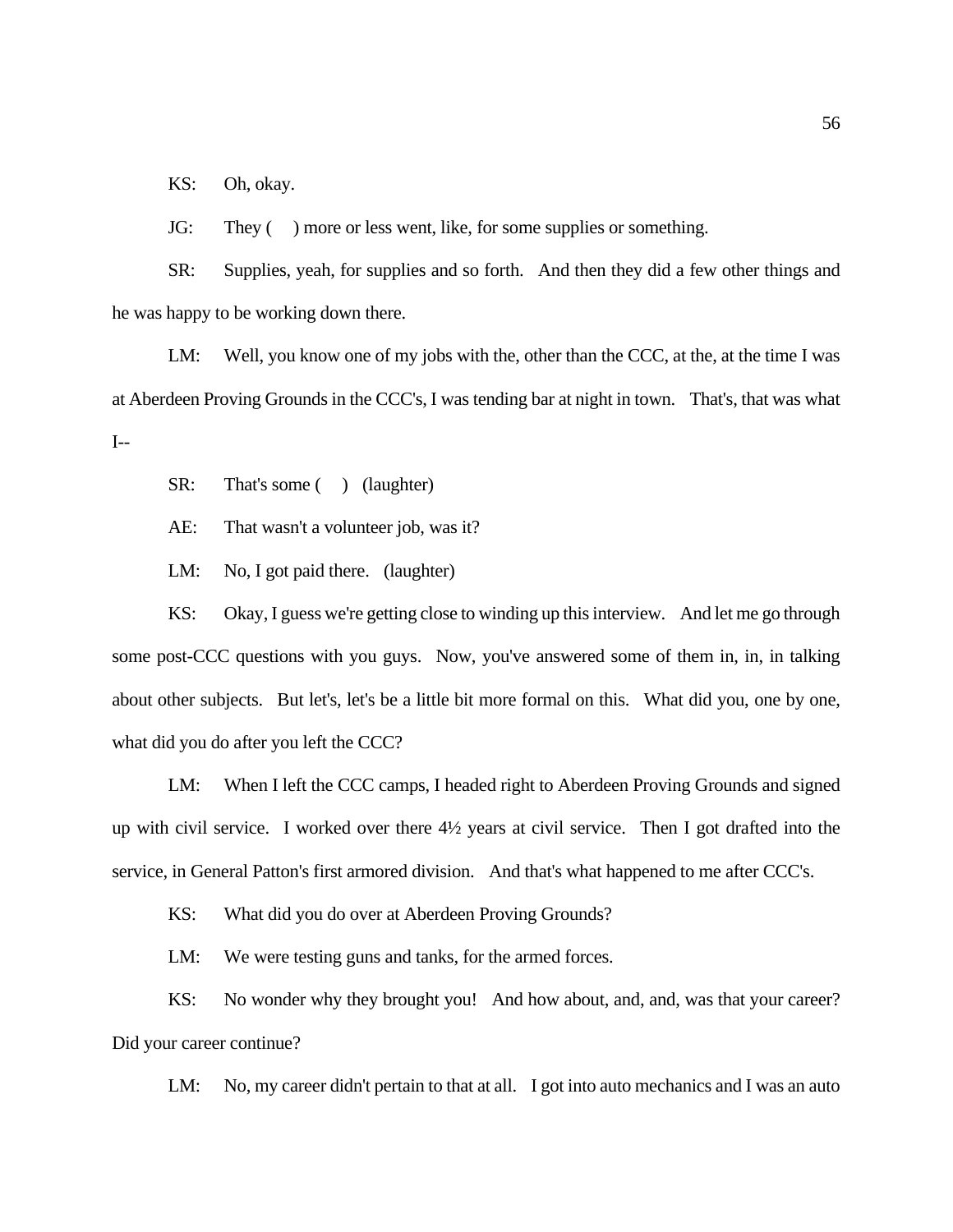mechanic all my life, up until I retired.

KS: You, 'til you retired. I see.

LM: I was a technician over in the Richmond Sears Roebuck stores and I had nine stores in the area that I had to go to, one day here and one day there, to the different stores. More or less a trouble shooter, more than anything.

KS: I see. Arthur, how about yourself?

AE: I, I got a job in a pen factory at Petersburg, Virginia. I worked there 4½ years as a lathe operator. And tumbler operator--

KS: What, what, what that, in a pen factory?

AE: Making fountain pens and pencils. And actually my most, my biggest job was making the little band that goes around the cap of the pen, remember how the little gold band around there? Well, I cut those bands out of brass and then put them in a tumbler and polished them in the tumbler. And then I took them to the shipping department and let them send them out and get them gold-plated.

KS: Oh, I see.

AE: And I worked there 4½ years. Then I went to the Navy job up in Annapolis, Maryland. I worked there 35 years.

KS: And you retired from there. What did you do at Annapolis?

AE: In Annapolis I started off as a diesel engine operator, a mechanic. And I ran from 5 to 5,000 horsepower engines. Then I got, I had a thing happen to my skin, so I had to take a cut in pay and get a different job. So this guy's talking about the PX and all, reminded me I was, one of my duties was to maintain the administrative manual for that, that department that I worked with. And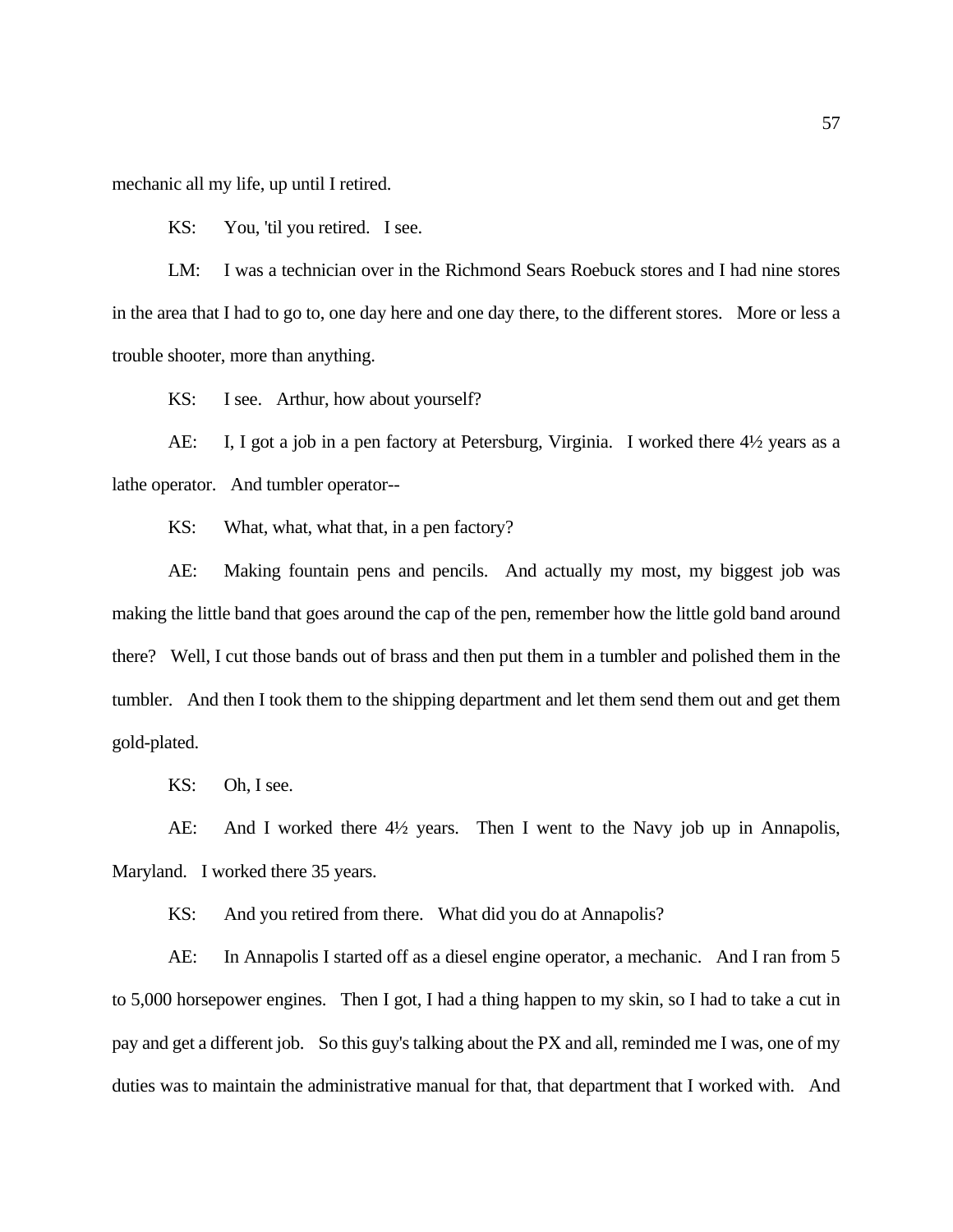if I have, if I was putting something in that manual, my little boss couldn't do a thing to me, no matter how bad it hurt him to see me sitting there putting those papers in there. It really broke his heart! He couldn't do a thing! So, so, I read everything that's in that manual. So I would get a ticket for illegal parking, and I would take the ticket to the security officer and tell him if he read paragraph soand-so on page so-and-so in the administrative manual, you'll find it's perfectly legal for me to be there. He'd take the ticket, tear it up and throw it in the can, shake his head, curse under his breath and let me go.

- KS: Now, did you retire from Annapolis?
- AE: Yes.
- KS: Okay, fine. After, what? Thirty . . . . years?
- AE: Thirty-five.
- KS: Thirty-five years.
- AE: Right.
- KS: Amazing.

AE: And I went there for a visit a year or two ago when the head civilian in the department that I worked with had gotten promoted up to the "Ivory Tower", we called it. So, I went up to see him. There's a guy fresh out of school chose himself to go with me up there, to show me the way. And that guy told him, he says, "You can go on back to 31," said, "Arthur knows his way around this place better than you do!" (laughter) And the guy's face turned red, he left, and -- Larry wanted to put me to work Monday morning. I said, "You got the same two reasons that I retired before." He said, "Yeah, but I'll put you with a different group; you won't have nothing to do with those S.O.B.'s. And I said, "Well, I'd like to take you up on it, but I better not."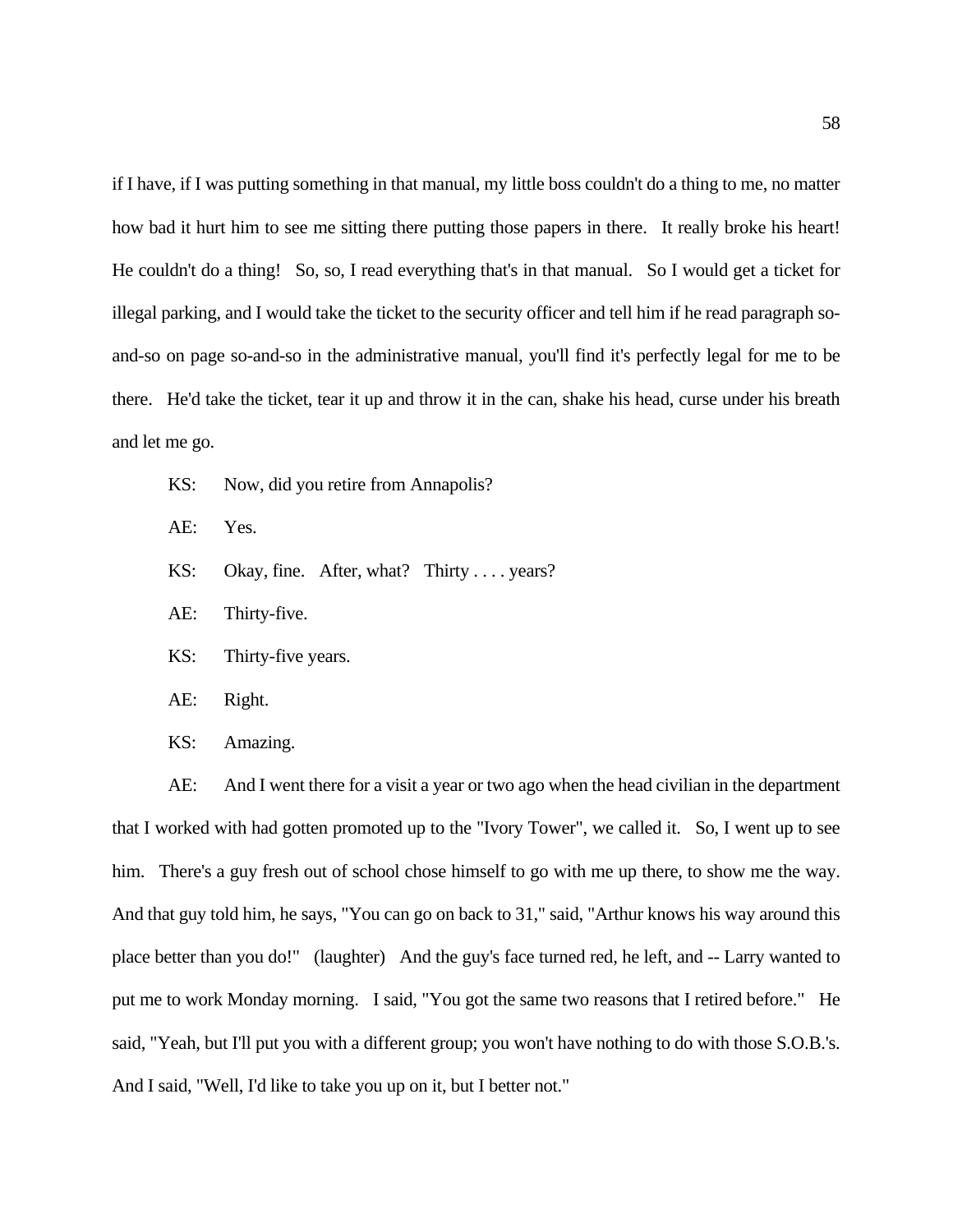KS: You stayed retired.

AE: I said, "You still have the telephone." Yeah, and those two guys would be calling me all the time. One of them was rated as a mechanical engineer and his wife was much more mechanical-inclined than he was. And he would be calling me about the most inopportune things he would call me about. And then--

KS: Well, did he rely on you for some information, is that what it was?

AE: Then this other guy was an alcoholic and he'd be, every morning he'd be tipsy. And they still got him there! He's, they, they put him in a, in a stable, I called it. It's in a room, a control room for a test cell, and he don't even have a window in there. He don't know whether it's raining or what! Of course, in his condition, it wouldn't matter. (all laughing) But, I, he was the last person in that group that I wanted to see, and he's the guy opened the door for me when I went there! Yeah, he opened the door.

- KS: Oh, gee. How about you, Stanley?
- SR: What did I do?
- KS: Yeah, what, what was your career after you left the CCC?

SR: Well, after I got out, I went and finished my junior year in high school. Then after coming out of high school, I went to work in a mill. I worked there for a year and a half, then I was drafted into the Army, sent down to Fort Hood, Texas. And I spent three years in the service. Went over to the South Pacific. During the War, I was in the battle of the Philippines, Leyte [Island] and Luzon [Island]. I was wounded there for a little while and I was supposed to go on to Japan when I healed up. But that's the time Japan surrendered, and I come home from there. So I went back to work at the mill. And I signed up for an ICS in electricity. And I became an electrician in that mill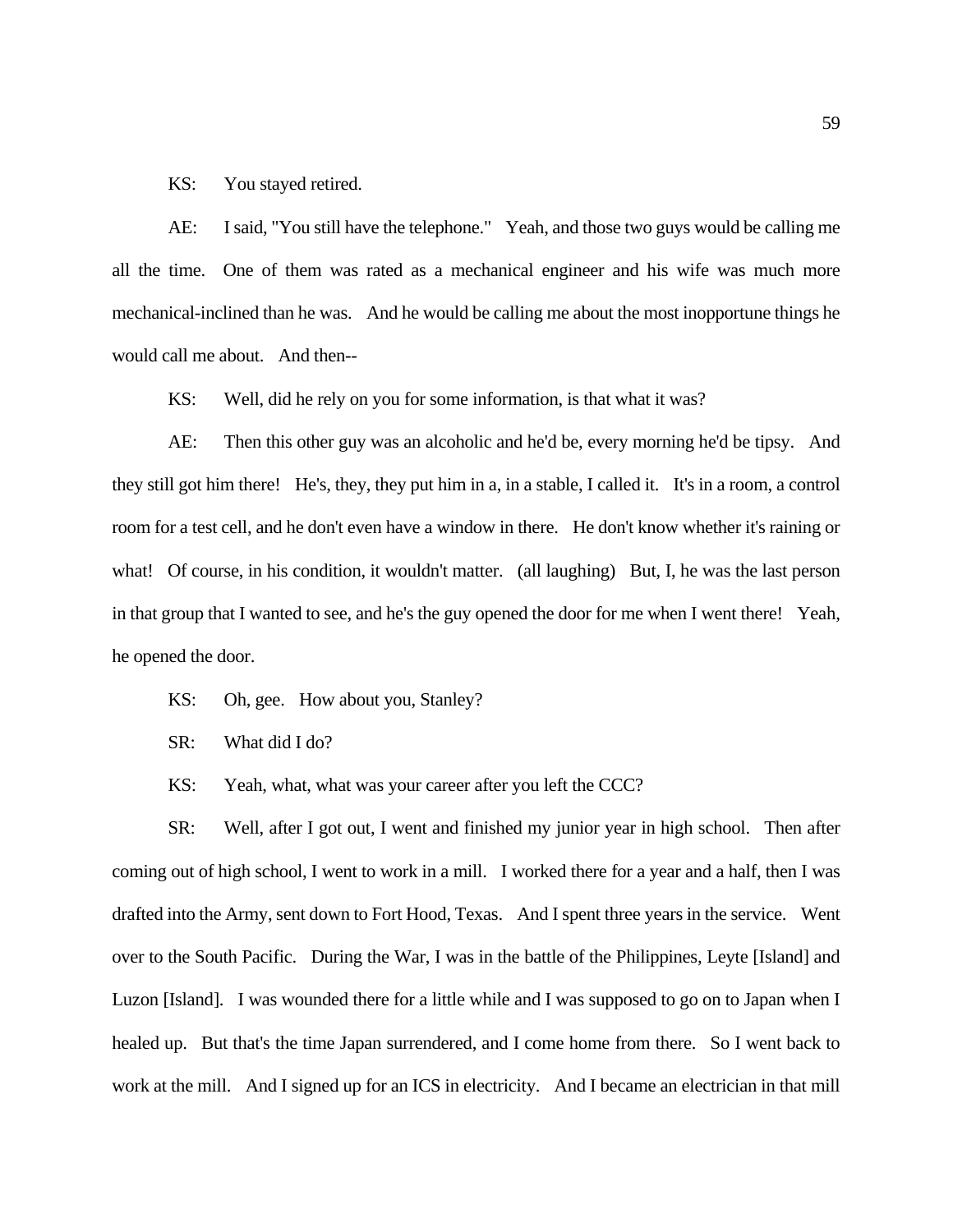and I worked at the job 42 years. Retired there as electrician.

KS: Wow. Excellent.

SR: From the climax I'm living ().

KS: Yes, sir.

JG: Well, I, I went to a steel mill, worked in a steel mill. It wasn't too long, then I, then I joined the Navy. But, you just want to know what we did after--

KS: Yeah, after the CCC you went to the Navy.

JG: That's all I did.

KS: Did you have a career in the Navy? I mean, did you stay in the Navy? Was that your career, did you retire from the Navy?

JG: Oh, yeah.

KS: That's all you did? That's, I think that's rather significant!

JG: No, I mean I was only in three years. Just to--

KS: And what did you do when you came out of the Navy?

JG: When I came out of the Navy, I went, I went back and got my job back at this mill. They gave you 90 days, you know, to get your job. But, I just forget how long I stayed there. Then I went into the coal mines. I worked in the coal mines for a while. Then I gave that up and went back, back to the mill. I worked for the American Bridge Company.

KS: Oh, okay.

JG: I was there for a little over 30 years.

KS: Wow, very good. Well, gentlemen, I appreciate your time. And I certainly appreciate you coming here for the interview. And on behalf of Shenandoah National Park, I'd like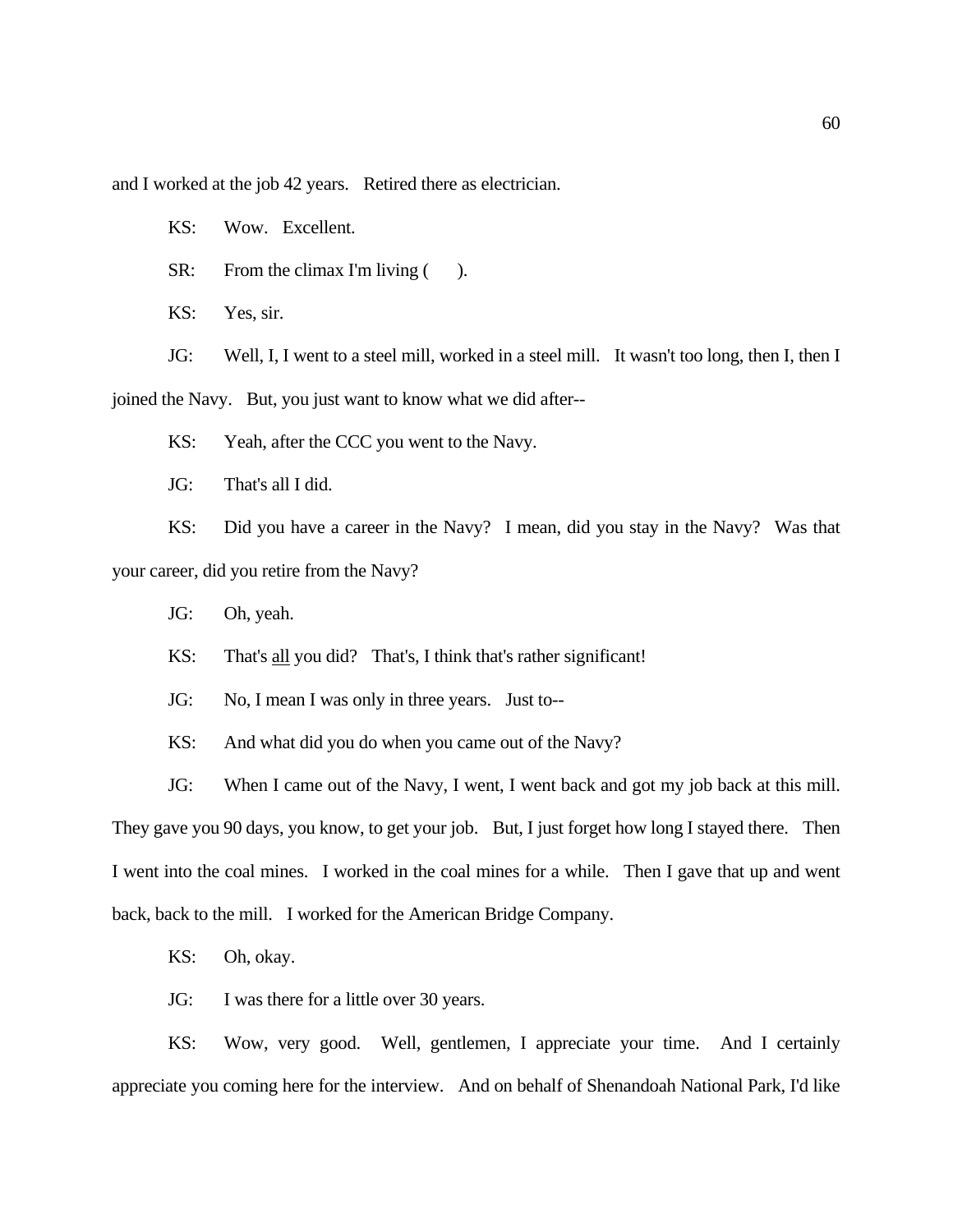to thank you not only for, you know, having this interview, but for the work you did for the Park.

AE: We got to do anything we can to get the camps started again, to get the kids off the street.

KS: Well--

AE: They need it badly, right now.

KS: I understand that. From my point of view and it's just one point of view, is that there's different kids out there today, than there were in your time.

SR: That's the point today.

KS: And I always ask somebody who, who asks me about it, I always say, "Would you like to supervise them?" And there are people who would, I'd be, don't get me wrong, I'm sure they would. But it, it would be a hard task.

LM: It wouldn't be a dollar a day, either, it'd be a hundred dollars--(laughter)  $($  ) money.

KS: You know, I always say that my wife will put down food for the dog and he won't eat it and I say, "That dog's just not hungry enough." And I think the problem today with, with children, and even my own children and my grandchildren, is that I don't think they're hungry enough.

SR: That's true.

KS: And that's the way I look at it.

SR: That's true.

LM: I think they should take a lot of these young fellows off the street and put them in the Americorps. That's a spin-off of the CCC's. They should put them in there and put them to work. The only thing about it, they would be making a hell, a heck of a lot more money than we did! They, two years ago, a little over two years I think it is, they got started. And they started out in Aberdeen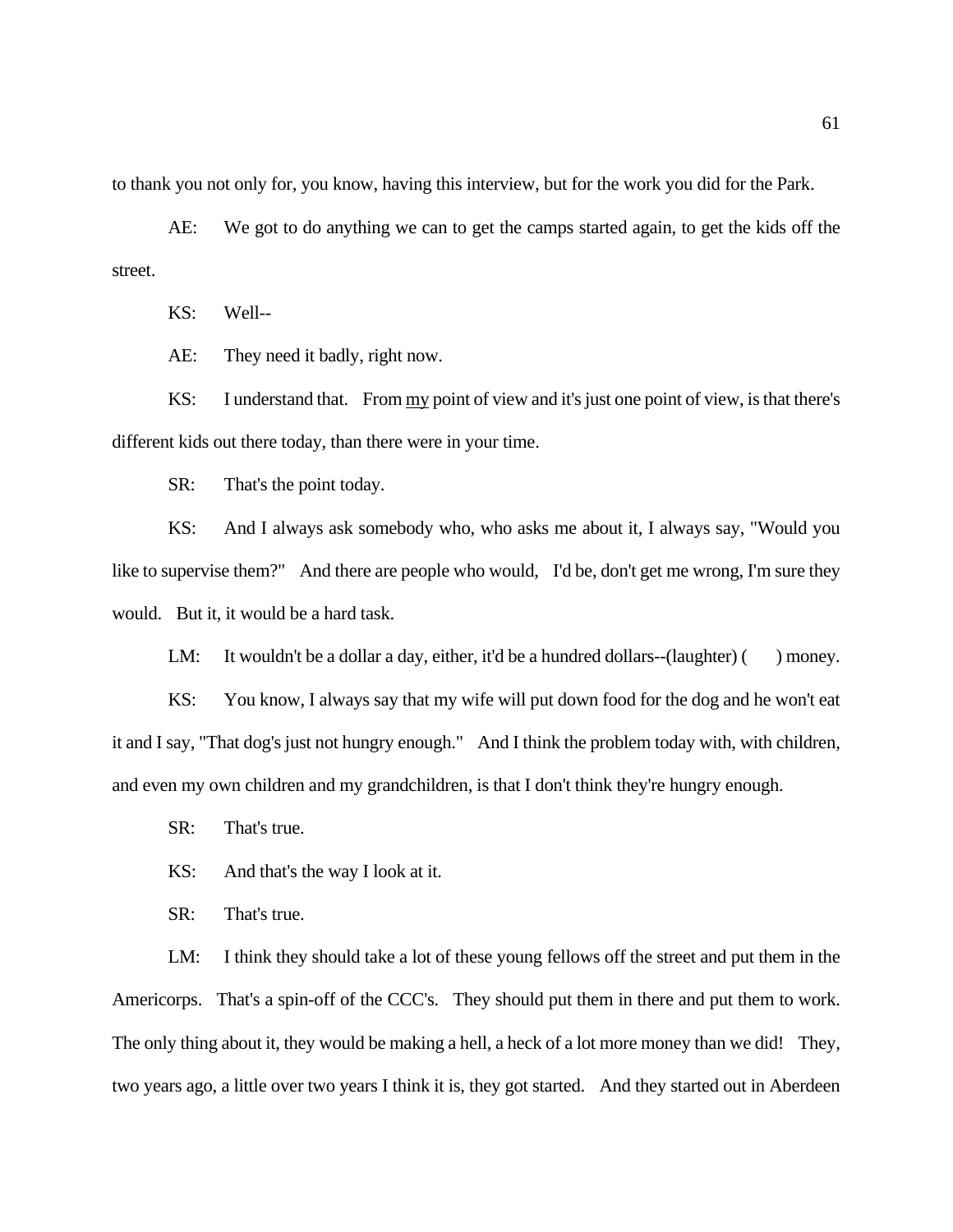Proving Grounds, they got a base up there. They were getting, like, \$8,000 a year. Doing basically the same thing that we were doing. Cleaning the Appalachian Trail, starting up in Maine and working down and all that. Them, them people's making nice money for, and they were learning a trade. They should, they should keep that up and, and keep putting the people in there that, that want to go in it, and learn something.

KS: One of the points, one of the points that people make, and I think it has, has some, some truth to it, is that, one of the questions I asked you fellows was were the jobs well planned? And you all agreed that they were, you went there and it was--I find that there's a lot of jobs that are done, you know, by these, these groups that are trying to make work, that aren't well planned, and the kids really come in and don't have any direction to really work on them. So in fairness to them, at that, on that point, is that you really have to have something for them, something that means something--

AE: Yes.

KS: - not make work. And things that they can just look back with pride like you fellows do.

AE: Yeah, we could see the fruits of our labor.

KS: Exactly, exactly.

LM: In Pennsylvania, they had a group of Americorps up there, I don't know where they were based. But they, they sent some of them out to Oklahoma and all those places where the forest fires were, fight the forest fires and everything. And other groups, well, like the ones that went to the Appalachian Trail up in Maine, they come out of the Aberdeen Proving Grounds and sent them up there. And, you know, they all, all had different types of work. Some of them was working in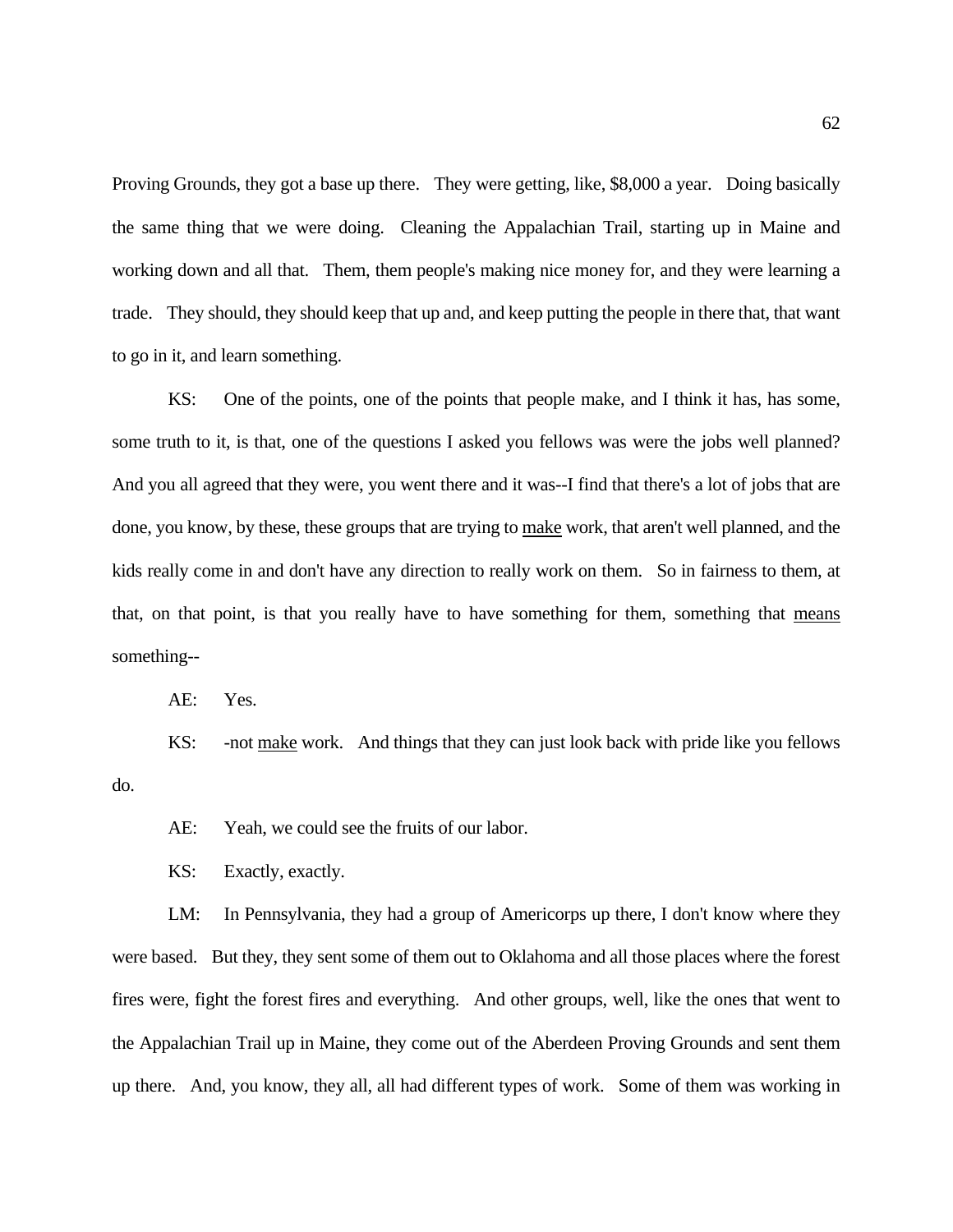town with poor people, helping at nursing homes, and things like that. Because they got men and women both in Americorps right now. They, they had four camps of them, one at Aberdeen Proving Grounds, one in Charleston, South Carolina at the naval base, one at Colorado Air Force Base, and one in San Diego Naval Base. They got four companies of men there right now, with about, I guess they got over 200 in each one. And I visited the one in Aberdeen and they seemed like they had a good operation up there at that time.

KS: That's good, that's good to know. Okay, well, this will conclude the, you know, the formal interview, and once again, thank you very much.

- AE: Did you say we get one of those pieces of paper?
- KS: Yes, I'm going to do that right now.
- AE: Would you put your mark on it, please?
- KS: I sure will.

### END OF INTERVIEW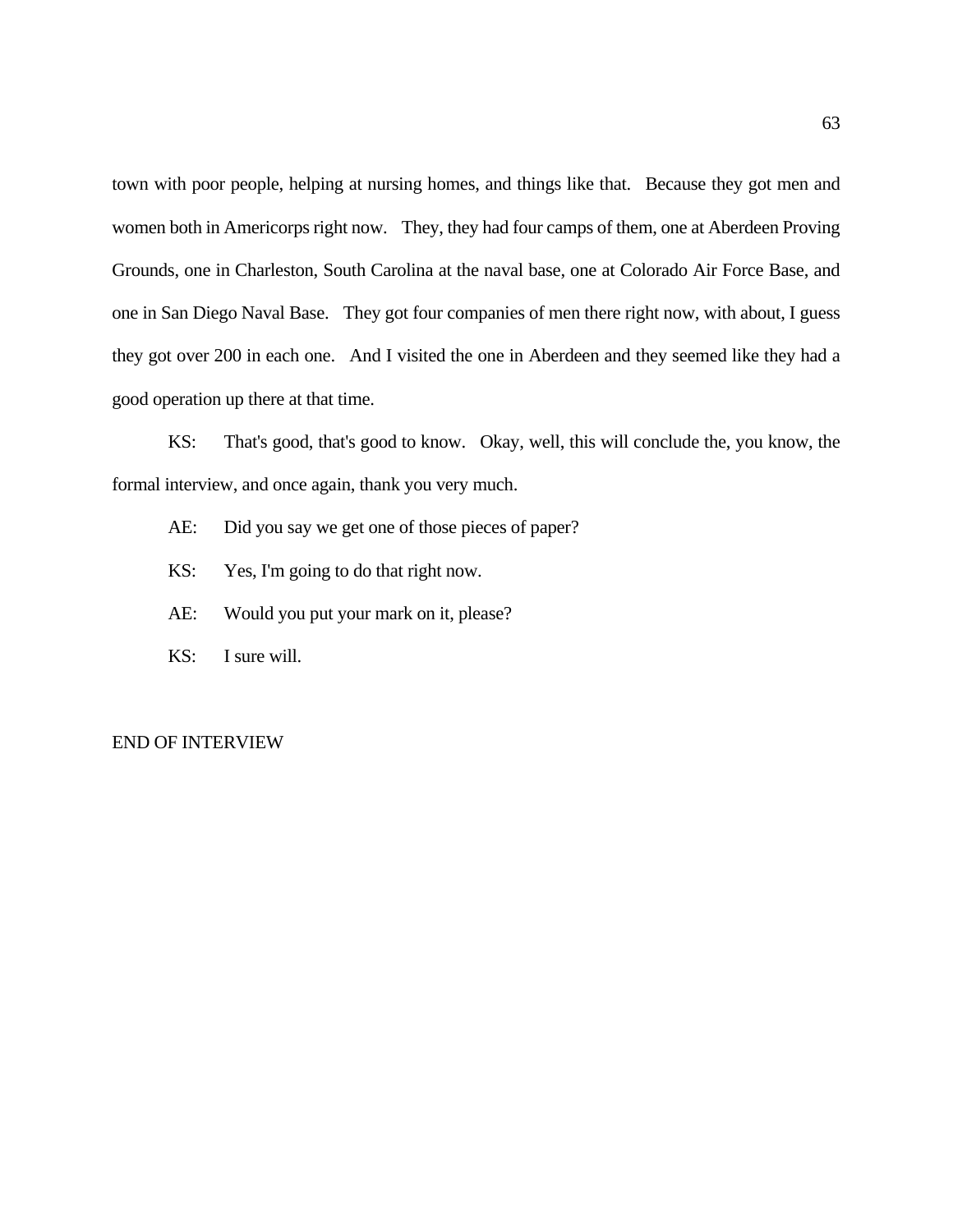Interview

with

# ARTHUR EMORY, JAMES GECOMA,

## PETRO KULYNYCH, LAWRENCE MCGLYNN,

# and STANLEY ROZMUS

September 28, 1997

Interviewer: Kenneth Steeber

Transcribed by: Joy K. Stiles

Shenandoah National Park

Luray, Virginia

Original manuscript on deposit at Shenandoah National Park Archives

**NOTICE:**

**The material contained in this oral history may only be used for professional and genealogical research, park interpretive and educational media, and brief quotations in nonprofit commercial** 

**publications.**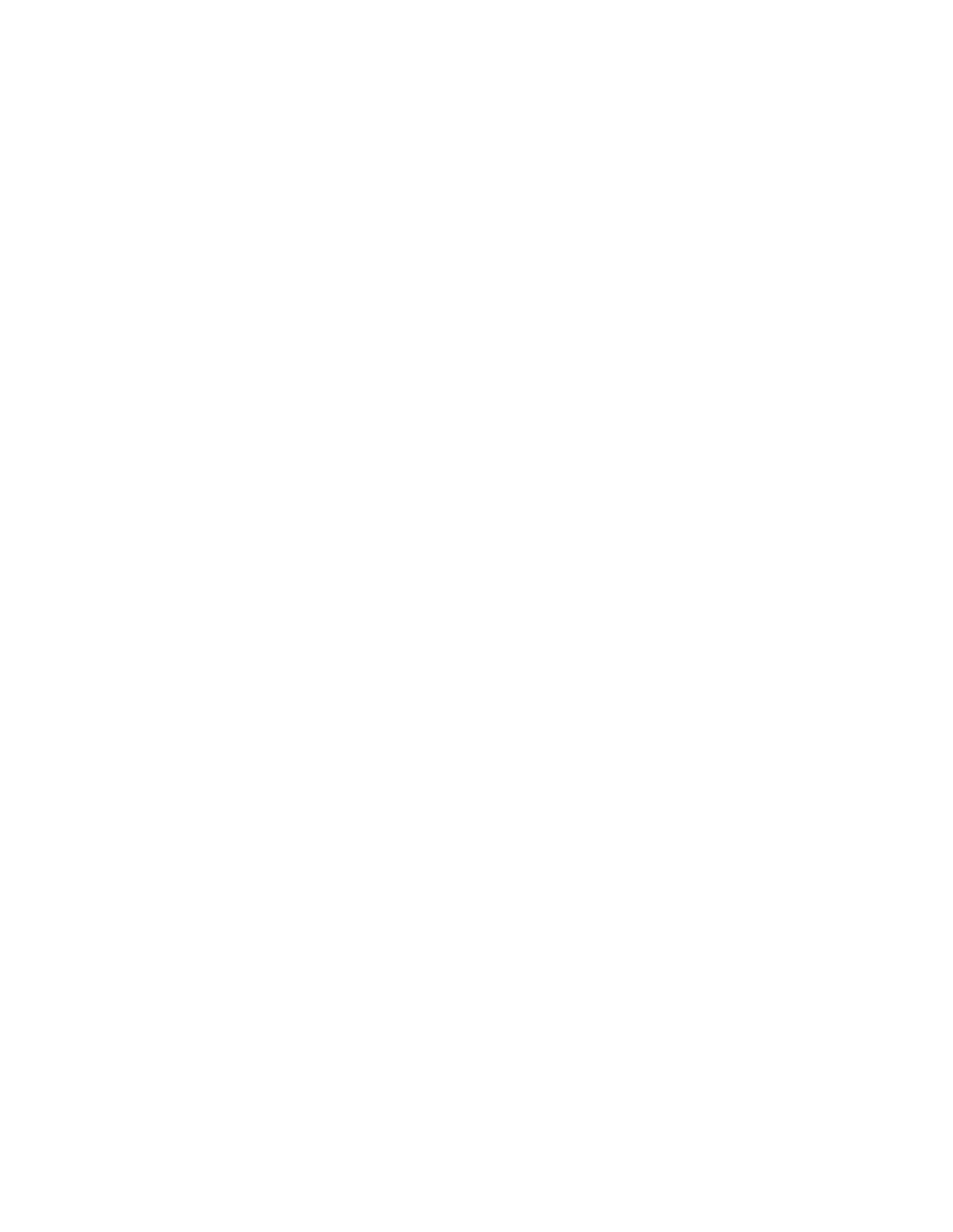## **INDEX**

Interview with

### ARTHUR EMORY, JAMES GECOMA,

# PETRO KULYNYCH, LAWRENCE MCGLYNN,

## and STANLEY ROZMUS

September 28, 1997

Interviewer: Kenneth Steeber Transcribed by: Joy K. Stiles

Shenandoah National Park Luray, Virginia

Original manuscript on deposit at Shenandoah National Park Archives

**NOTICE:**

**The material contained in this oral history may only be used for professional and genealogical research, park interpretive and educational media, and brief quotations in nonprofit commercial publications.**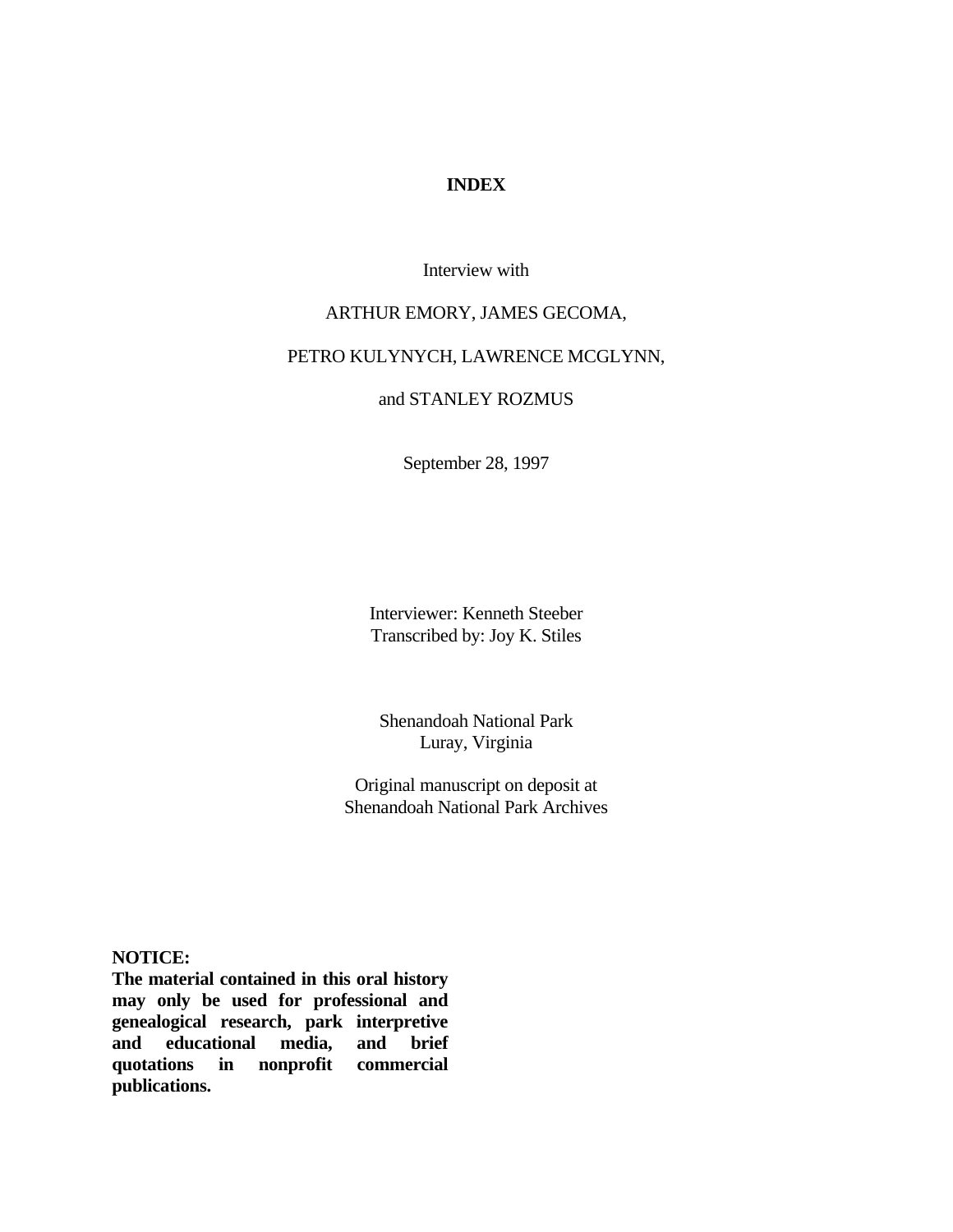### **INDEX**

### Tape 1, Side A:

Arthur Emory, James Gecoma, Petro Kulynych, Larry McGlynn, and Stanley Rozmus are former Civilian Conservation Corps enrollees stationed in Shenandoah National Park. Emory was stationed at Camp NP-1, Skyland, from September 1935-36. The others were stationed at Camp NP-10, Pinnacles: McGlynn from 1936-37 and again from 1939-40, Kulynych from 1939-40, and Gecoma and Rozmus in 1941. All the men relate how they joined the CC to help out their families, still struggling from the effects of the Great Depression.

The men discuss the general atmosphere of camp, all remembering camp life favorably. they feel the enrollees got along with each other with few problems remembered. McGlynn recalls two men caught stealing blankets who were discharged from the Corps but that was the only major problem recalled. Minor infractions, such as drunkenness after liberty trips were dealt with using barracks restriction and KP duty.

The organization is discussed, beginning with the Camp NP-10 Superintendent, Eugene Gissey. The men talk about the Local Employed Men (LEM's), older local men who acted as crew foremen. When asked if there was any rivalry between camps, the men felt any rivalries were friendly, that all camps took equal pride in their work.

Sunday religious services are mentioned, then the men talk about hardships of camp life, with winter weather being the main topic. Overall, the men felt camp life was good, and for most, better than life had been for them before the CCC.

#### Tape 1, Side B:

Kulynych discusses his job as company clerk and supervisor of the post canteen. The discussion then shifts to educational offerings available to enrollees. Kulynych then observes the key roll the CCC played in preparing large groups of men for military roles during WW II. He also points out that the camps themselves were used for conscientious objectors during the War. Kulynych then gives a brief summary of his life following his experience in the CCC which includes working for the National Park Service, serving in the Merchant Marine during the War, and being a founder of Lowe's Home Improvement stores, retiring as chairman of the board of Lowe's in 1983. He then has to leave the interview.

Emory then talks about his duties as laborer and truck driver. When asked what types of equipment CCC boys were allowed to operate, the men answer that they did it all, including bulldozers, road scrapers and other heavy equipment. There is some disagreement about what equipment was used, but it is agreed that the men were in at different time, some in different camps, and that jobs varied.

Rozmus' primary job was working on trails. He also transplanted trees within the park. Gecoma did a great deal of transplanting and describes the process of moving some of the largest trees. Gecoma also did trail work. McGlynn brings up the crews who laid telephone line, digging the trenches by hand. Emory then talks about taking extra duty on weekends directing traffic and giving directions and information to visitors. Overall, the men felt they did quality work and that their job assignments were well planned and well supervised.

The mountain are discussed next, with the differences in the time periods the men served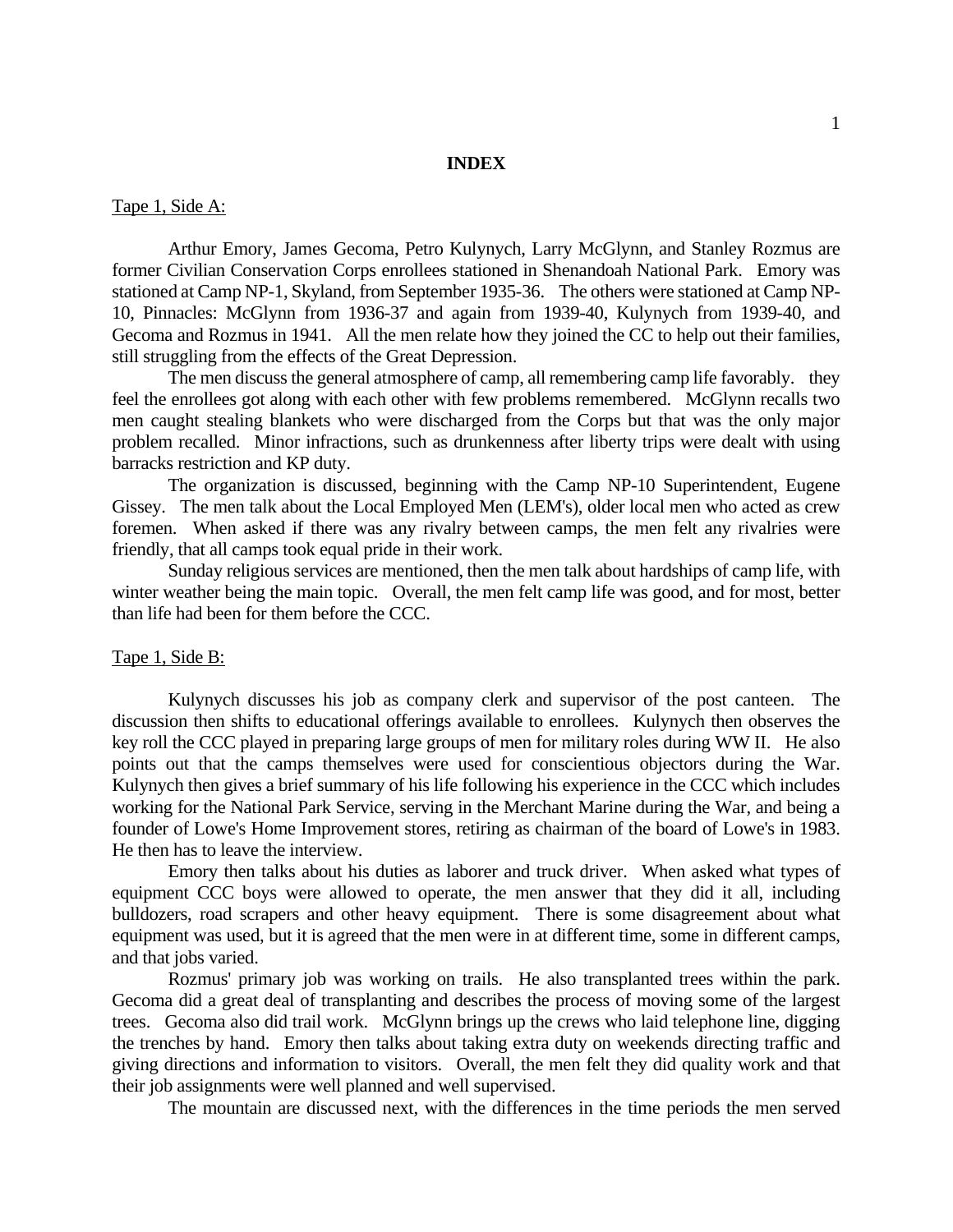being apparent. McGlynn and Emory remember the mountain people and feel they were friendly, honest, good people. Emory recalls the mountain people's anger at having to move out of the Park area, and says he doesn't think their removal had been necessary. The mountain people were gone by the time Gecoma and Rozmus were in camp, with Gecoma relating how they would go through the remaining cabins during time off.

# Tape 2, Side A:

The second tape opens with the men discussing the aspects of camp that they liked the best. The camaraderie among the men seems to be the most positive part of CCC life, along with educational opportunities. Moonshine is mentioned briefly along with dating and going to towns that surround the Park.

The men then describe their lives after leaving the CCC. The interview ends with the men wishing a CCC-type experience could be re-instituted for the youth of today.

#### Key Words

| p.63-64                  |                                                                  |                                                |              |
|--------------------------|------------------------------------------------------------------|------------------------------------------------|--------------|
|                          | NP-1, Skyland                                                    |                                                | p. 1,5,      |
|                          |                                                                  | 47                                             |              |
|                          | NP-10, Pinnacles                                                 |                                                | p. 1, 10     |
| p.19                     | Park visitors                                                    |                                                | p.46-47      |
| p.38                     | planting trees                                                   |                                                | p.41-44      |
|                          | playing "sick"                                                   |                                                | p.17         |
| p.25                     | preparation for Army                                             |                                                | p.30         |
| p.52-53                  | recreation                                                       |                                                | p.52         |
| p.26                     | regulations manual                                               | p.27                                           |              |
| p.15                     | religious services                                               |                                                | $p.22-23$    |
| p.14                     | sawmill                                                          |                                                | p.41         |
| p.46-47                  | signing up for                                                   |                                                | p.           |
| p.15-17                  | 2,3,4,                                                           |                                                |              |
| p.28-30,                 | 7,13                                                             |                                                |              |
| 53                       | telephone lines                                                  |                                                | p.45-46      |
| p.37,39                  | trail work                                                       |                                                | p.41,        |
|                          |                                                                  |                                                | 44-45        |
|                          | troublemakers                                                    |                                                | p.15         |
|                          |                                                                  |                                                | p.37         |
|                          |                                                                  |                                                | p.23,        |
| Local Employed Men (LEM) |                                                                  |                                                | $24 -$       |
|                          |                                                                  |                                                |              |
|                          | conscientious objectors                                          |                                                | p.31         |
|                          | Depression, Great                                                |                                                | p. 2,4,      |
| p.49-51                  |                                                                  |                                                | $6-7,10,35-$ |
|                          |                                                                  |                                                |              |
|                          | p.39-40<br>p.46-47<br>p.34,<br>38-39<br>p.18-<br>p.54<br>p.22,28 | truck driving<br>winter weather<br>26,38<br>36 |              |